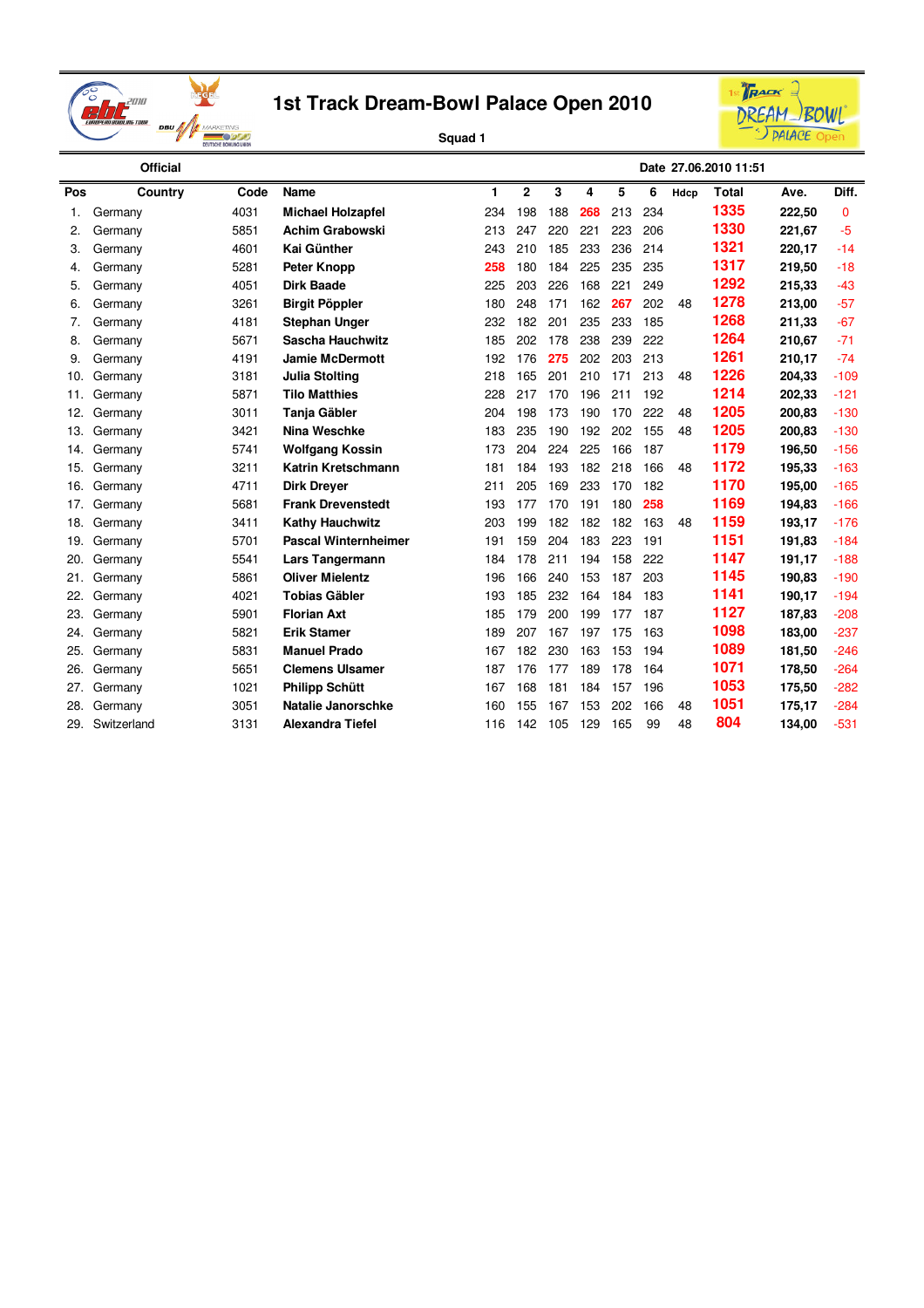



|     | <b>Official</b> |      |                             |     |                |     |     |     |     |      | Date 27.06.2010 16:04 |        |          |
|-----|-----------------|------|-----------------------------|-----|----------------|-----|-----|-----|-----|------|-----------------------|--------|----------|
| Pos | Country         | Code | Name                        | 1.  | $\overline{2}$ | 3   | 4   | 5   | 6   | Hdcp | Total                 | Ave.   | Diff.    |
| 1.  | Germany         | 4591 | <b>Bodo Konieczny</b>       | 278 | 233            | 181 | 249 | 229 | 215 |      | 1385                  | 230,83 | $\Omega$ |
| 2.  | Germany         | 5672 | <b>Sascha Hauchwitz</b>     | 227 | 217            | 234 | 204 | 248 | 243 |      | 1373                  | 228,83 | $-12$    |
| 3.  | Germany         | 4401 | <b>Marco Baade</b>          | 196 | 245            | 226 | 238 | 226 | 203 |      | 1334                  | 222,33 | $-51$    |
| 4.  | Germany         | 5282 | <b>Peter Knopp</b>          | 180 | 256            | 213 | 245 | 197 | 238 |      | 1329                  | 221,50 | $-56$    |
| 5.  | Germany         | 4182 | <b>Stephan Unger</b>        | 180 | 266            | 214 | 225 | 169 | 268 |      | 1322                  | 220,33 | $-63$    |
| 6.  | Germany         | 5852 | <b>Achim Grabowski</b>      | 225 | 228            | 191 | 194 | 209 | 236 |      | 1283                  | 213,83 | $-102$   |
| 7.  | Austria         | 5841 | <b>Michael Mayer</b>        | 222 | 180            | 225 | 203 | 189 | 258 |      | 1277                  | 212,83 | $-108$   |
| 8.  | Germany         | 3351 | Manuela Öing                | 167 | 203            | 198 | 237 | 199 | 220 | 48   | 1272                  | 212,00 | $-113$   |
| 9.  | Germany         | 4041 | Robert Wölki                | 262 | 166            | 212 | 168 | 194 | 234 |      | 1236                  | 206,00 | $-149$   |
| 10. | Germany         | 4052 | <b>Dirk Baade</b>           | 222 | 181            | 206 | 192 | 224 | 210 |      | 1235                  | 205,83 | $-150$   |
| 11. | Germany         | 4602 | <b>Kai Günther</b>          | 222 | 239            | 187 | 165 | 173 | 231 |      | 1217                  | 202,83 | $-168$   |
| 12. | Germany         | 4421 | Eike Kabowski               | 188 | 180            | 222 | 214 | 213 | 200 |      | 1217                  | 202,83 | $-168$   |
| 13. | Germany         | 3101 | Lisa Kabowski               | 225 | 179            | 172 | 211 | 178 | 202 | 48   | 1215                  | 202,50 | $-170$   |
| 14. | Germany         | 4712 | <b>Dirk Drever</b>          | 221 | 213            | 232 | 171 | 182 | 186 |      | 1205                  | 200,83 | $-180$   |
| 15. | Germany         | 5862 | <b>Oliver Mielentz</b>      | 212 | 190            | 235 | 179 | 171 | 211 |      | 1198                  | 199,67 | $-187$   |
| 16. | Germany         | 5702 | <b>Pascal Winternheimer</b> | 211 | 211            | 183 | 200 | 200 | 193 |      | 1198                  | 199,67 | $-187$   |
| 17. | Germany         | 5241 | Frank Öing                  | 215 | 220            | 183 | 165 | 213 | 197 |      | 1193                  | 198,83 | $-192$   |
| 18. | Germany         | 3012 | Tanja Gäbler                | 190 | 173            | 197 | 238 | 146 | 188 | 48   | 1180                  | 196,67 | $-205$   |
| 19. | Germany         | 3262 | <b>Birgit Pöppler</b>       | 182 | 201            | 197 | 205 | 193 | 151 | 48   | 1177                  | 196,17 | $-208$   |
| 20. | Germany         | 5872 | <b>Tilo Matthies</b>        | 229 | 196            | 194 | 170 | 193 | 178 |      | 1160                  | 193,33 | $-225$   |
| 21. | Germany         | 3182 | Julia Stolting              | 175 | 192            | 183 | 176 | 230 | 155 | 48   | 1159                  | 193,17 | $-226$   |
| 22. | Germany         | 3212 | Katrin Kretschmann          | 193 | 156            | 187 | 149 | 212 | 203 | 48   | 1148                  | 191,33 | $-237$   |
| 23. | Germany         | 5822 | <b>Erik Stamer</b>          | 204 | 162            | 188 | 192 | 178 | 215 |      | 1139                  | 189,83 | $-246$   |
| 24. | Netherlands     | 5221 | <b>Eric van Glabbeek</b>    | 168 | 203            | 194 | 192 | 194 | 179 |      | 1130                  | 188,33 | $-255$   |
| 25. | Germany         | 4201 | <b>Oliver Then</b>          | 202 | 183            | 179 | 222 | 183 | 159 |      | 1128                  | 188,00 | $-257$   |
| 26. | Germany         | 5682 | <b>Frank Drevenstedt</b>    | 168 | 208            | 179 | 160 | 197 | 202 |      | 1114                  | 185,67 | $-271$   |
| 27. | Germany         | 3361 | <b>Manuela Then</b>         | 148 | 165            | 194 | 158 | 158 | 173 | 48   | 1044                  | 174,00 | $-341$   |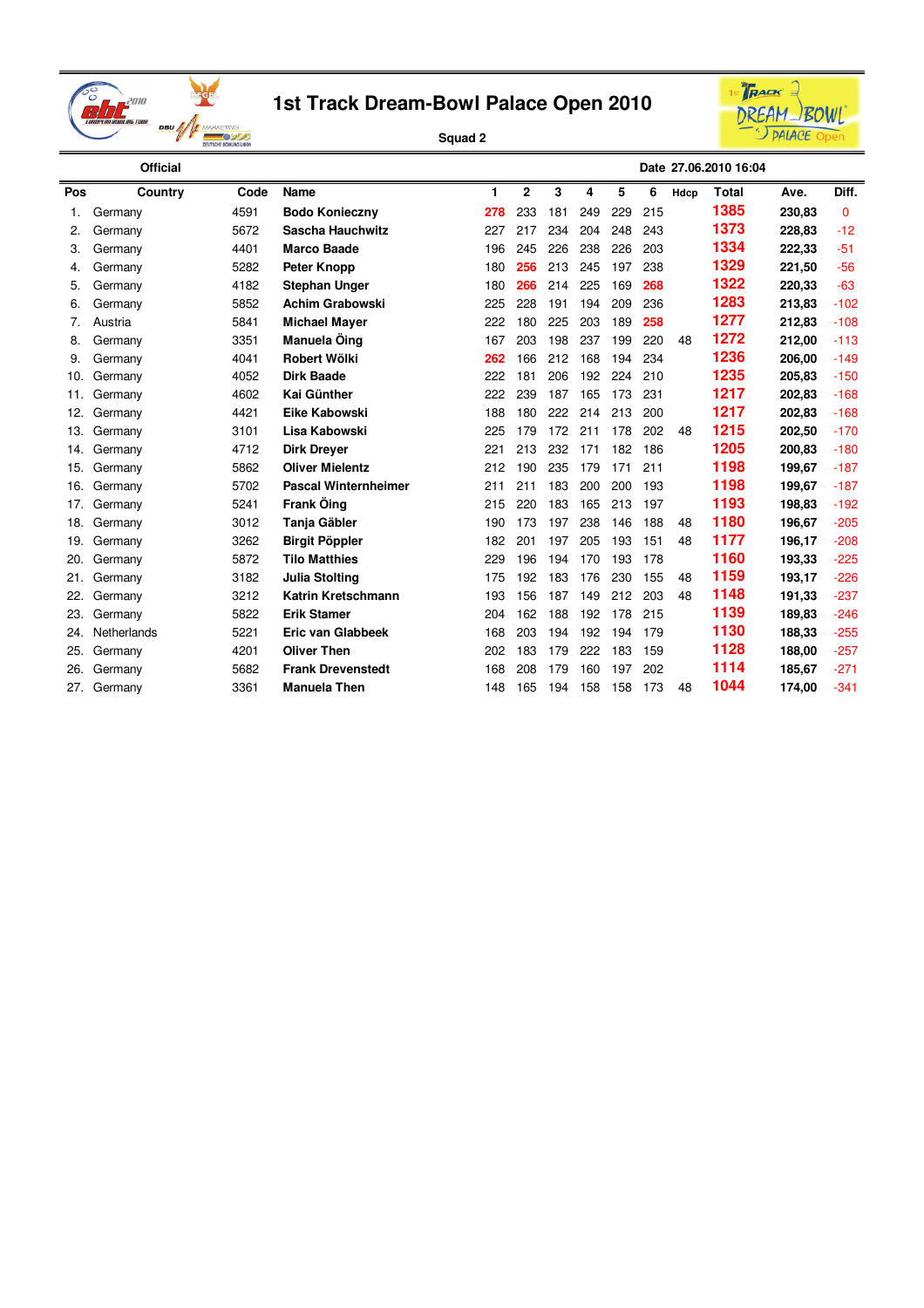



|     | <b>Official</b> |      |                        |     |              |     |     |     |     |      | Date 27.06.2010 19:46 |        |        |
|-----|-----------------|------|------------------------|-----|--------------|-----|-----|-----|-----|------|-----------------------|--------|--------|
| Pos | Country         | Code | Name                   |     | $\mathbf{2}$ | 3   | 4   | 5   | 6   | Hdcp | Total                 | Ave.   | Diff.  |
|     | Germany         | 5283 | Peter Knopp            | 228 | 192          | 211 | 253 | 231 | 212 |      | 1327                  | 221,17 | 0      |
| 2.  | Germany         | 4713 | <b>Dirk Dreyer</b>     | 209 | 192          | 254 | 195 | 199 | 202 |      | 1251                  | 208,50 | $-76$  |
| 3.  | Germany         | 5561 | Dirk Völkel            | 220 | 189          | 179 | 246 | 203 | 202 |      | 1239                  | 206,50 | $-88$  |
| 4.  | Germany         | 5261 | <b>Peter Basner</b>    | 170 | 203          | 206 | 215 | 217 | 227 |      | 1238                  | 206,33 | $-89$  |
| 5.  | Germany         | 5242 | <b>Frank Öing</b>      | 212 | 163          | 228 | 189 | 220 | 222 |      | 1234                  | 205,67 | -93    |
| 6.  | Germany         | 4192 | <b>Jamie McDermott</b> | 196 | 202          | 176 | 182 | 208 | 254 |      | 1218                  | 203,00 | $-109$ |
|     | Germany         | 3352 | <b>Manuela Oing</b>    | 214 | 198          | 164 | 166 | 212 | 200 | 48   | 1202                  | 200,33 | $-125$ |
| 8.  | Germany         | 1011 | <b>Lukas Eigelt</b>    | 177 | 194          | 198 | 175 | 212 | 201 |      | 1157                  | 192,83 | $-170$ |
| 9.  | Germany         | 5863 | <b>Oliver Mielentz</b> | 171 | 206          | 194 | 224 | 174 | 171 |      | 1140                  | 190,00 | $-187$ |
| 10. | Germany         | 5742 | Wolfgang Kossin        | 164 | 217          | 190 | 182 | 143 | 187 |      | 1083                  | 180,50 | $-244$ |
| 11. | Germany         | 5921 | Reiner Köpf            | 191 | 145          | 130 | 200 | 177 | 233 |      | 1076                  | 179,33 | $-251$ |
| 12. | Germany         | 5441 | <b>Manuel Mrosek</b>   | 211 | 147          | 199 | 209 | 142 | 150 |      | 1058                  | 176,33 | $-269$ |
| 13. | Germany         | 4042 | Robert Wölki           | 188 | 176          | 156 | 139 | 171 | 223 |      | 1053                  | 175,50 | $-274$ |
| 14. | Netherlands     | 5231 | <b>Ronnie Lenting</b>  | 133 | 169          | 133 | 192 | 212 | 196 |      | 1035                  | 172,50 | $-292$ |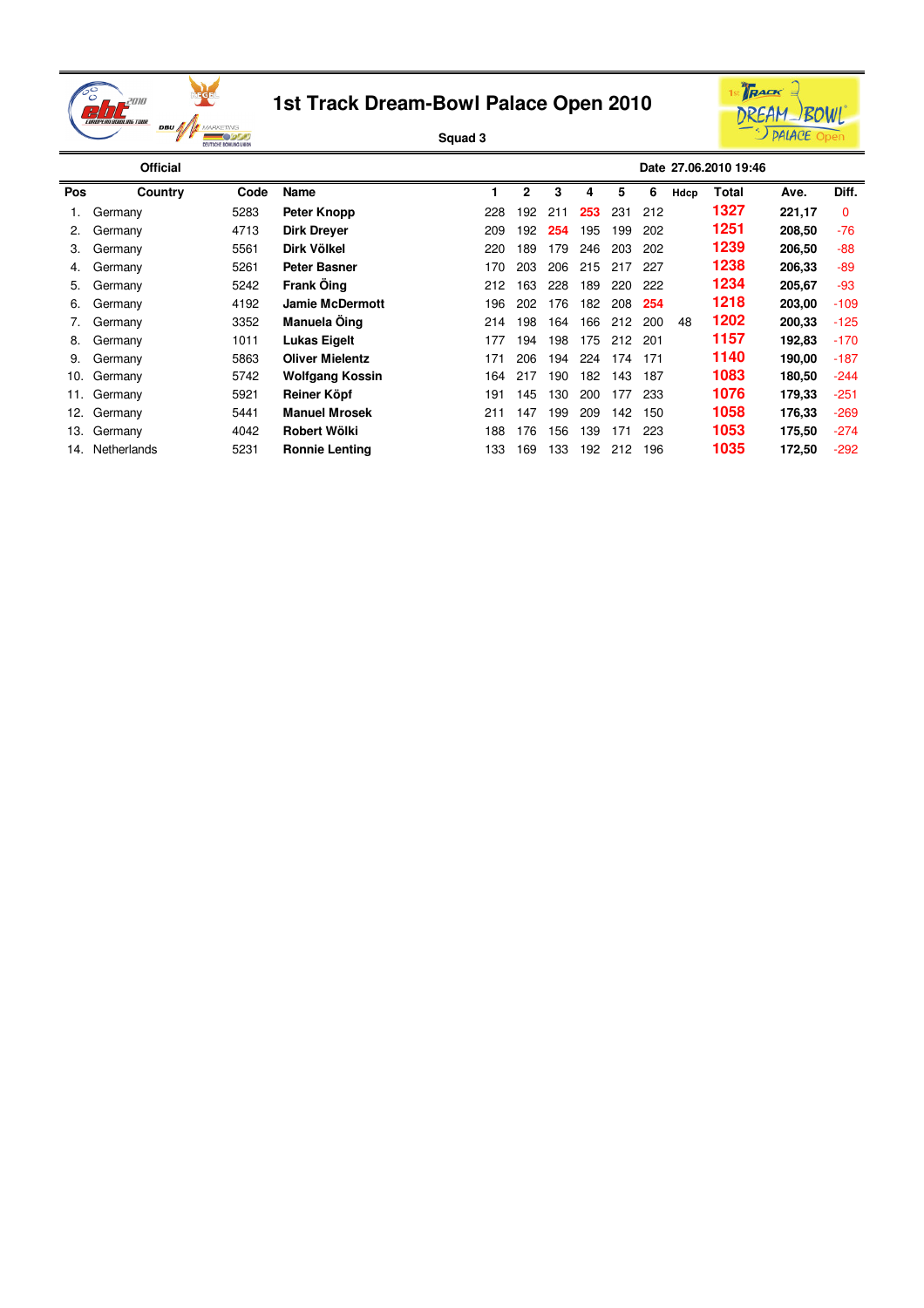



|            | <b>Official</b>        |              |                                     |            |            |            |            |            |     |      | Date 30.06.2010 22:49 |                  |                  |
|------------|------------------------|--------------|-------------------------------------|------------|------------|------------|------------|------------|-----|------|-----------------------|------------------|------------------|
| Pos        | Country                | Code         | Name                                | 1          | 2          | 3          | 4          | 5          | 6   | Hdcp | Total                 | Ave.             | Diff.            |
| 1.         | Germany                | 6041         | <b>Christian Rechenberg</b>         | 253        | 192        | 185        | 236        | 227        | 254 |      | 1347                  | 224,50           | 0                |
| 2.         | Kuwait                 | 5791         | <b>Mohommad Al Rageeba</b>          | 208        | 199        | 235        | 190        | 242        | 246 |      | 1320                  | 220,00           | -27              |
| 3.         | Germany                | 3291         | Sabrina Laub                        | 205        | 216        | 235        | 179        | 225        | 197 | 48   | 1305                  | 217,50           | -42              |
| 4.         | Germany                | 4411         | Jens Nickel                         | 235        | 203        | 237        | 223        | 197        | 209 |      | 1304                  | 217,33           | -43              |
| 5.         | Germany                | 5442         | <b>Manuel Mrosek</b>                | 236        | 225        | 184        | 183        | 222        | 245 |      | 1295                  | 215,83           | -52              |
| 6.         | Germany                | 6011         | <b>Mohamed Ahmed Salem AI Ali</b>   | 225        | 198        | 227        | 198        | 199        | 205 |      | 1252                  | 208,67           | $-95$            |
| 7.         | Kuwait                 | 5751         | <b>Mohommad Kamel</b>               | 214        | 194        | 191        | 196        | 234        | 221 |      | 1250                  | 208,33           | -97              |
| 8.         | Finland                | 4611         | Perttu Jussila                      | 195        | 174        | 224        | 202        | 195        | 257 |      | 1247                  | 207,83           | $-100$           |
| 9.         | Kuwait                 | 5761         | <b>Basel Al Amiri</b>               | 200        | 210        | 220        | 185        | 204        | 220 |      | 1239                  | 206,50           | $-108$           |
| 10.        | Austria                | 5842         | Michael Mayer                       | 210        | 204        | 181        | 236        | 189        | 215 |      | 1235                  | 205,83           | $-112$           |
| 11.        | Germany                | 5262         | Peter Basner                        | 195        | 227        | 187        | 177        | 198        | 247 |      | 1231                  | 205,17           | $-116$           |
| 12.        | Germany                | 5591         | <b>Michael Grabovac</b>             | 204        | 177        | 184        | 199        | 228        | 226 |      | 1218                  | 203,00           | $-129$           |
| 13.        | Germany                | 1131         | Tobias Börding                      | 202        | 179        | 224        | 153        | 266        | 186 |      | 1210                  | 201,67           | $-137$           |
| 14.        | Germany                | 5721         | Kai-Wan Kuo                         | 204        | 188        | 211        | 206        | 201        | 199 |      | 1209                  | 201,50           | $-138$           |
| 15.        | Finland                | 4621         | Petri Keituri                       | 181        | 237        | 168        | 220        | 171        | 225 |      | 1202                  | 200,33           | $-145$           |
| 16.        | Germany                | 1012         | <b>Lukas Eigelt</b>                 | 208        | 199        | 223        | 182        | 208        | 174 |      | 1194                  | 199,00           | $-153$           |
| 17.        | Finland                | 4631         | <b>Timo Alho</b>                    | 180        | 206        | 193        | 198        | 224        | 186 |      | 1187                  | 197,83           | $-160$           |
|            | Slovenia               | 5961         |                                     | 199        | 199        | 173        | 219        | 213        | 182 |      | 1185                  |                  | $-162$           |
| 18.        |                        | 3381         | Matej Fegus                         | 190        | 184        | 238        | 189        | 153        | 179 | 48   | 1181                  | 197,50<br>196,83 | $-166$           |
| 19.        | Germany                | 5091         | Janina Wagner<br><b>Harald Laub</b> | 191        | 166        | 190        | 268        | 210        | 156 |      | 1181                  | 196,83           | $-166$           |
| 20.        | Germany                | 3071         | Cornelia Glasl                      | 192        | 179        | 179        | 202        | 218        | 152 | 48   | 1170                  |                  | $-177$           |
| 21.        | Germany<br>Slovenia    |              |                                     |            | 232        |            | 204        |            | 154 |      | 1150                  | 195,00           |                  |
| 22.        | Slovenia               | 5410         | Bozo Nagode                         | 171        |            | 190        |            | 199        | 173 |      | 1139                  | 191,67           | $-197$           |
| 23.<br>25. | Kuwait                 | 5951<br>5771 | Anze Grabrijan<br>Jassem Darwish    | 194<br>181 | 173<br>180 | 195<br>167 | 186<br>214 | 218<br>203 | 193 |      | 1138                  | 189,83<br>189,67 | $-208$<br>$-209$ |
|            |                        | 4961         | <b>Christian Seidl</b>              | 234        | 183        | 146        | 202        |            | 212 |      | 1138                  | 189,67           | $-209$           |
| 24.        | Germany                | 5041         |                                     | 137        | 232        | 180        | 224        | 161<br>160 | 200 |      | 1133                  | 188,83           | $-214$           |
| 26.        | Italy                  |              | Gianpiero Coppola<br>Jan Schwarz    | 155        | 191        | 187        | 236        |            | 176 |      | 1130                  |                  | $-217$           |
| 27.        | Germany                | 1041<br>4461 | <b>Karlheinz Hofbauer</b>           | 222        | 184        | 195        | 194        | 185<br>152 | 177 |      | 1124                  | 188,33<br>187,33 | $-223$           |
| 28.<br>29. | Germany                | 6021         | Tom Freygang                        | 156        | 187        | 170        | 213        | 205        | 192 |      | 1123                  | 187,17           | $-224$           |
|            | Germany                | 5031         | <b>Robert Pirzer</b>                | 235        | 171        | 154        | 176        | 169        | 212 |      | 1117                  |                  | $-230$           |
| 30.        | Germany                | 4651         | <b>Michael-Thomas Hunold</b>        | 181        | 165        | 171        | 166        | 188        | 244 |      | 1115                  | 186,17<br>185,83 | $-232$           |
| 31.<br>32. | Germany                | 5981         | <b>Daniel Hellmich</b>              | 177        | 155        | 214        | 161        | 205        | 203 |      | 1115                  | 185,83           | $-232$           |
| 33.        | Germany<br>Germany     | 4381         | Tim Friedrichs                      | 184        | 217        | 183        | 178        | 175        | 177 |      | 1114                  | 185,67           | $-233$           |
| 34.        | Germany                | 4661         | <b>Michael Schlundt</b>             | 181        | 182        | 187        | 218        | 151        | 192 |      | 1111                  | 185,17           | $-236$           |
| 35.        | Germany                | 3111         | Petra Riemerschmid                  | 191        | 217        | 195        | 165        | 153        | 141 | 48   | 1110                  | 185,00           | -237             |
| 37.        | Kuwait                 | 5781         | Raken Al Amiri                      | 155        | 177        | 207        | 179        | 221        | 170 |      | 1109                  | 184,83           | $-238$           |
| 36.        | Germany                | 1101         | <b>Kevin Owens</b>                  | 215        | 204        | 176        | 141        | 159        | 214 |      | 1109                  | 184,83           | $-238$           |
| 38.        | Germany                | 5731         | <b>Ralf Ommen</b>                   | 190        | 181        | 188        | 149        | 192        | 203 |      | 1103                  | 183,83           | $-244$           |
| 39.        | Finland                | 3121         | Margit Keituri                      | 199        | 191        | 171        | 170        | 153        | 170 | 48   | 1102                  | 183,67           | $-245$           |
| 40.        | Germany                | 4371         | <b>Thomas Wacker</b>                | 221        | 190        | 171        | 183        | 178        | 155 |      | 1098                  | 183,00           | $-249$           |
| 41.        | Germany                | 4761         | <b>Sven Garbotz</b>                 | 169        | 170        | 182        | 171        | 188        | 215 |      | 1095                  | 182,50           | $-252$           |
| 42.        | Germany                | 5911         | <b>Christian Cremer</b>             | 163        | 235        | 147        | 196        | 191        | 160 |      | 1092                  | 182,00           | $-255$           |
| 43.        | Germany                | 5601         | <b>Stefan Klockgether</b>           | 170        | 208        | 191        | 206        | 157        | 158 |      | 1090                  | 181,67           | $-257$           |
| 44.        | Germany                | 4341         | Jürgen Tretbar                      | 136        | 208        | 159        | 213        | 194        | 175 |      | 1085                  | 180,83           | $-262$           |
| 45.        | Germany                | 4361         | <b>Torsten Reinhardt</b>            | 162        | 174        | 189        | 200        | 183        | 169 |      | 1077                  | 179,50           | $-270$           |
| 46.        | Slovenia               | 5421         | <b>Dusan Lajovic</b>                | 165        | 178        | 206        | 183        | 157        | 172 |      | 1061                  | 176,83           | $-286$           |
| 47.        | Germany                | 2011         | Alexandra Kammerer                  | 191        | 179        | 157        | 155        | 152        | 178 | 48   | 1060                  | 176,67           | $-287$           |
|            |                        | 4471         | <b>Peter Markelstorfer</b>          |            | 144        | 156        | 187        | 170        | 226 |      | 1059                  |                  | $-288$           |
| 48.        | Germany<br>Switzerland | 4641         | Rinaldo Ineichen                    | 176<br>142 | 203        | 182        | 173        | 182        | 174 |      | 1056                  | 176,50<br>176,00 | $-291$           |
| 50.<br>49. | Germany                | 4771         | <b>Marcel Bagemihl</b>              | 179        | 158        | 146        | 226        | 166        | 181 |      | 1056                  | 176,00           | $-291$           |
| 51.        | Germany                | 6001         | Ernst Czarnowski                    | 207        | 163        | 225        | 132        | 147        | 177 |      | 1051                  | 175,17           | $-296$           |
|            |                        |              | <b>Thomas Heim</b>                  |            | 184        |            |            |            |     |      | 1030                  |                  |                  |
| 52.        | Germany                | 4671         |                                     | 144        |            | 176        | 202        | 159        | 165 |      | 1024                  | 171,67           | $-317$           |
| 53.        | Germany                | 5521         | <b>Marcel Keil</b>                  | 166        | 161        | 178        | 174        | 153        | 192 |      | 1021                  | 170,67           | $-323$           |
| 55.        | Germany                | 6061         | Stefan Müller                       | 188        | 162        | 214        | 188        | 122        | 147 |      | 1021                  | 170,17           | $-326$           |
| 54.        | Germany                | 5291         | <b>Fredric Owens</b>                | 205        | 191        | 133        | 138        | 156        | 198 |      | 1001                  | 170,17           | $-326$           |
| 56.        | Austria                | 6031         | <b>Robert Wegenast</b>              | 118        | 180        | 187        | 196        | 180        | 140 |      | 994                   | 166,83           | $-346$           |
| 57.        | Germany                | 5991         | <b>Klaus Heinel</b>                 | 132        | 155        | 179        | 188        | 164 176    |     |      |                       | 165,67           | $-353$           |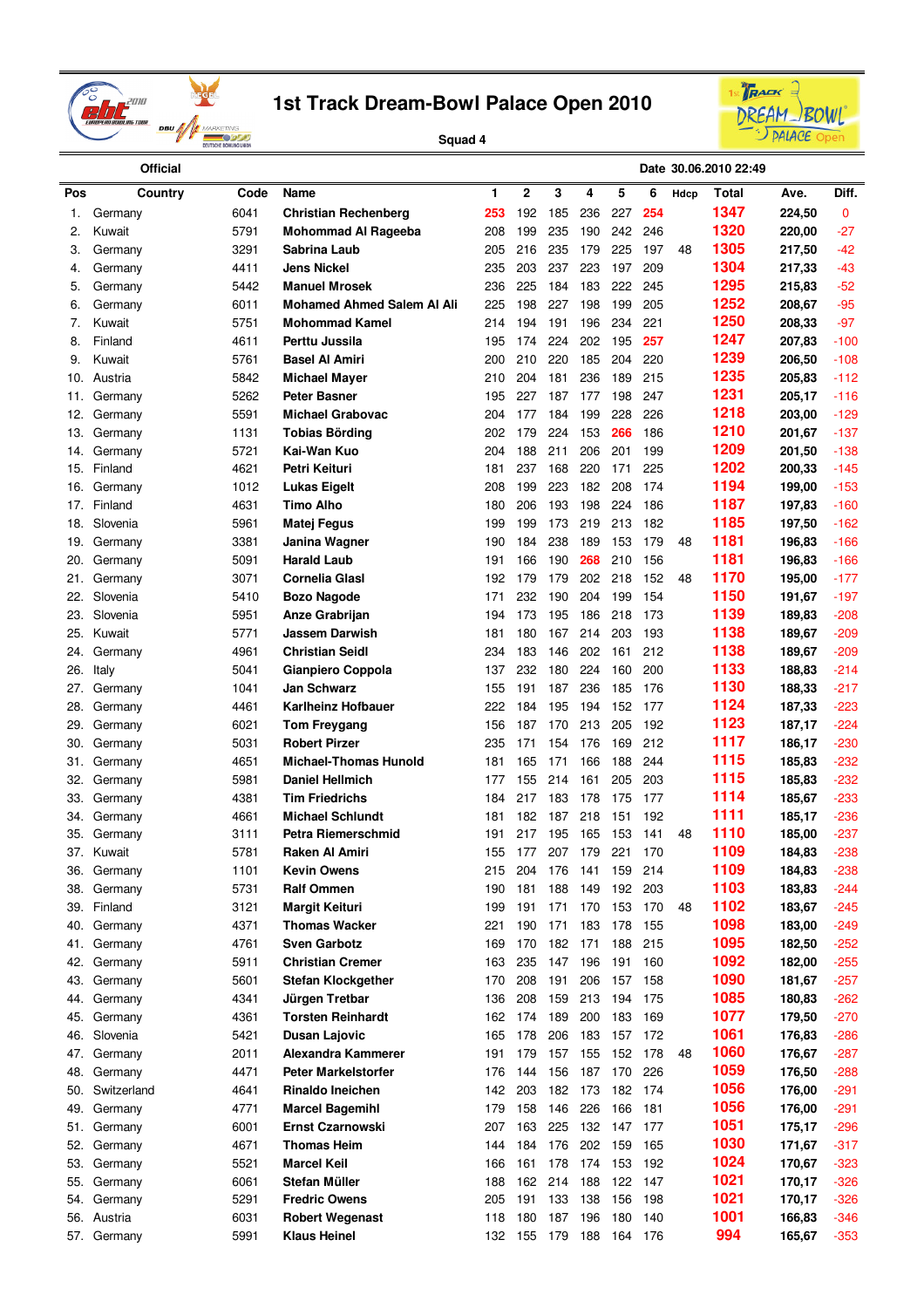| 58. Germany | 4221 | <b>Christian Mauritz</b>     | 150 | 164 | 145 | 137 | 187 | 204 | 987 | 164.50 | $-360$ |
|-------------|------|------------------------------|-----|-----|-----|-----|-----|-----|-----|--------|--------|
| 59. Germany | 4331 | <b>Udo Pick</b>              | 169 | 170 | 174 | 159 | 157 | 157 | 986 | 164.33 | $-361$ |
| 60. Germany | 5531 | René Witschakowski           | 165 | 180 | 171 | 173 | 142 | 150 | 981 | 163.50 | $-366$ |
| 61. Germany | 5181 | Alexander Thümmler           | 168 | 176 | 169 | 175 | 133 | 150 | 971 | 161.83 | $-376$ |
| 62. Germany | 5811 | <b>Martin Wilfinger</b>      | 171 | 180 | 136 | 163 | 154 | 153 | 957 | 159.50 | $-390$ |
| 63. Germany | 5141 | <b>Helge Lindner</b>         | 146 | 140 | 133 | 175 | 147 | 212 | 953 | 158.83 | $-394$ |
| 64. Germany | 4701 | <b>Michael Hilpert</b>       | 142 | 160 | 135 | 191 | 169 | 134 | 931 | 155.17 | $-416$ |
| 65. Germany | 4481 | <b>Andrea Curseri</b>        | 111 | 174 | 155 | 163 | 166 | 141 | 910 | 151.67 | $-437$ |
| 66. Germany | 6051 | <b>Alexander Mittermajer</b> | 140 | 157 | 158 | 180 | 147 | 112 | 894 | 149.00 | $-453$ |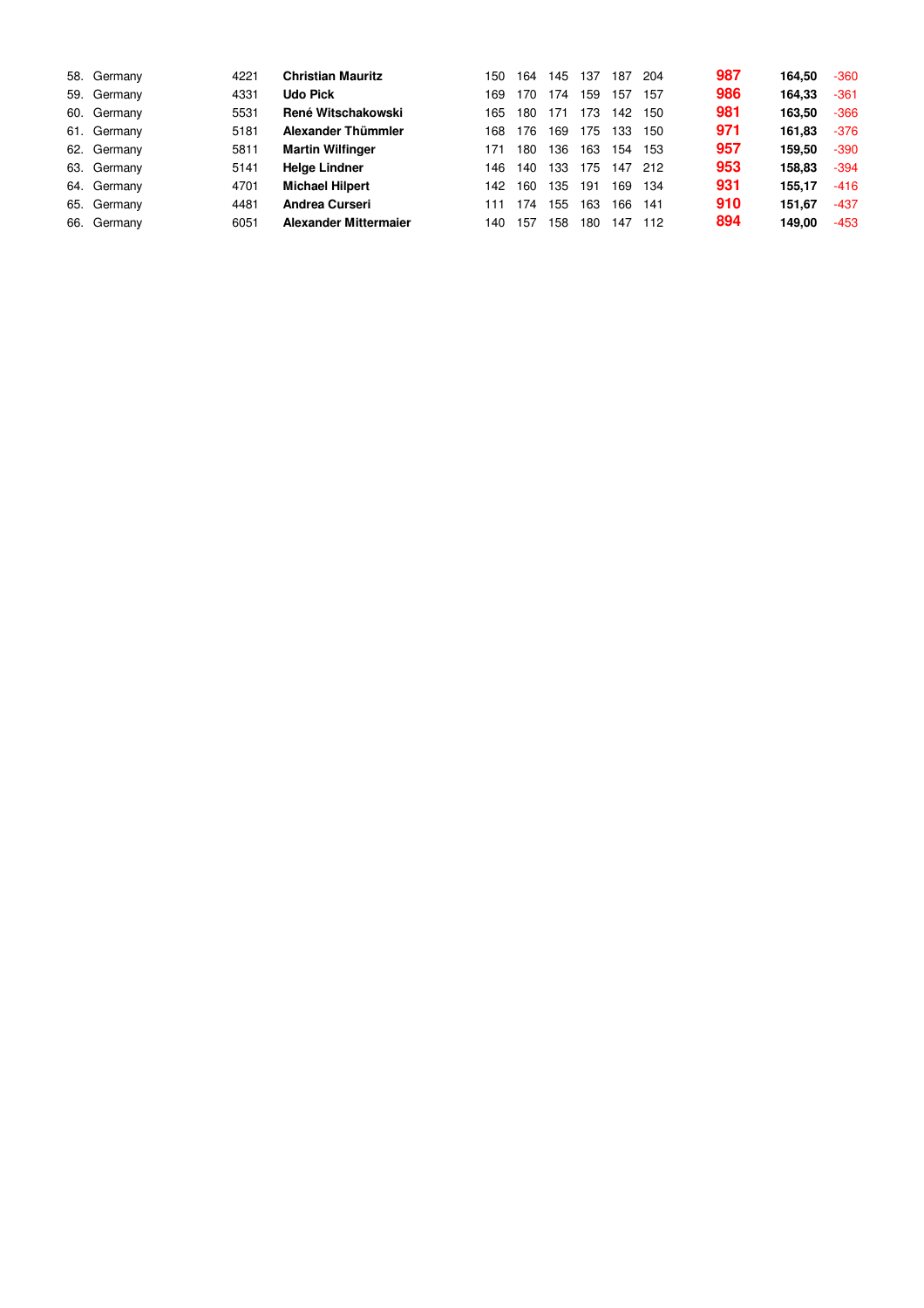



|            | <b>Official</b>     |              |                                           |            |            |                     |            |            |            |      | Date 01.07.2010 14:10 |                  |                |
|------------|---------------------|--------------|-------------------------------------------|------------|------------|---------------------|------------|------------|------------|------|-----------------------|------------------|----------------|
| Pos        | Country             | Code         | Name                                      | 1          | 2          | 3                   | 4          | 5          | 6          | Hdcp | Total                 | Ave.             | Diff.          |
| 1.         | Finland             | 4612         | Perttu Jussila                            | 230        | 264        | 218                 | 227        | 278        | 171        |      | 1388                  | 231,33           | 0              |
| 2.         | <b>USA</b>          | 5611         | <b>Chris Loschetter</b>                   | 226        | 235        | 215                 | 245        | 237        | 215        |      | 1373                  | 228,83           | $-15$          |
| 3.         | Germany             | 5722         | Kai-Wan Kuo                               | 224        | 269        | 170                 | 197        | 216        | 222        |      | 1298                  | 216,33           | $-90$          |
| 4.         | Germany             | 3401         | Natascha Kögler                           | 234        | 233        | 190                 | 191        | 178        | 206        | 48   | 1280                  | 213,33           | $-108$         |
| 5.         | Finland             | 4622         | Petri Keituri                             | 234        | 187        | 243                 | 212        | 225        | 171        |      | 1272                  | 212,00           | $-116$         |
| 6.         | Germany             | 4412         | <b>Jens Nickel</b>                        | 223        | 211        | 222                 | 164        | 274        | 174        |      | 1268                  | 211,33           | $-120$         |
| 7.         | Germany             | 4962         | <b>Christian Seidl</b>                    | 234        | 191        | 186                 | 215        | 204        | 224        |      | 1254                  | 209,00           | $-134$         |
| 8.         | Finland             | 4571         | Markku Veijanen                           | 246        | 225        | 221                 | 191        | 203        | 164        |      | 1250                  | 208,33           | $-138$         |
| 9.         | Germany             | 5691         | <b>Frank Börner</b>                       | 187        | 135        | 246                 | 193        | 221        | 250        |      | 1232                  | 205,33           | $-156$         |
| 10.        | Germany             | 5522         | <b>Marcel Keil</b>                        | 174        | 213        | 204                 | 193        | 209        | 225        |      | 1218                  | 203,00           | $-170$         |
| 11.        | Germany             | 5391         | <b>Michael Michajlow</b>                  | 222        | 197        | 193                 | 199        | 204        | 199        |      | 1214                  | 202,33           | $-174$         |
| 12.        | Finland             | 1031         | <b>Jesse Kallio</b>                       | 171        | 245        | 188                 | 215        | 227        | 165        |      | 1211                  | 201,83           | $-177$         |
| 13.        | Germany             | 4382         | <b>Tim Friedrichs</b>                     | 192        | 203        | 205                 | 177        | 196        | 234        |      | 1207                  | 201,17           | $-181$         |
| 16.        | Germany             | 5401         | <b>Michael Harles</b>                     | 206        | 268        | 212                 | 176        | 171        | 166        |      | 1199                  | 199,83           | $-189$         |
| 15.        | Germany             | 3041         | <b>Melanie Gerbracht</b>                  | 195        | 167        | 185                 | 175        | 236        | 193        | 48   | 1199                  | 199,83           | $-189$         |
| 14.        | Germany             | 6081         | <b>Martin Knöbl</b>                       | 198        | 158        | 226                 | 199        | 216        | 202        |      | 1199                  | 199,83           | $-189$         |
| 17.        | Finland             | 4681         | Denis Cakar                               | 250        | 144        | 182                 | 172        | 200        | 246        |      | 1194                  | 199,00           | $-194$         |
| 18.        | Germany             | 3183         | <b>Julia Stolting</b>                     | 178        | 180        | 199                 | 213        | 223        | 152        | 48   | 1193                  | 198,83           | $-195$         |
| 19.        | Germany             | 5551         | <b>Ralf Schlingensief</b>                 | 181        | 181        | 230                 | 159        | 189        | 246        |      | 1186                  | 197,67           | $-202$         |
| 21.        | Finland             | 4632         | <b>Timo Alho</b>                          | 199        | 188        | 199                 | 158        | 224        | 214        |      | 1182                  | 197,00           | $-206$         |
| 20.        | Germany             | 4772         | <b>Marcel Bagemihl</b>                    | 188        | 179        | 220                 | 182        | 189        | 224        |      | 1182                  | 197,00           | $-206$         |
| 22.        | Finland             | 4561         | <b>Mikko Hirvonen</b>                     | 183        | 213        | 180                 | 201        | 202        | 202        |      | 1181                  | 196,83           | $-207$         |
| 23.        | Russia              | 3201         | Galina Maslova                            | 189        | 182        | 225                 | 151        | 202        | 183        | 48   | 1180                  | 196,67           | $-208$         |
| 24.        | Germany             | 3382         | Janina Wagner                             | 242        | 165        | 211                 | 193        | 158        | 157        | 48   | 1174                  | 195,67           | $-214$         |
| 25.        | Germany             | 4011         | <b>Bernhard Stöckl</b>                    | 213        | 188        | 206                 | 203        | 174        | 189        |      | 1173                  | 195,50           | $-215$         |
| 26.        | Switzerland         | 4642         | <b>Rinaldo Ineichen</b>                   | 148        | 228        | 203                 | 170        | 215        | 204        |      | 1168                  | 194,67           | $-220$         |
| 27.        | Germany             | 3061         | <b>Sabine Resimaier</b>                   | 207        | 176        | 171                 | 178        | 181        | 203        | 48   | 1164                  | 194,00           | $-224$         |
| 28.        | Slovenia            | 5962         | Matej Fegus                               | 171        | 244        | 195                 | 213        | 176        | 161        |      | 1160                  | 193,33           | $-228$         |
| 29.        | Germany             | 4762         | <b>Sven Garbotz</b>                       | 179        | 145        | 176                 | 211        | 201        | 243        |      | 1155                  | 192,50           | $-233$         |
| 30.        | Italy               | 5042         | Gianpiero Coppola                         | 156        | 233        | 167                 | 207        | 217        | 169        |      | 1149<br>1147          | 191,50           | $-239$         |
| 31.        | Germany             | 5263         | <b>Peter Basner</b>                       | 172        | 157        | 223                 | 225        | 148        | 222        |      | 1133                  | 191,17           | $-241$         |
| 32.        | Germany             | 3422<br>4372 | Nina Weschke                              | 185        | 167        | 178                 | 189        | 176        | 190        | 48   | 1125                  | 188,83           | $-255$         |
| 35.        | Germany<br>Slovenia | 5952         | <b>Thomas Wacker</b>                      | 169        | 134        | 169                 | 244        | 218        | 191<br>218 |      | 1125                  | 187,50           | $-263$         |
| 33.<br>34. | Germany             | 5971         | Anze Grabrijan<br><b>Alexander Koller</b> | 168<br>229 | 181<br>147 | 196<br>183          | 177<br>147 | 185<br>203 | 216        |      | 1125                  | 187,50<br>187,50 | -263<br>$-263$ |
| 36.        | Germany             | 4462         | <b>Karlheinz Hofbauer</b>                 | 169        | 176        | 168                 | 202        | 181        | 226        |      | 1122                  | 187,00           | $-266$         |
| 37.        | Germany             | 4342         | Jürgen Tretbar                            | 191        | 191        | 168                 | 173        | 182        | 216        |      | 1121                  | 186,83           | $-267$         |
| 38.        | Germany             | 3391         | <b>Manuela Schlingensief</b>              | 175        | 162        | 190                 | 155        | 175        | 200        | 48   | 1105                  | 184,17           | $-283$         |
| 40.        | Germany             | 4362         | <b>Torsten Reinhardt</b>                  | 178        | 186        | 225                 | 158        | 168        | 179        |      | 1094                  | 182,33           | $-294$         |
| 39.        | Germany             | 4222         | <b>Christian Mauritz</b>                  | 168        | 196        | 225                 | 144        | 170        | 191        |      | 1094                  | 182,33           | $-294$         |
| 41.        | Russia              | 1071         | <b>Alexander Brykov</b>                   | 213        | 200        | 178                 | 181        | 169        | 148        |      | 1089                  | 181,50           | $-299$         |
| 42.        | Slovenia            | 5412         | <b>Bozo Nagode</b>                        | 190        | 176        | 157                 | 175        | 189        | 191        |      | 1078                  | 179,67           | $-310$         |
| 43.        | Germany             | 4211         | <b>Helmut Peinelt</b>                     | 187        | 193        | 182                 | 155        | 168        | 185        |      | 1070                  | 178,33           | $-318$         |
| 44.        | Netherlands         | 5201         | <b>Louis Hendriks</b>                     | 178        | 175        | 161                 | 166        | 218        | 157        |      | 1055                  | 175,83           | $-333$         |
| 45.        | Germany             | 4702         | <b>Michael Hilpert</b>                    | 164        | 167        | 167                 | 208        | 162        | 166        |      | 1034                  | 172,33           | $-354$         |
| 46.        | Germany             | 5743         | <b>Wolfgang Kossin</b>                    | 153        | 192        | 201                 | 164        | 166        | 153        |      | 1029                  | 171,50           | $-359$         |
| 47.        | Slovenia            | 5422         | <b>Dusan Lajovic</b>                      | 148        | 191        | 184                 | 190        | 141        | 170        |      | 1024                  | 170,67           | $-364$         |
| 48.        | Finland             | 3122         | <b>Margit Keituri</b>                     | 178        | 115        | 171                 | 159        | 161        | 173        | 48   | 1005                  | 167,50           | $-383$         |
| 49.        | Russia              | 2031         | Polina Kharlamova                         | 147        | 145        | 169                 | 172        | 155        | 167        | 48   | 1003                  | 167,17           | $-385$         |
| 50.        | Germany             | 5732         | <b>Ralf Ommen</b>                         | 147        | 178        | 161                 | 185        | 170        | 161        |      | 1002                  | 167,00           | $-386$         |
| 51.        | Germany             | 5191         | <b>Philippe Lebeau</b>                    | 134        | 132        | 206                 | 166        | 178        | 172        |      | 988                   | 164,67           | $-400$         |
| 52.        | Germany             | 5812         | <b>Martin Wilfinger</b>                   | 203        | 159        | 175                 | 160        | 143        | 147        |      | 987                   | 164,50           | $-401$         |
| 53.        | Germany             | 5182         | Alexander Thümmler                        | 170        | 146        | 137                 | 152 186    |            | 185        |      | 976                   | 162,67           | $-412$         |
|            | 54. Germany         | 4332         | <b>Udo Pick</b>                           | 135        |            | 161 139 176 139 177 |            |            |            |      | 927                   | 154,50           | $-461$         |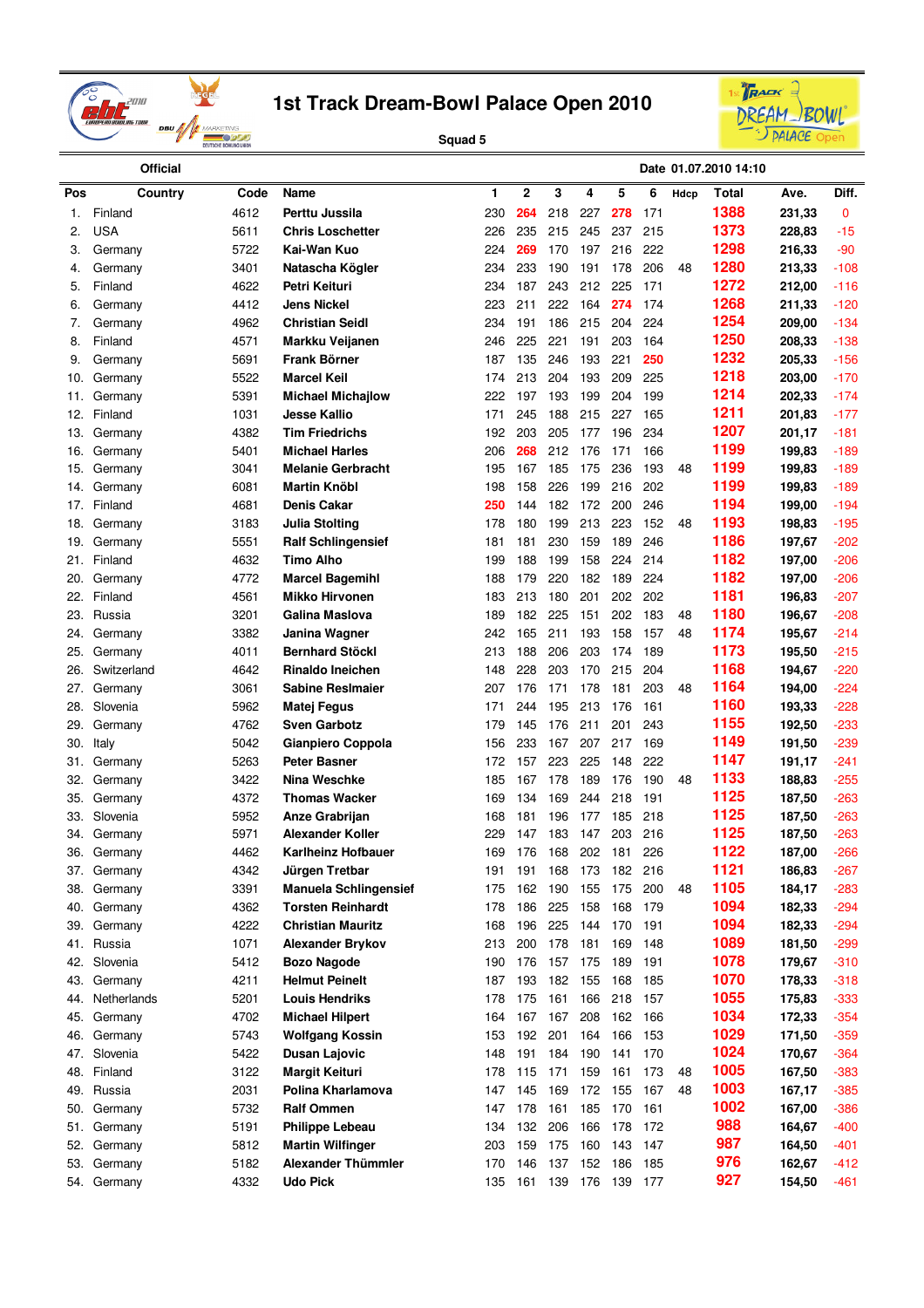



|     | <b>Official</b>       |      |                                   |     |                         |         |             |     |     |      | Date 01.07.2010 18:08 |        |        |
|-----|-----------------------|------|-----------------------------------|-----|-------------------------|---------|-------------|-----|-----|------|-----------------------|--------|--------|
| Pos | Country               | Code | Name                              | 1   | $\mathbf 2$             | 3       | 4           | 5   | 6   | Hdcp | <b>Total</b>          | Ave.   | Diff.  |
| 1.  | Kuwait                | 5752 | <b>Mohommad Kamel</b>             | 217 | 223                     | 247     | 227         | 246 | 211 |      | 1371                  | 228,50 | 0      |
| 2.  | England               | 4801 | <b>Dominic Barrett</b>            | 215 | 257                     | 190     | 192         | 232 | 256 |      | 1342                  | 223,67 | $-29$  |
| 3.  | Finland               | 4861 | <b>Petteri Salonen</b>            | 215 | 227                     | 238     | 212         | 194 | 222 |      | 1308                  | 218,00 | -63    |
| 4.  | Germany               | 3292 | Sabrina Laub                      | 201 | 256                     | 164     | 225         | 233 | 180 | 48   | 1307                  | 217,83 | -64    |
| 5.  | Finland               | 4881 | Joonas Jähi                       | 188 | 200                     | 205     | 256         | 204 | 238 |      | 1291                  | 215,17 | -80    |
| 6.  | Kuwait                | 5782 | Raken Al Amiri                    | 187 | 224                     | 256     | 178         | 195 | 228 |      | 1268                  | 211,33 | -103   |
| 7.  | Germany               | 4212 | <b>Helmut Peinelt</b>             | 211 | 232                     | 192     | 163         | 257 | 202 |      | 1257                  | 209,50 | $-114$ |
| 8.  | Germany               | 4551 | <b>Sven Pauli</b>                 | 223 | 165                     | 236     | 206         | 212 | 212 |      | 1254                  | 209,00 | -117   |
| 9.  | Germany               | 4741 | Osku Palermaa                     | 217 | 199                     | 212     | 227         | 225 | 165 |      | 1245                  | 207,50 | $-126$ |
| 10. | Sweden                | 5011 | <b>Marcus Berndt</b>              | 197 | 193                     | 175     | 229         | 239 | 203 |      | 1236                  | 206,00 | $-135$ |
| 11. | Germany               | 3021 | Eva Lindner                       | 180 | 232                     | 204     | 211         | 195 | 166 | 48   | 1236                  | 206,00 | -135   |
| 12. | Finland               | 4891 | Niko Kurppa                       | 220 | 210                     | 204     | 226         | 170 | 199 |      | 1229                  | 204,83 | -142   |
| 13. | Germany               | 4012 | <b>Bernhard Stöckl</b>            | 192 | 233                     | 205     | 211         | 202 | 184 |      | 1227                  | 204,50 | $-144$ |
| 14. | Germany               | 6012 | <b>Mohamed Ahmed Salem AI Ali</b> | 224 | 180                     | 175     | 255         | 190 | 201 |      | 1225                  | 204,17 | -146   |
| 15. | Germany               | 5443 | <b>Manuel Mrosek</b>              | 217 | 160                     | 233     | 187         | 204 | 223 |      | 1224                  | 204,00 | $-147$ |
| 16. | <b>USA</b>            | 5451 | <b>Brian Voss</b>                 | 171 | 192                     | 216     | 180         | 227 | 235 |      | 1221                  | 203,50 | $-150$ |
| 17. | Finland               | 4633 | <b>Timo Alho</b>                  | 234 | 206                     | 181     | 190         | 232 | 175 |      | 1218                  | 203,00 | $-153$ |
| 18. | Germany               | 5592 | <b>Michael Grabovac</b>           | 205 | 190                     | 214     | 190         | 180 | 237 |      | 1216                  | 202,67 | $-155$ |
| 19. | Germany               | 5092 | <b>Harald Laub</b>                | 139 | 199                     | 207     | 197         | 234 | 237 |      | 1213                  | 202,17 | $-158$ |
| 20. | Finland               | 4841 | Pasi Uotila                       | 218 | 206                     | 223     | 198         | 172 | 190 |      | 1207                  | 201,17 | $-164$ |
| 21. | Germany               | 3184 | Julia Stolting                    | 202 | 197                     | 199     | 189         | 193 | 179 | 48   | 1207                  | 201,17 | -164   |
| 22. | Denmark               | 4171 | <b>Jimmy Mortensen</b>            | 191 | 189                     | 211     | 201         | 213 | 195 |      | 1200                  | 200,00 | $-171$ |
| 23. | Finland               | 4562 | <b>Mikko Hirvonen</b>             | 225 | 190                     | 191     | 183         | 210 | 189 |      | 1188                  | 198,00 | $-183$ |
| 24. | Finland               | 4623 | Petri Keituri                     | 178 | 160                     | 213     | 186         | 223 | 217 |      | 1177                  | 196,17 | -194   |
| 25. | Germany               | 5692 | Frank Börner                      | 128 | 233                     | 206     | 204         | 190 | 207 |      | 1168                  | 194,67 | -203   |
| 26. | Kuwait                | 5762 | <b>Basel Al Anzi</b>              | 213 | 189                     | 174     | 202         | 175 | 211 |      | 1164                  | 194,00 | $-207$ |
| 27. | Italy                 | 5043 | Gianpiero Coppola                 | 204 | 194                     | 147     | 203         | 200 | 214 |      | 1162                  | 193,67 | $-209$ |
| 28. | Germany               | 5142 | <b>Helge Lindner</b>              | 189 | 192                     | 205     | 177         | 213 | 179 |      | 1155                  | 192,50 | $-216$ |
| 29. | Kuwait                | 5772 | <b>Jassem Darwish</b>             | 257 | 171                     | 175     | 177         | 215 | 157 |      | 1152                  | 192,00 | $-219$ |
| 30. | <b>Czech Republic</b> | 5931 | <b>Ludek Soroky</b>               | 182 | 170                     | 135     | 184         | 244 | 231 |      | 1146                  | 191,00 | $-225$ |
| 31. | Germany               | 3062 | <b>Sabine Resimaier</b>           | 220 | 159                     | 176     | 155         | 157 | 230 | 48   | 1145                  | 190,83 | -226   |
| 33. | Germany               | 5602 | Stefan Klockgether                | 177 | 194                     | 194     | 235         | 170 | 172 |      | 1142                  | 190,33 | -229   |
| 32. | Germany               | 5392 | <b>Michael Michailow</b>          | 211 | 237                     | 166     | 168         | 152 | 208 |      | 1142                  | 190,33 | $-229$ |
| 34. | <b>Czech Republic</b> | 1121 | <b>Martin Siroky</b>              | 199 | 155                     | 176     | 212         | 202 | 187 |      | 1131                  | 188,50 | -240   |
| 35. | Slovenia              | 5423 | Dusan Lajovic                     | 213 | 196                     | 150     | 179         | 222 | 167 |      | 1127                  | 187,83 | $-244$ |
| 36. | Finland               | 4851 | Juhani Tonteri                    | 174 | 214                     | 182     | 146         | 178 | 226 |      | 1120                  | 186,67 | $-251$ |
|     | 37. England           | 4811 | <b>Stuart Williams</b>            | 174 | 188                     | 192     | 187 195     |     | 182 |      | 1118                  | 186,33 | $-253$ |
| 38. | Finland               | 4901 | Samu Valaranta                    | 135 | 206                     | 158     | 179         | 213 | 207 |      | 1098                  | 183,00 | $-273$ |
| 39. | Germany               | 5552 | <b>Ralf Schlingensief</b>         | 218 |                         | 172 175 | 167 160     |     | 191 |      | 1083                  | 180,50 | $-288$ |
| 40. | Germany               | 4131 | <b>Harald Eigelt</b>              | 259 | 131                     | 151     | 161         | 167 | 213 |      | 1082                  | 180,33 | $-289$ |
| 41. | Germany               | 5972 | <b>Alexander Koller</b>           | 244 | 178                     | 152     | 171         | 149 | 181 |      | 1075                  | 179,17 | $-296$ |
| 42. | Switzerland           | 4643 | Rinaldo Ineichen                  | 180 | 161                     | 204     | 168         | 181 | 180 |      | 1074                  | 179,00 | $-297$ |
| 43. | Germany               | 5912 | <b>Christian Cremer</b>           | 178 | 193                     | 142 170 |             | 192 | 190 |      | 1065                  | 177,50 | $-306$ |
| 44. | Slovenia              | 5413 | <b>Bozo Nagode</b>                | 153 | 136                     | 155     | 154         | 211 | 232 |      | 1041                  | 173,50 | $-330$ |
|     | 45. Finland           | 3123 | <b>Margit Keituri</b>             | 169 | 125                     | 143     | 167 189     |     | 142 | 48   | 983                   | 163,83 | $-388$ |
|     | 46. Germany           | 5192 | <b>Philippe Lebeau</b>            | 212 | 119 162                 |         | 174 154 153 |     |     |      | 974                   | 162,33 | $-397$ |
|     | 47. Germany           | 4482 | Andrea Curseri                    |     | 147 145 124 163 124 161 |         |             |     |     |      | 864                   | 144,00 | $-507$ |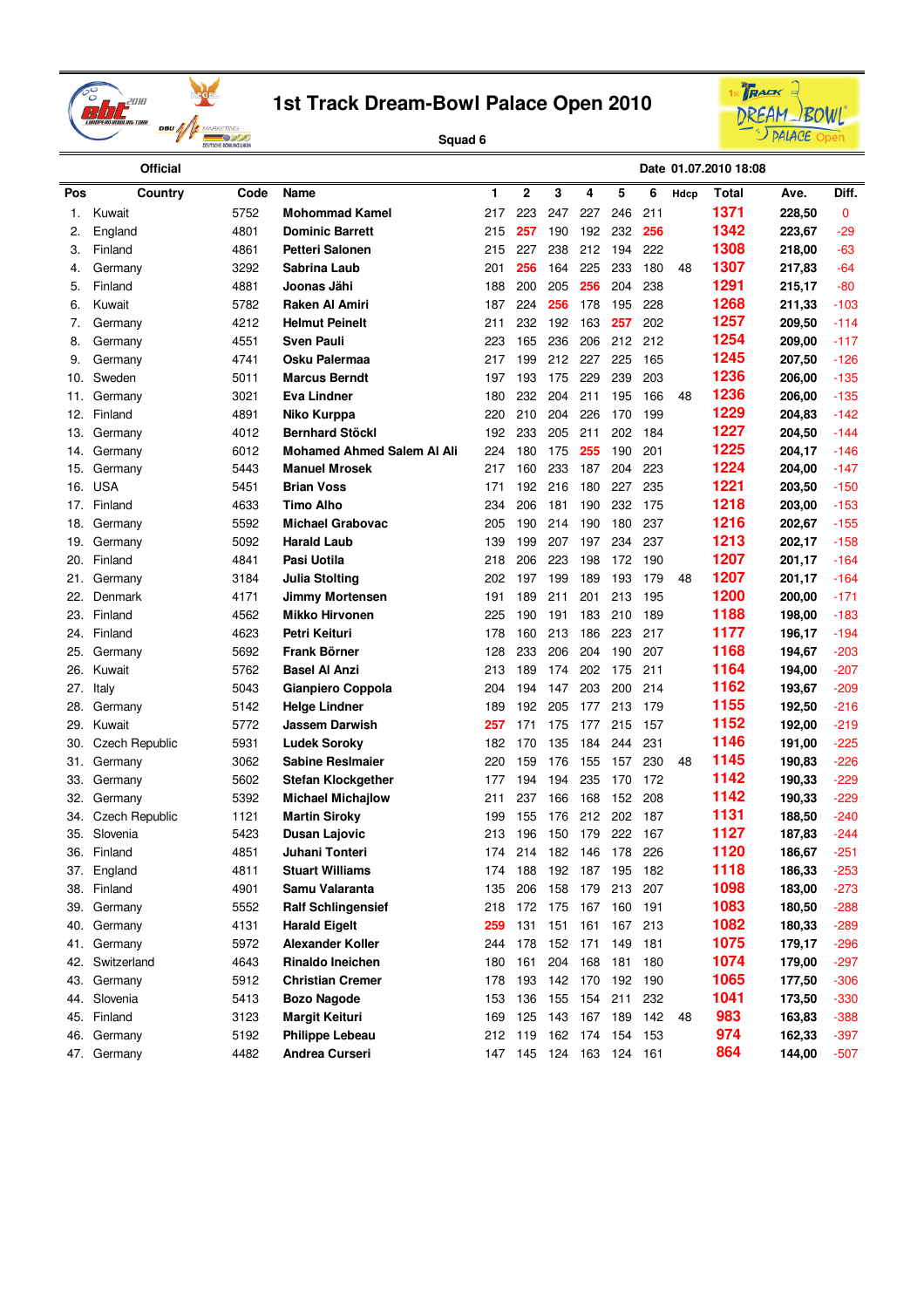



|     | <b>Official</b>       |      |                                    |     |                |     |     |     |     |      | Date 01.07.2010 22:43 |        |             |
|-----|-----------------------|------|------------------------------------|-----|----------------|-----|-----|-----|-----|------|-----------------------|--------|-------------|
| Pos | Country               | Code | <b>Name</b>                        | 1   | $\overline{2}$ | 3   | 4   | 5   | 6   | Hdcp | Total                 | Ave.   | Diff.       |
| 1.  | England               | 4812 | <b>Stuart Williams</b>             | 224 | 228            | 224 | 243 | 252 | 218 |      | 1389                  | 231,50 | $\mathbf 0$ |
| 2.  | Sweden                | 4291 | <b>Martin Paulsson</b>             | 226 | 267            | 236 | 200 | 193 | 246 |      | 1368                  | 228,00 | $-21$       |
| 3.  | Sweden                | 4251 | <b>Robert Andersson</b>            | 199 | 181            | 244 | 223 | 264 | 230 |      | 1341                  | 223.50 | $-48$       |
| 4.  | <b>USA</b>            | 5452 | <b>Brian Voss</b>                  | 228 | 185            | 180 | 280 | 259 | 198 |      | 1330                  | 221,67 | $-59$       |
| 5.  | Denmark               | 4511 | <b>Frederik Ohrgaard</b>           | 227 | 226            | 238 | 181 | 227 | 219 |      | 1318                  | 219,67 | $-71$       |
| 6.  | Sweden                | 4261 | <b>Mathias Arup</b>                | 258 | 227            | 144 | 247 | 225 | 192 |      | 1293                  | 215.50 | -96         |
| 7.  | Denmark               | 4521 | <b>Anders Lousdal</b>              | 225 | 203            | 299 | 180 | 180 | 203 |      | 1290                  | 215,00 | $-99$       |
| 8.  | Germany               | 4383 | <b>Tim Friedrichs</b>              | 201 | 202            | 227 | 218 | 237 | 191 |      | 1276                  | 212,67 | -113        |
| 9.  | Germany               | 5982 | <b>Daniel Hellmich</b>             | 236 | 183            | 216 | 172 | 247 | 213 |      | 1267                  | 211,17 | $-122$      |
| 10. | England               | 5891 | <b>Matt Miller</b>                 | 211 | 201            | 245 | 186 | 192 | 219 |      | 1254                  | 209,00 | $-135$      |
| 11. | Denmark               | 4491 | Jesper Agerbo                      | 221 | 204            | 184 | 188 | 237 | 219 |      | 1253                  | 208,83 | $-136$      |
| 12. | Germany               | 1132 | <b>Tobias Börding</b>              | 204 | 205            | 211 | 191 | 215 | 224 |      | 1250                  | 208,33 | $-139$      |
| 13. | Switzerland           | 4091 | <b>Andreas Ebener</b>              | 224 | 205            | 208 | 209 | 181 | 221 |      | 1248                  | 208,00 | $-141$      |
| 14. | Sweden                | 4271 | <b>Dennis Eklund</b>               | 210 | 200            | 200 | 224 | 225 | 184 |      | 1243                  | 207,17 | $-146$      |
| 15. | Norway                | 5361 | <b>Bjorn Einar Rudshagen</b>       | 193 | 265            | 170 | 223 | 173 | 215 |      | 1239                  | 206,50 | $-150$      |
| 16. | Germany               | 6071 | Hans-Jürgen Glasl                  | 228 | 202            | 176 | 206 | 238 | 178 |      | 1228                  | 204,67 | $-161$      |
| 17. | England               | 4821 | <b>Paul Moor</b>                   | 210 | 245            | 212 | 173 | 184 | 202 |      | 1226                  | 204,33 | $-163$      |
| 18. | Spain                 | 3151 | <b>Dulce Fernandez</b>             | 190 | 203            | 178 | 222 | 184 | 194 | 48   | 1219                  | 203,17 | $-170$      |
| 19. | Denmark               | 4541 | <b>Mik Stampe</b>                  | 190 | 183            | 269 | 215 | 214 | 147 |      | 1218                  | 203,00 | $-171$      |
| 20. | Kuwait                | 5763 | <b>Basel Al Anzi</b>               | 208 | 208            | 199 | 177 | 190 | 234 |      | 1216                  | 202,67 | $-173$      |
| 21. | Finland               | 1032 | <b>Jesse Kallio</b>                | 213 | 213            | 213 | 213 | 180 | 181 |      | 1213                  | 202,17 | -176        |
| 22. | Iceland               | 5051 | <b>Hafthor Hardarson</b>           | 208 | 198            | 165 | 209 | 215 | 211 |      | 1206                  | 201,00 | $-183$      |
| 23. | Sweden                | 4281 | <b>Erik Andersin</b>               | 235 | 198            | 225 | 244 | 164 | 140 |      | 1206                  | 201,00 | $-183$      |
| 25. | Germany               | 4391 | <b>Jens Muth</b>                   | 182 | 212            | 207 | 227 | 173 | 192 |      | 1193                  | 198,83 | $-196$      |
| 24. | Slovenia              | 5953 | Anze Grabrijan                     | 190 | 146            | 215 | 230 | 203 | 209 |      | 1193                  | 198,83 | -196        |
| 26. | Kuwait                | 5773 | <b>Jassem Darwish</b>              | 212 | 211            | 204 | 198 | 195 | 169 |      | 1189                  | 198,17 | $-200$      |
| 27. | Sweden                | 4231 | <b>Tomas Leandersson</b>           | 228 | 238            | 184 | 157 | 177 | 202 |      | 1186                  | 197,67 | $-203$      |
| 29. | Kuwait                | 5783 | <b>Raken Al Amiri</b>              | 218 | 161            | 248 | 199 | 210 | 149 |      | 1185                  | 197,50 | $-204$      |
| 28. | Germany               | 5264 | <b>Peter Basner</b>                | 195 | 191            | 201 | 222 | 175 | 201 |      | 1185                  | 197,50 | $-204$      |
| 30. | Norway                | 5381 | <b>Martin Olsen</b>                | 170 | 185            | 191 | 176 | 232 | 225 |      | 1179                  | 196,50 | $-210$      |
| 31. | Denmark               | 4501 | <b>Thomas Larsen</b>               | 222 | 182            | 175 | 178 | 197 | 224 |      | 1178                  | 196,33 | $-211$      |
| 32. | Germany               | 6013 | <b>Mohammed Ahmed Salem Al Ali</b> | 202 | 188            | 244 | 174 | 179 | 166 |      | 1153                  | 192,17 | $-236$      |
| 33. | Spain                 | 1051 | <b>Ferico Tatil</b>                | 157 | 224            | 223 | 179 | 159 | 206 |      | 1148                  | 191,33 | $-241$      |
| 34. | Norway                | 5341 | <b>Mads Sandbaekken</b>            | 205 | 206            | 194 | 157 | 171 | 209 |      | 1142                  | 190,33 | $-247$      |
| 35. | Germany               | 4013 | <b>Bernhard Stöckl</b>             | 168 | 226            | 178 | 184 | 200 | 183 |      | 1139                  | 189,83 | $-250$      |
| 36. | Denmark               | 4531 | <b>Paul Hutchinson</b>             | 191 | 197            | 197 | 193 | 155 | 168 |      | 1101                  | 183,50 | $-288$      |
| 37. | Netherlands           | 2021 | <b>Maxime de Rooij</b>             | 159 | 181            | 191 | 203 | 123 | 191 | 48   | 1096                  | 182,67 | -293        |
| 38. | Germany               | 2012 | Alexandra Kammerer                 | 191 | 162            | 158 | 155 | 152 | 185 | 48   | 1051                  | 175,17 | -338        |
| 39. | <b>Czech Republic</b> | 1122 | <b>Martin Siroky</b>               | 157 | 207            | 193 | 167 | 160 | 146 |      | 1030                  | 171,67 | $-359$      |
| 40. | Germany               | 4363 | <b>Torsten Reinhardt</b>           | 196 | 176            | 156 | 174 | 169 | 151 |      | 1022                  | 170,33 | -367        |
| 41. | Norway                | 4121 | <b>Kenneth Bland</b>               | 151 | 166            | 164 | 161 | 130 | 218 |      | 990                   | 165,00 | $-399$      |
|     | 42. Norway            | 5331 | <b>Tore Torgersen</b>              | 154 | 242            | 166 |     |     |     |      | 562                   | 187,33 | $-827$      |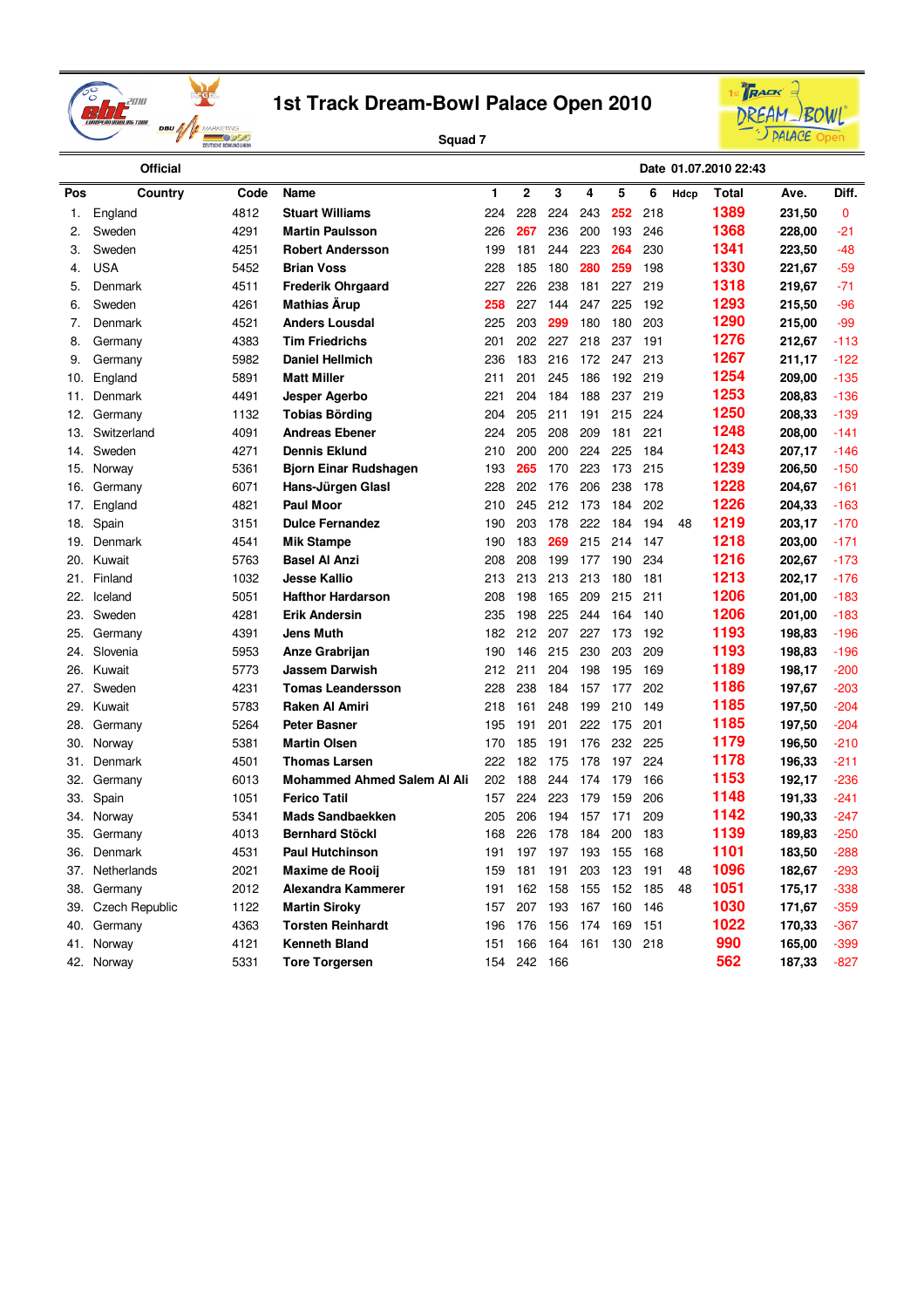



|     | <b>Official</b> |      |                              |     |                |     |     |     |     |      | Date 02.07.2010 13:55 |        |        |
|-----|-----------------|------|------------------------------|-----|----------------|-----|-----|-----|-----|------|-----------------------|--------|--------|
| Pos | Country         | Code | Name                         | 1   | $\overline{2}$ | 3   | 4   | 5   | 6   | Hdcp | <b>Total</b>          | Ave.   | Diff.  |
| 1.  | Finland         | 4842 | Pasi Uotila                  | 248 | 245            | 184 | 213 | 267 | 201 |      | 1358                  | 226,33 | 0      |
| 2.  | Norway          | 5371 | <b>Fredrik Tjernes</b>       | 226 | 203            | 275 | 177 | 220 | 197 |      | 1298                  | 216,33 | $-60$  |
| 3.  | Finland         | 4563 | <b>Mikko Hirvonen</b>        | 238 | 234            | 193 | 216 | 187 | 212 |      | 1280                  | 213,33 | $-78$  |
| 4.  | Germany         | 5444 | <b>Manuel Mrosek</b>         | 216 | 205            | 222 | 223 | 229 | 183 |      | 1278                  | 213,00 | -80    |
| 5.  | Norway          | 5362 | <b>Bjorn Einar Rudshagen</b> | 149 | 247            | 166 | 216 | 247 | 236 |      | 1261                  | 210,17 | $-97$  |
| 6.  | Netherlands     | 3321 | <b>Wendy Kok</b>             | 188 | 192            | 257 | 184 | 148 | 237 | 48   | 1254                  | 209,00 | $-104$ |
| 8.  | England         | 4822 | <b>Paul Moor</b>             | 277 | 181            | 202 | 191 | 212 | 185 |      | 1248                  | 208,00 | $-110$ |
| 7.  | Italy           | 5044 | Gianpiero Coppola            | 202 | 181            | 170 | 279 | 168 | 248 |      | 1248                  | 208,00 | $-110$ |
| 9.  | Finland         | 4883 | Joonas Jähi                  | 221 | 204            | 196 | 191 | 207 | 188 |      | 1207                  | 201,17 | $-151$ |
| 10. | Finland         | 4682 | <b>Denis Cakar</b>           | 171 | 190            | 248 | 224 | 204 | 164 |      | 1201                  | 200,17 | $-157$ |
| 11. | England         | 4802 | <b>Dominic Barrett</b>       | 168 | 237            | 205 | 201 | 177 | 210 |      | 1198                  | 199,67 | $-160$ |
| 12. | Denmark         | 4172 | <b>Jimmy Mortensen</b>       | 199 | 219            | 246 | 155 | 154 | 221 |      | 1194                  | 199,00 | $-164$ |
| 13. | Finland         | 4852 | Juhani Tonteri               | 224 | 193            | 212 | 204 | 179 | 181 |      | 1193                  | 198,83 | $-165$ |
| 14. | Netherlands     | 3281 | <b>Nicole Sanders</b>        | 226 | 168            | 233 | 154 | 200 | 157 | 48   | 1186                  | 197,67 | $-172$ |
| 15. | Finland         | 4742 | Osku Palermaa                | 182 | 174            | 200 | 211 | 171 | 246 |      | 1184                  | 197,33 | $-174$ |
| 16. | Netherlands     | 3251 | Ghislaine van der Tol        | 178 | 169            | 173 | 192 | 179 | 224 | 48   | 1163                  | 193,83 | $-195$ |
| 17. | Switzerland     | 4644 | <b>Rinaldo Ineichen</b>      | 224 | 171            | 173 | 177 | 199 | 215 |      | 1159                  | 193,17 | -199   |
| 18. | Norway          | 5351 | <b>Svein Roger Olsen</b>     | 145 | 178            | 219 | 147 | 231 | 222 |      | 1142                  | 190,33 | $-216$ |
| 19. | Russia          | 1072 | <b>Alexander Brykov</b>      | 201 | 168            | 223 | 177 | 177 | 190 |      | 1136                  | 189,33 | $-222$ |
| 20. | Germany         | 6091 | <b>Torsten Filor</b>         | 175 | 202            | 177 | 188 | 172 | 211 |      | 1125                  | 187,50 | $-233$ |
| 21. | England         | 5892 | <b>Matt Miller</b>           | 221 | 197            | 216 | 163 | 183 | 141 |      | 1121                  | 186,83 | $-237$ |
| 22. | Netherlands     | 1081 | <b>Ramon Hilferink</b>       | 163 | 140            | 156 | 220 | 199 | 237 |      | 1115                  | 185,83 | $-243$ |
| 23. | Germany         | 5902 | <b>Florian Axt</b>           | 171 | 181            | 197 | 201 | 205 | 157 |      | 1112                  | 185,33 | $-246$ |
| 24. | Finland         | 4572 | Markku Veijanen              | 194 | 211            | 157 | 191 | 203 | 154 |      | 1110                  | 185,00 | $-248$ |
| 25. | Netherlands     | 2022 | Maxime de Rooij              | 159 | 178            | 181 | 183 | 168 | 190 | 48   | 1107                  | 184,50 | $-251$ |
| 26. | Norway          | 5342 | Mads Sandbaekken             | 192 | 172            | 167 | 177 | 178 | 214 |      | 1100                  | 183,33 | $-258$ |
| 27. | Russia          | 3202 | Galina Maslova               | 162 | 171            | 186 | 139 | 197 | 175 | 48   | 1078                  | 179,67 | $-280$ |
| 28. | Germany         | 4552 | <b>Sven Pauli</b>            | 158 | 176            | 159 | 210 | 195 | 163 |      | 1061                  | 176,83 | $-297$ |
| 29. | <b>USA</b>      | 6101 | <b>Pat Nolan</b>             | 188 | 191            | 155 | 193 | 171 | 136 |      | 1034                  | 172,33 | $-324$ |
| 30. | Germany         | 1111 | <b>Felix Ehrhardt</b>        | 182 | 182            | 151 | 194 | 125 | 183 |      | 1017                  | 169,50 | $-341$ |
| 31. | Germany         | 6082 | <b>Martin Knöbl</b>          | 160 | 145            | 193 | 159 | 171 | 186 |      | 1014                  | 169,00 | $-344$ |
| 32. | Russia          | 2032 | Polina Kharlamova            | 143 | 169            | 129 | 191 | 159 | 162 | 48   | 1001                  | 166,83 | $-357$ |
| 33. | Netherlands     | 5202 | <b>Louis Hendriks</b>        | 181 | 180            | 141 | 175 | 165 | 135 |      | 977                   | 162,83 | $-381$ |
| 34. | Netherlands     | 4931 | Dwayne van Zandwijk          | 163 | 179            | 157 | 156 | 159 | 152 |      | 966                   | 161,00 | $-392$ |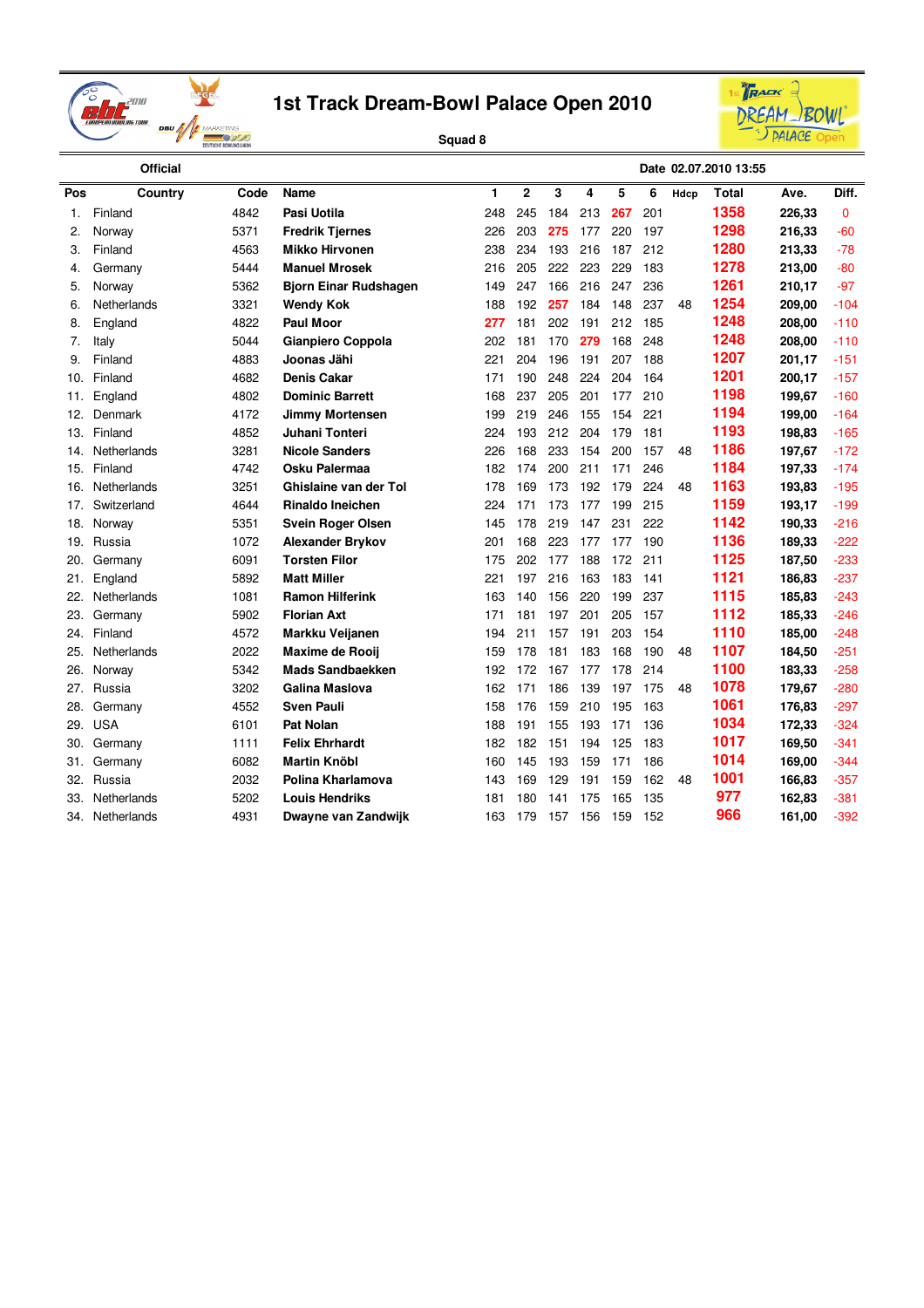



|     | <b>Official</b> |      |                          |     |              |     |     |     |     |      | Date 02.07.2010 18:09 |        |              |
|-----|-----------------|------|--------------------------|-----|--------------|-----|-----|-----|-----|------|-----------------------|--------|--------------|
| Pos | Country         | Code | <b>Name</b>              | 1   | $\mathbf{2}$ | 3   | 4   | 5   | 6   | Hdcp | <b>Total</b>          | Ave.   | Diff.        |
| 1.  | Sweden          | 4252 | <b>Robert Andersson</b>  | 245 | 217          | 214 | 265 | 264 | 266 |      | 1471                  | 245,17 | $\mathbf{0}$ |
| 2.  | England         | 5893 | <b>Matt Miller</b>       | 231 | 209          | 237 | 246 | 223 | 212 |      | 1358                  | 226,33 | $-113$       |
| 3.  | Sweden          | 4232 | <b>Tomas Leandersson</b> | 170 | 190          | 252 | 249 | 265 | 227 |      | 1353                  | 225,50 | $-118$       |
| 4.  | Sweden          | 5012 | <b>Marcus Berndt</b>     | 192 | 212          | 230 | 215 | 233 | 236 |      | 1318                  | 219,67 | $-153$       |
| 5.  | England         | 4823 | <b>Paul Moor</b>         | 227 | 213          | 253 | 168 | 198 | 246 |      | 1305                  | 217,50 | $-166$       |
| 6.  | Denmark         | 4542 | <b>Mik Stampe</b>        | 188 | 248          | 203 | 214 | 248 | 198 |      | 1299                  | 216,50 | $-172$       |
| 7.  | Finland         | 1033 | <b>Jesse Kallio</b>      | 230 | 214          | 225 | 202 | 189 | 218 |      | 1278                  | 213,00 | $-193$       |
| 8.  | Iceland         | 5052 | <b>Hafthor Hardarson</b> | 174 | 237          | 246 | 173 | 206 | 240 |      | 1276                  | 212,67 | $-195$       |
| 9.  | Sweden          | 4292 | <b>Martin Paulsson</b>   | 236 | 158          | 267 | 185 | 207 | 204 |      | 1257                  | 209,50 | $-214$       |
| 10. | Finland         | 4743 | Osku Palermaa            | 158 | 225          | 192 | 213 | 219 | 244 |      | 1251                  | 208,50 | $-220$       |
| 11. | Denmark         | 4532 | <b>Paul Hutchinson</b>   | 208 | 278          | 198 | 167 | 217 | 181 |      | 1249                  | 208,17 | $-222$       |
| 12. | Finland         | 4862 | <b>Petteri Salonen</b>   | 231 | 184          | 179 | 183 | 220 | 246 |      | 1243                  | 207,17 | $-228$       |
| 13. | Sweden          | 4282 | <b>Erik Andersin</b>     | 207 | 238          | 202 | 214 | 157 | 224 |      | 1242                  | 207,00 | $-229$       |
| 14. | <b>USA</b>      | 6102 | <b>Pat Nolan</b>         | 166 | 193          | 192 | 218 | 220 | 243 |      | 1232                  | 205,33 | $-239$       |
| 15. | Denmark         | 4502 | <b>Thomas Larsen</b>     | 188 | 249          | 202 | 206 | 185 | 192 |      | 1222                  | 203,67 | $-249$       |
| 16. | Kuwait          | 5774 | <b>Jassem Darwish</b>    | 254 | 210          | 178 | 192 | 209 | 179 |      | 1222                  | 203,67 | $-249$       |
| 17. | Spain           | 1052 | <b>Ferico Tatil</b>      | 180 | 171          | 198 | 265 | 203 | 190 |      | 1207                  | 201,17 | $-264$       |
| 18. | Finland         | 1142 | Niko Kurppa              | 199 | 207          | 210 | 212 | 192 | 182 |      | 1202                  | 200,33 | $-269$       |
| 19. | Spain           | 3152 | <b>Dulce Fernandez</b>   | 198 | 187          | 174 | 174 | 201 | 191 | 48   | 1173                  | 195,50 | -298         |
| 20. | Sweden          | 4262 | <b>Mathias Ärup</b>      | 173 | 240          | 174 | 201 | 206 | 178 |      | 1172                  | 195,33 | -299         |
| 21. | Denmark         | 4492 | Jesper Agerbo            | 228 | 175          | 166 | 204 | 174 | 224 |      | 1171                  | 195,17 | $-300$       |
| 22. | Finland         | 4902 | Samu Valaranta           | 214 | 154          | 201 | 244 | 187 | 163 |      | 1163                  | 193,83 | $-308$       |
| 23. | Kuwait          | 5784 | Raken Al Amiri           | 192 | 216          | 184 | 181 | 189 | 197 |      | 1159                  | 193,17 | $-312$       |
| 24. | Germany         | 4921 | <b>Peter Todosijevic</b> | 190 | 213          | 203 | 198 | 177 | 162 |      | 1143                  | 190,50 | $-328$       |
| 25. | Sweden          | 4272 | <b>Dennis Eklund</b>     | 193 | 199          | 184 | 156 | 223 | 171 |      | 1126                  | 187,67 | $-345$       |
| 26. | Denmark         | 4522 | <b>Anders Lousdal</b>    | 191 | 170          | 219 | 205 | 158 | 181 |      | 1124                  | 187,33 | $-347$       |
| 27. | Kuwait          | 5764 | <b>Basel Al Anzi</b>     | 191 | 157          | 179 | 240 | 175 | 181 |      | 1123                  | 187,17 | $-348$       |
| 28. | Denmark         | 4512 | <b>Frederik Ohrgaard</b> | 129 | 243          | 173 | 181 | 235 | 144 |      | 1105                  | 184,17 | -366         |
| 29. | Italy           | 5045 | Gianpiero Coppola        | 166 | 166          | 190 | 160 | 204 | 201 |      | 1087                  | 181,17 | $-384$       |
| 30. | Norway          | 4122 | <b>Kenneth Bland</b>     | 157 | 244          | 175 | 169 | 176 | 158 |      | 1079                  | 179,83 | -392         |
| 31. | Germany         | 5121 | <b>Pascal Seifert</b>    | 217 | 140          | 173 | 146 | 211 | 169 |      | 1056                  | 176,00 | -415         |
| 32. | Switzerland     | 4092 | <b>Andreas Ebener</b>    | 192 | 196          | 163 | 164 | 145 | 186 |      | 1046                  | 174,33 | -425         |
| 33. | Catalonia       | 4311 | Alvaro Jose Cardona      | 146 | 196          | 156 | 160 | 211 | 170 |      | 1039                  | 173,17 | $-432$       |
| 35. | Spain           | 5431 | <b>Jesus Ballesteros</b> | 190 | 172          | 182 | 180 | 151 | 130 |      | 1005                  | 167,50 | -466         |
| 34. | Catalonia       | 4301 | <b>Alvar Cardona</b>     | 161 | 148          | 149 | 187 | 158 | 202 |      | 1005                  | 167,50 | -466         |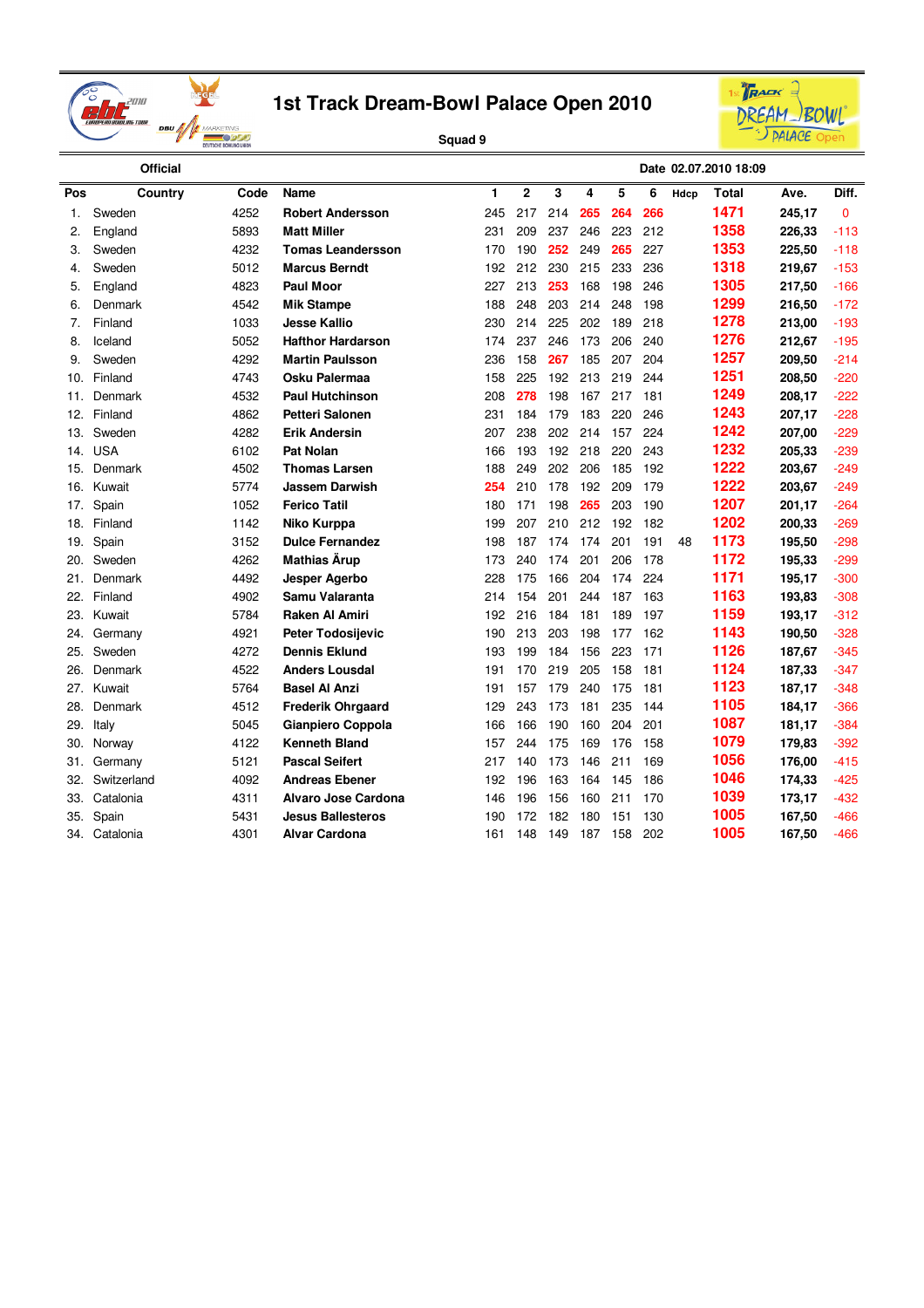



|     | <b>Official</b> |      |                                    |     |              |     |     |     |     |      | Date 02.07.2010 21:52 |        |          |
|-----|-----------------|------|------------------------------------|-----|--------------|-----|-----|-----|-----|------|-----------------------|--------|----------|
| Pos | Country         | Code | <b>Name</b>                        | 1   | $\mathbf{2}$ | 3   | 4   | 5   | 6   | Hdcp | <b>Total</b>          | Ave.   | Diff.    |
|     | Norway          | 5343 | <b>Mads Sandbaekken</b>            | 267 | 235          | 201 | 246 | 218 | 226 |      | 1393                  | 232,17 | $\Omega$ |
| 2.  | Austria         | 5593 | <b>Michael Grabovac</b>            | 202 | 230          | 215 | 268 | 204 | 202 |      | 1321                  | 220.17 | $-72$    |
| 3.  | Germany         | 5445 | <b>Manuel Mrosek</b>               | 222 | 220          | 234 | 200 | 193 | 196 |      | 1265                  | 210.83 | $-128$   |
| 4.  | Kuwait          | 5765 | <b>Basel Al Anzi</b>               | 203 | 184          | 221 | 232 | 145 | 279 |      | 1264                  | 210,67 | $-129$   |
| 5.  | Finland         | 4683 | <b>Denis Cakar</b>                 | 197 | 204          | 258 | 167 | 200 | 237 |      | 1263                  | 210.50 | $-130$   |
| 6.  | Finland         | 4634 | <b>Timo Alho</b>                   | 209 | 194          | 181 | 194 | 257 | 222 |      | 1257                  | 209,50 | $-136$   |
| 7.  | Germany         | 5603 | <b>Stefan Klockgether</b>          | 179 | 186          | 187 | 231 | 247 | 222 |      | 1252                  | 208,67 | $-141$   |
| 8.  | Ukraine         | 5071 | <b>Oleksandr Kalika</b>            | 188 | 203          | 255 | 208 | 195 | 197 |      | 1246                  | 207,67 | $-147$   |
| 9.  | Iceland         | 5053 | <b>Hafthor Hardarson</b>           | 227 | 191          | 233 | 183 | 198 | 205 |      | 1237                  | 206.17 | $-156$   |
| 10. | Germany         | 5131 | David Canady                       | 198 | 173          | 200 | 252 | 203 | 203 |      | 1229                  | 204.83 | $-164$   |
| 11. | Finland         | 4884 | Joonas Jähi                        | 182 | 225          | 246 | 211 | 150 | 204 |      | 1218                  | 203,00 | $-175$   |
| 12. | Kuwait          | 5775 | <b>Jassem Darwish</b>              | 201 | 269          | 170 | 205 | 182 | 189 |      | 1216                  | 202,67 | $-177$   |
| 13. | Sweden          | 4431 | <b>Ulf Bolleby</b>                 | 166 | 212          | 279 | 143 | 221 | 175 |      | 1196                  | 199,33 | $-197$   |
| 14. | <b>USA</b>      | 6103 | <b>Pat Nolan</b>                   | 198 | 204          | 186 | 193 | 225 | 177 |      | 1183                  | 197,17 | $-210$   |
| 15. | Norway          | 5352 | <b>Svein Roger Olsen</b>           | 216 | 214          | 225 | 183 | 157 | 170 |      | 1165                  | 194,17 | $-228$   |
| 16. | Finland         | 5101 | Joonas Jehkinen                    | 200 | 165          | 196 | 192 | 211 | 193 |      | 1157                  | 192,83 | $-236$   |
| 17. | Germany         | 6111 | <b>Manuel Ulber</b>                | 184 | 166          | 183 | 206 | 195 | 222 |      | 1156                  | 192,67 | $-237$   |
| 18. | Finland         | 4853 | Juhani Tonteri                     | 226 | 188          | 175 | 214 | 167 | 180 |      | 1150                  | 191,67 | $-243$   |
| 19. | Ukraine         | 5081 | <b>Vladimir Schabelskiy</b>        | 175 | 158          | 194 | 172 | 205 | 184 |      | 1088                  | 181,33 | $-305$   |
| 20. | Finland         | 4624 | Petri Keituri                      | 189 | 189          | 181 | 174 | 158 | 194 |      | 1085                  | 180,83 | $-308$   |
| 21. | Germany         | 5744 | Wolfgang Kossin                    | 159 | 157          | 164 | 238 | 175 | 156 |      | 1049                  | 174,83 | $-344$   |
| 22. | Ukraine         | 5061 | Mykhaylo Kalika                    | 123 | 210          | 151 | 187 | 187 | 169 |      | 1027                  | 171,17 | $-366$   |
| 23. | Germany         | 5581 | <b>Samuel Fowlkes</b>              | 137 | 132          | 133 | 164 | 168 | 166 |      | 900                   | 150,00 | $-493$   |
| 24. | Germany         | 6014 | <b>Mohammed Ahmed Salem AI Ali</b> | 238 | 159          | 230 | 173 |     |     |      | 800                   | 200,00 | $-593$   |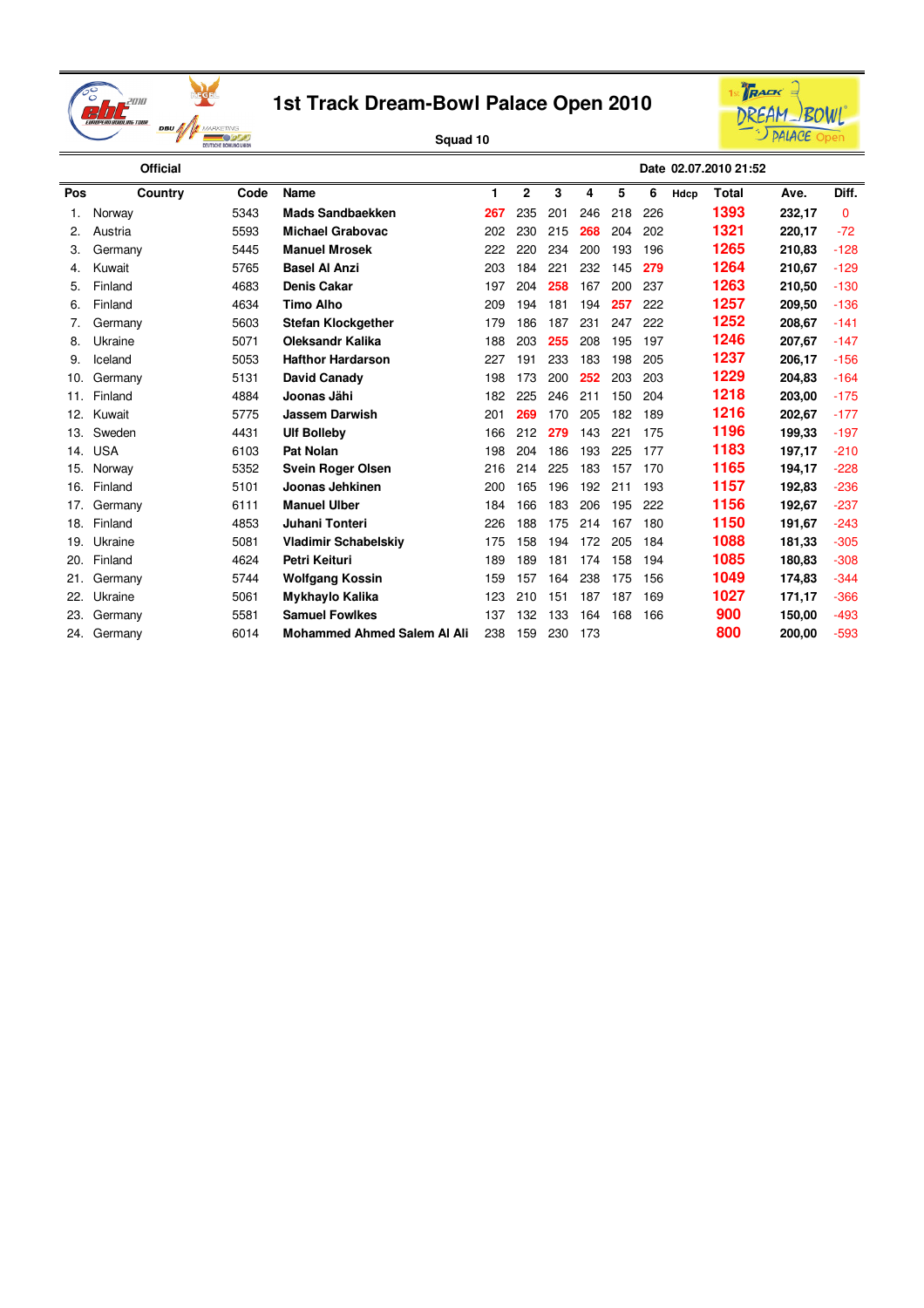



|     | <b>Official</b> |      |                          |     |                |     |     |     |     |      | Date 03.07.2010 11:14 |        |          |
|-----|-----------------|------|--------------------------|-----|----------------|-----|-----|-----|-----|------|-----------------------|--------|----------|
| Pos | Country         | Code | Name                     | 1   | $\overline{2}$ | 3   | 4   | 5   | 6   | Hdcp | <b>Total</b>          | Ave.   | Diff.    |
| 1.  | Denmark         | 4503 | <b>Thomas Larsen</b>     | 279 | 256            | 198 | 236 | 213 | 267 |      | 1449                  | 241,50 | $\Omega$ |
| 2.  | Germany         | 4413 | <b>Jens Nickel</b>       | 208 | 212            | 234 | 201 | 243 | 222 |      | 1320                  | 220,00 | $-129$   |
| 3.  | Finland         | 4573 | Markku Veijanen          | 192 | 199            | 246 | 226 | 251 | 204 |      | 1318                  | 219,67 | $-131$   |
| 4.  | Denmark         | 4513 | <b>Frederik Ohrgaard</b> | 193 | 195            | 233 | 246 | 233 | 206 |      | 1306                  | 217,67 | $-143$   |
| 5.  | Germany         | 4402 | <b>Marco Baade</b>       | 215 | 216            | 201 | 259 | 199 | 215 |      | 1305                  | 217,50 | $-144$   |
| 6.  | Finland         | 4854 | Juhani Tonteri           | 203 | 244            | 231 | 215 | 202 | 207 |      | 1302                  | 217,00 | $-147$   |
| 7.  | Denmark         | 4533 | <b>Paul Hutchinson</b>   | 265 | 213            | 190 | 157 | 210 | 181 |      | 1216                  | 202,67 | $-233$   |
| 8.  | Germany         | 3102 | Lisa Kabowski            | 162 | 191            | 218 | 187 | 194 | 169 | 48   | 1169                  | 194,83 | $-280$   |
| 9.  | Denmark         | 4543 | <b>Mik Stampe</b>        | 179 | 234            | 156 | 202 | 195 | 202 |      | 1168                  | 194,67 | $-281$   |
| 10. | Germany         | 5922 | Reiner Köpf              | 207 | 178            | 169 | 198 | 192 | 218 |      | 1162                  | 193,67 | $-287$   |
| 11. | Germany         | 4392 | <b>Jens Muth</b>         | 182 | 236            | 192 | 184 | 202 | 162 |      | 1158                  | 193,00 | $-291$   |
| 12. | Germany         | 4422 | Eike Kabowski            | 183 | 217            | 192 | 136 | 201 | 214 |      | 1143                  | 190,50 | $-306$   |
| 13. | Denmark         | 4493 | Jesper Agerbo            | 168 | 182            | 191 | 184 | 203 | 213 |      | 1141                  | 190,17 | $-308$   |
| 14. | Denmark         | 4523 | <b>Anders Lousdal</b>    | 185 | 247            | 167 | 192 | 188 | 159 |      | 1138                  | 189,67 | $-311$   |
| 15. | Netherlands     | 5203 | <b>Louis Hendriks</b>    | 192 | 170            | 171 | 189 | 234 | 181 |      | 1137                  | 189,50 | $-312$   |
| 16. | Netherlands     | 2023 | Maxime de Rooij          | 188 | 179            | 174 | 186 | 161 | 192 | 48   | 1128                  | 188,00 | $-321$   |
| 17. | Russia          | 1073 | <b>Alexander Brykov</b>  | 143 | 224            | 225 | 188 | 154 | 177 |      | 1111                  | 185,17 | $-338$   |
| 18. | Finland         | 4564 | <b>Mikko Hirvonen</b>    | 234 | 166            | 146 | 159 | 223 | 180 |      | 1108                  | 184,67 | $-341$   |
| 19. | Germany         | 4132 | <b>Harald Eigelt</b>     | 173 | 157            | 170 | 189 | 202 | 198 |      | 1089                  | 181,50 | $-360$   |
| 20. | Germany         | 1013 | <b>Lukas Eigelt</b>      | 245 | 191            | 183 | 141 | 171 | 155 |      | 1086                  | 181,00 | $-363$   |
| 21. | Germany         | 4373 | <b>Thomas Wacker</b>     | 178 | 213            | 111 | 176 | 201 | 163 |      | 1042                  | 173,67 | $-407$   |
| 22. | Germany         | 5745 | <b>Wolfgang Kossin</b>   | 150 | 152            | 157 | 176 | 214 | 174 |      | 1023                  | 170,50 | $-426$   |
| 23. | <b>USA</b>      | 5641 | <b>Arnold Harris</b>     | 124 | 146            | 214 | 171 | 180 | 155 |      | 990                   | 165,00 | $-459$   |
| 24. | Russia          | 3203 | <b>Galina Maslova</b>    | 183 | 164            | 186 | 212 | 179 |     | 40   | 964                   | 192,80 | $-485$   |
| 25. | <b>USA</b>      | 5631 | <b>Allan Smith</b>       | 163 | 119            | 178 | 198 | 160 | 136 |      | 954                   | 159,00 | $-495$   |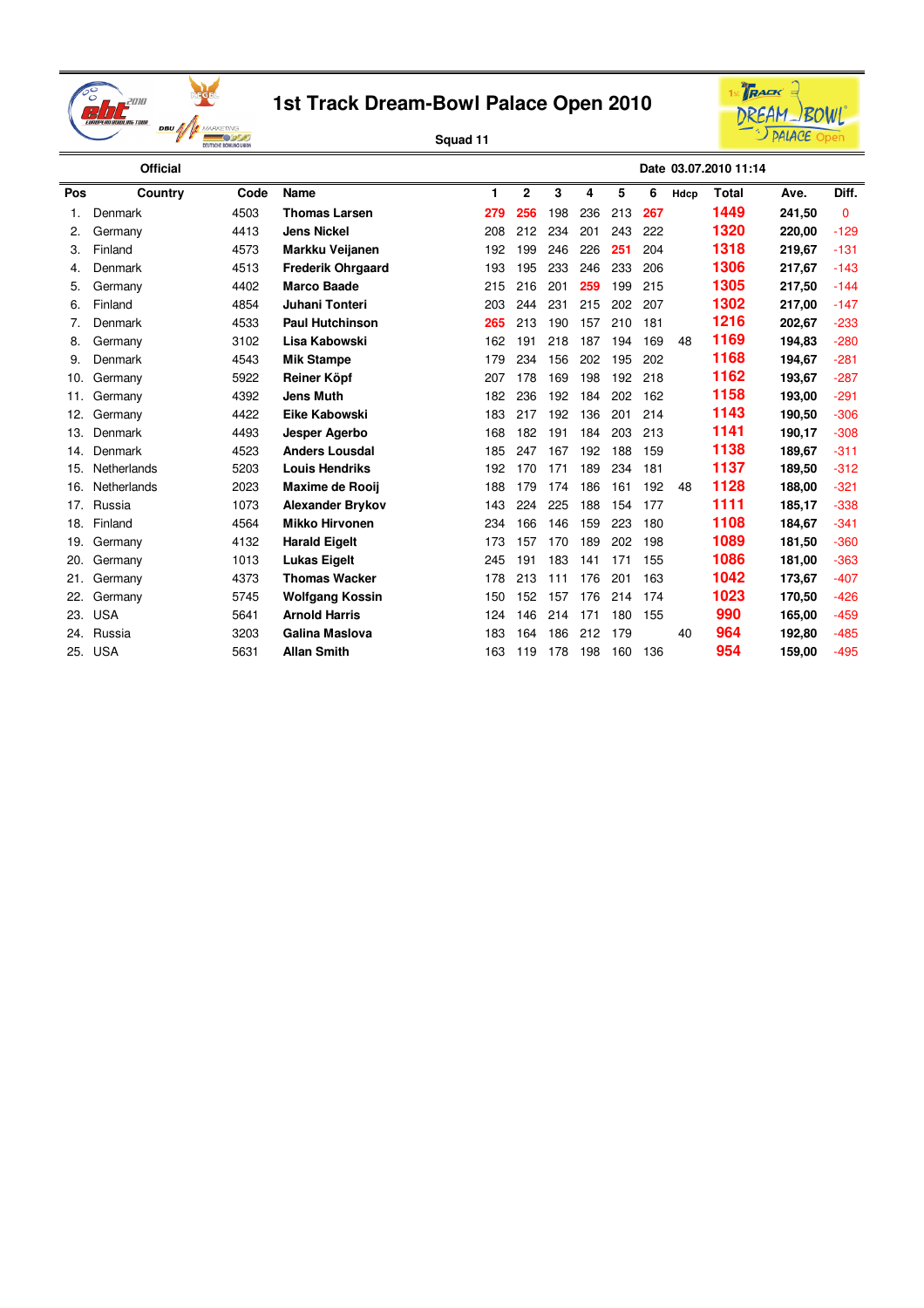



| <b>Official</b> |                       |              |                                  |            |             |            |            |            |            |      | Date 03.07.2010 15:28 |                  |                  |
|-----------------|-----------------------|--------------|----------------------------------|------------|-------------|------------|------------|------------|------------|------|-----------------------|------------------|------------------|
| Pos             | Country               | Code         | Name                             | 1          | $\mathbf 2$ | 3          | 4          | 5          | 6          | Hdcp | Total                 | Ave.             | Diff.            |
| 1.              | Germany               | 5673         | Sascha Hauchwitz                 | 217        | 249         | 203        | 225        | 215        | 247        |      | 1356                  | 226,00           | 0                |
| 2.              | Norway                | 5332         | <b>Tore Torgersen</b>            | 140        | 268         | 198        | 255        | 256        | 234        |      | 1351                  | 225,17           | $-5$             |
| 3.              | Finland               | 4831         | Mika Koivuniemi                  | 248        | 202         | 214        | 232        | 225        | 227        |      | 1348                  | 224,67           | -8               |
| 4.              | <b>USA</b>            | 5453         | <b>Brian Voss</b>                | 213        | 182         | 232        | 256        | 205        | 252        |      | 1340                  | 223,33           | -16              |
| 5.              | Finland               | 4744         | Osku Palermaa                    | 202        | 238         | 166        | 207        | 266        | 218        |      | 1297                  | 216,17           | $-59$            |
| 6.              | Denmark               | 4524         | <b>Anders Lousdal</b>            | 220        | 230         | 221        | 198        | 184        | 239        |      | 1292                  | 215,33           | $-64$            |
| 7.              | Sweden                | 5013         | <b>Marcus Berndt</b>             | 245        | 162         | 195        | 245        | 207        | 226        |      | 1280                  | 213,33           | $-76$            |
| 8.              | Denmark               | 4494         | Jesper Agerbo                    | 201        | 245         | 252        | 226        | 178        | 177        |      | 1279                  | 213,17           | $-77$            |
| 9.              | Australia             | 5801         | <b>Andrew Frawley</b>            | 198        | 223         | 223        | 185        | 217        | 226        |      | 1272                  | 212,00           | $-84$            |
| 10.             | Germany               | 4022         | Tobias Gäbler                    | 161        | 185         | 226        | 268        | 221        | 210        |      | 1271                  | 211,83           | $-85$            |
| 11.             | Iceland               | 5054         | <b>Hafthor Hardarson</b>         | 192        | 205         | 210        | 193        | 200        | 264        |      | 1264                  | 210,67           | -92              |
| 12.             | England               | 4813         | <b>Stuart Williams</b>           | 172        | 183         | 238        | 232        | 248        | 188        |      | 1261                  | 210,17           | $-95$            |
| 13.             | Germany               | 4151         | <b>Oliver Blase</b>              | 223        | 198         | 247        | 198        | 164        | 216        |      | 1246                  | 207,67           | $-110$           |
| 15.             | Germany               | 4791         | Sandro Ancarani                  | 189        | 198         | 225        | 237        | 211        | 185        |      | 1245                  | 207,50           | -111             |
| 14.             | Germany               | 4603         | Kai Günther                      | 197        | 239         | 224        | 181        | 212        | 192        |      | 1245                  | 207,50           | -111             |
| 16.             | Germany               | 4384         | Tim Friedrichs                   | 182        | 233         | 208        | 188        | 233        | 196        |      | 1240                  | 206,67           | $-116$           |
| 17.             | England               | 4824         | <b>Paul Moor</b>                 | 200        | 214         | 199        | 221        | 172        | 230        |      | 1236                  | 206,00           | $-120$           |
| 18.             | Norway                | 5372         | <b>Fredrik Tjernes</b>           | 186        | 179         | 211        | 181        | 229        | 247        |      | 1233                  | 205,50           | $-123$           |
| 19.             | Denmark               | 4544         | Mik Stampe                       | 198        | 218         | 226        | 172        | 213        | 199        |      | 1226                  | 204,33           | $-130$           |
| 20.             | Germany               | 5132         | David Canady                     | 198        | 222         | 168        | 244        | 199        | 189        |      | 1220                  | 203,33           | $-136$           |
| 21.             | Germany               | 3031         | Nicole Heberle                   | 199        | 161         | 226        | 222        | 192        | 171        | 48   | 1219                  | 203,17           | $-137$           |
| 22.             | Netherlands           | 1082         | <b>Ramon Hilferink</b>           | 205        | 173         | 267        | 187        | 189        | 195        |      | 1216                  | 202,67           | $-140$           |
| 23.             | Finland               | 5102         | Joonas Jehkinen                  | 256        | 201         | 171        | 221        | 178        | 186        |      | 1213<br>1203          | 202,17           | $-143$           |
| 24.             | Kuwait                | 5776         | <b>Jassem Darwish</b>            | 155        | 244         | 242        | 226        | 160        | 176        |      | 1202                  | 200,50           | $-153$           |
| 25.             | Netherlands           | 3252         | Ghislaine van der Tol            | 181        | 176<br>234  | 215<br>192 | 203<br>228 | 180        | 199<br>204 | 48   | 1197                  | 200,33           | $-154$<br>$-159$ |
| 26.<br>27.      | Norway<br>Netherlands | 5363<br>4932 | Bjorn Einar Rudshagen            | 179<br>194 | 209         | 193        | 217        | 160<br>200 | 181        |      | 1194                  | 199,50           | $-162$           |
| 28.             | Netherlands           | 3322         | Dwayne van Zandwijk<br>Wendy Kok | 134        | 203         | 207        | 193        | 191        | 215        | 48   | 1191                  | 199,00<br>198,50 | $-165$           |
| 29.             | Finland               | 4903         | Samu Valaranta                   | 163        | 146         | 213        | 200        | 231        | 233        |      | 1186                  | 197,67           | $-170$           |
| 30.             | Denmark               | 4534         | <b>Paul Hutchinson</b>           | 194        | 185         | 189        | 225        | 172        | 216        |      | 1181                  | 196,83           | $-175$           |
| 31.             | Germany               | 6092         | Torsten Filor                    | 190        | 226         | 175        | 168        | 204        | 216        |      | 1179                  | 196,50           | $-177$           |
| 32.             | <b>USA</b>            | 5632         | <b>Allan Smith</b>               | 204        | 215         | 191        | 159        | 190        | 214        |      | 1173                  | 195,50           | $-183$           |
| 33.             | Netherlands           | 5491         | Rik Nap                          | 202        | 197         | 192        | 191        | 179        | 204        |      | 1165                  | 194,17           | -191             |
| 34.             | Germany               | 5271         | <b>Klaus Bernhardt</b>           | 237        | 200         | 170        | 192        | 159        | 205        |      | 1163                  | 193,83           | $-193$           |
| 35.             | Germany               | 4781         | <b>Christoph Berger</b>          | 170        | 193         | 184        | 183        | 233        | 184        |      | 1147                  | 191,17           | -209             |
| 36.             | Norway                | 5353         | Svein Roger Olsen                | 188        | 204         | 216        | 153        | 181        | 197        |      | 1139                  | 189,83           | -217             |
|                 | 37. Finland           | 1034         | Jesse Kallio                     | 219        | 245         | 200        | 190        | 180        | 105        |      | 1139                  | 189,83           | $-217$           |
| 38.             | Netherlands           | 3282         | <b>Nicole Sanders</b>            | 173        | 207         | 195        | 171        | 177        | 160        | 48   | 1131                  | 188,50           | $-225$           |
| 39.             | Sweden                | 4432         | <b>Ulf Bolleby</b>               | 162        | 226         | 142        | 174        | 212        | 214        |      | 1130                  | 188,33           | -226             |
| 40.             | Norway                | 5382         | <b>Martin Olsen</b>              | 159        | 206         | 226        | 190        | 153        | 185        |      | 1119                  | 186,50           | $-237$           |
| 41.             | Finland               | 1143         | Niko Kurppa                      | 177        | 174         | 166        | 190        | 200        | 211        |      | 1118                  | 186,33           | $-238$           |
| 42.             | Denmark               | 4173         | Jimmy Mortensen                  | 196        | 200         | 156        | 190        | 187        | 189        |      | 1118                  | 186,33           | $-238$           |
| 43.             | Spain                 | 1053         | <b>Ferico Tatil</b>              | 216        | 185         | 171        | 200        | 195        | 145        |      | 1112                  | 185,33           | $-244$           |
| 44.             | Spain                 | 3153         | <b>Dulce Fernandez</b>           | 157        | 180         | 181        |            | 197 167    | 181        | 48   | 1111                  | 185,17           | $-245$           |
| 45.             | Germany               | 5604         | Stefan Klockgether               | 193        | 173         | 214        | 173        | 188        | 165        |      | 1106                  | 184,33           | $-250$           |
| 46.             | Germany               | 3191         | Tanya Cuva                       | 179        | 167         | 183        | 166        | 183        | 168        | 48   | 1094                  | 182,33           | $-262$           |
| 47.             | Germany               | 5582         | <b>Samuel Fowlkes</b>            | 194        | 138         | 201        | 165        | 180        | 210        |      | 1088                  | 181,33           | $-268$           |
| 48.             | Finland               | 4684         | Denis Cakar                      | 171        | 160         | 188        | 163        | 190        | 201        |      | 1073                  | 178,83           | $-283$           |
| 49.             | Germany               | 4202         | <b>Oliver Then</b>               | 199        | 193         | 160        | 180        | 161        | 164        |      | 1057                  | 176,17           | $-299$           |
| 50.             | Netherlands           | 5471         | <b>Marco Lammers</b>             | 211        | 192         | 194        | 166        | 148        | 146        |      | 1057                  | 176,17           | $-299$           |
| 51.             | Finland               | 4885         | Joonas Jähi                      | 187        | 183         | 165        | 158        | 175        | 174        |      | 1042                  | 173,67           | $-314$           |
| 53.             | Spain                 | 5432         | <b>Jesus Ballesteros</b>         | 207        | 162         | 161        | 148        | 196        | 155        |      | 1029                  | 171,50           | $-327$           |
| 52.             | Catalonia             | 4312         | Alvaro Jose Cardona              | 181        | 185         | 121        | 205        | 145        | 192        |      | 1029                  | 171,50           | $-327$           |
| 54.             | Germany               | 3371         | Adile Sarcan                     | 200        | 147         | 157        | 181        | 146        | 148        | 48   | 1027                  | 171,17           | $-329$           |
| 55.             | Catalonia             | 4302         | <b>Alvar Cardona</b>             | 171        | 170         | 221        | 134        | 170        | 149        |      | 1015                  | 169,17           | $-341$           |
| 56.             | Russia                | 2033         | Polina Kharlamova                | 149        | 152         | 153        | 193        | 173        | 143        | 48   | 1011                  | 168,50           | $-345$           |
| 57.             | Kuwait                | 5766         | <b>Basel Al Anzi</b>             | 165        | 189         | 108        | 169        | 217        | 159        |      | 1007                  | 167,83           | $-349$           |
| 58.             | Russia                | 1074         | Alexander Brykov                 | 173        | 160         | 156        | 130        | 205        | 172        |      | 996                   | 166,00           | -360             |
|                 | 59. Norway            | 4123         | <b>Kenneth Bland</b>             | 168        | 150         | 150        | 144        | 194        | 145        |      | 951                   | 158,50           | $-405$           |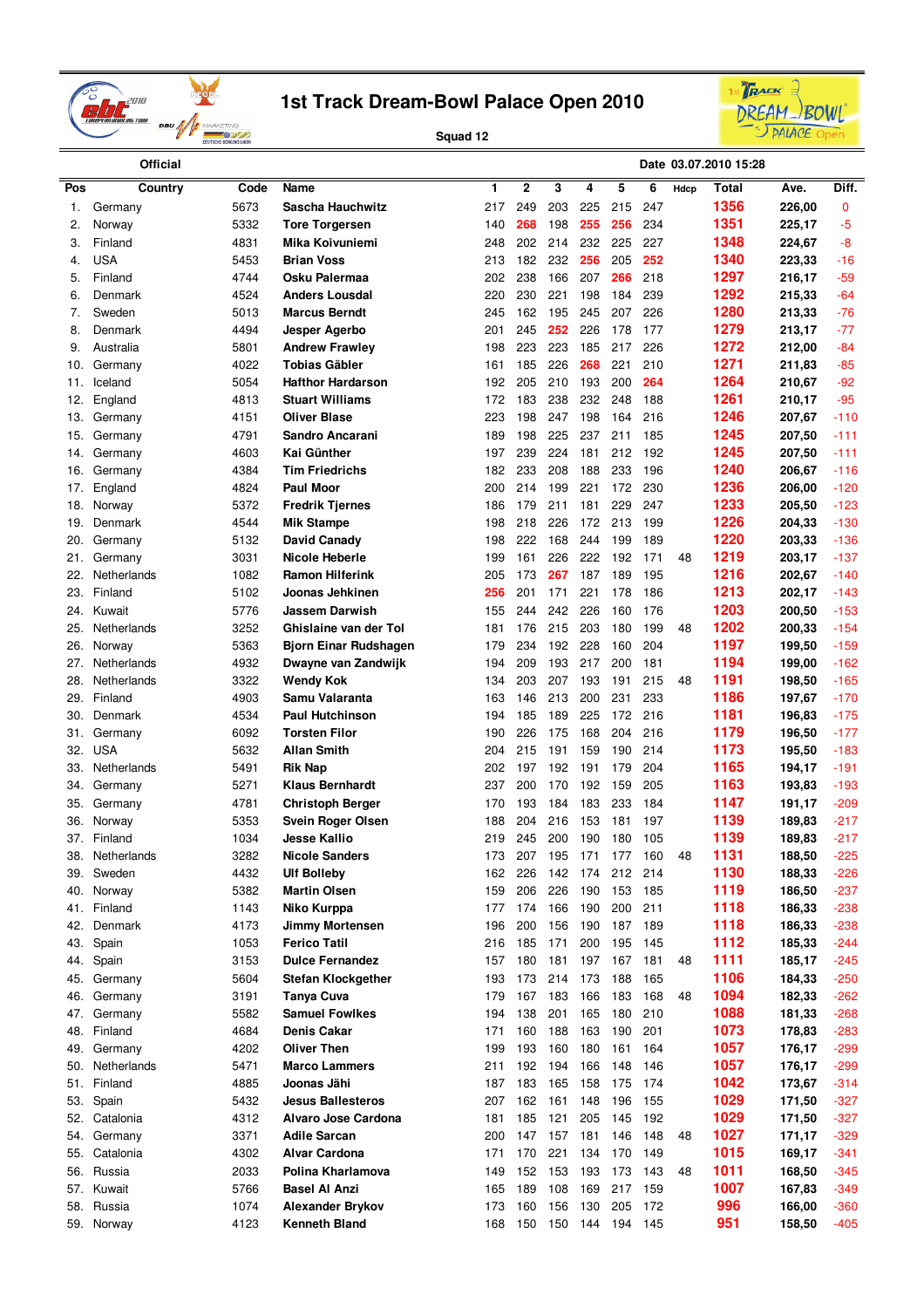



|     | <b>Official</b> |      |                          |     |              |     |     |     |     |      | Date 03.07.2010 19:03 |        |          |
|-----|-----------------|------|--------------------------|-----|--------------|-----|-----|-----|-----|------|-----------------------|--------|----------|
| Pos | Country         | Code | Name                     |     | $\mathbf{2}$ | 3   | 4   | 5   | 6   | Hdcp | Total                 | Ave.   | Diff.    |
|     | Finland         | 4745 | Osku Palermaa            | 234 | 199          | 297 | 206 | 202 | 203 |      | 1341                  | 223,50 | $\Omega$ |
| 2.  | Sweden          | 4293 | <b>Martin Paulsson</b>   | 211 | 222          | 267 | 172 | 212 | 245 |      | 1329                  | 221,50 | $-12$    |
| З.  | Sweden          | 4263 | <b>Mathias Arup</b>      | 188 | 216          | 231 | 204 | 187 | 230 |      | 1256                  | 209,33 | $-85$    |
| 4.  | England         | 4825 | <b>Paul Moor</b>         | 225 | 226          | 211 | 194 | 215 | 178 |      | 1249                  | 208,17 | -92      |
| 5.  | Sweden          | 4253 | <b>Robert Andersson</b>  | 213 | 202          | 234 | 211 | 196 | 168 |      | 1224                  | 204,00 | $-117$   |
| 6.  | Sweden          | 4233 | <b>Tomas Leandersson</b> | 237 | 183          | 201 | 169 | 200 | 225 |      | 1215                  | 202,50 | $-126$   |
|     | Sweden          | 4273 | <b>Dennis Eklund</b>     | 227 | 196          | 126 | 227 | 189 | 246 |      | 1211                  | 201,83 | $-130$   |
| 8.  | Ukraine         | 5062 | Mykhaylo Kalika          | 220 | 203          | 221 | 200 | 180 | 181 |      | 1205                  | 200,83 | -136     |
| 9.  | Sweden          | 4283 | <b>Erik Andersin</b>     | 218 | 186          | 180 | 227 | 223 | 167 |      | 1201                  | 200,17 | $-140$   |
| 10. | Germany         | 4385 | <b>Tim Friedrichs</b>    | 210 | 215          | 203 | 180 | 197 | 194 |      | 1199                  | 199,83 | $-142$   |
| 11. | Ukraine         | 5072 | <b>Oleksandr Kalika</b>  | 206 | 194          | 152 | 173 | 214 | 221 |      | 1160                  | 193,33 | $-181$   |
| 12. | Germany         | 4023 | Tobias Gäbler            | 197 | 198          | 151 | 265 | 180 | 149 |      | 1140                  | 190,00 | $-201$   |
| 13. | Ukraine         | 5082 | Vladimir Schabelskiv     | 170 | 179          | 200 | 200 | 201 | 164 |      | 1114                  | 185,67 | $-227$   |
| 14. | Germany         | 5661 | Dietmar Krämer           | 175 | 203          | 151 | 189 | 169 | 168 |      | 1055                  | 175,83 | $-286$   |
| 15. | Germany         | 5583 | <b>Samuel Fowlkes</b>    | 132 | 177          | 160 | 181 | 136 | 172 |      | 958                   | 159,67 | $-383$   |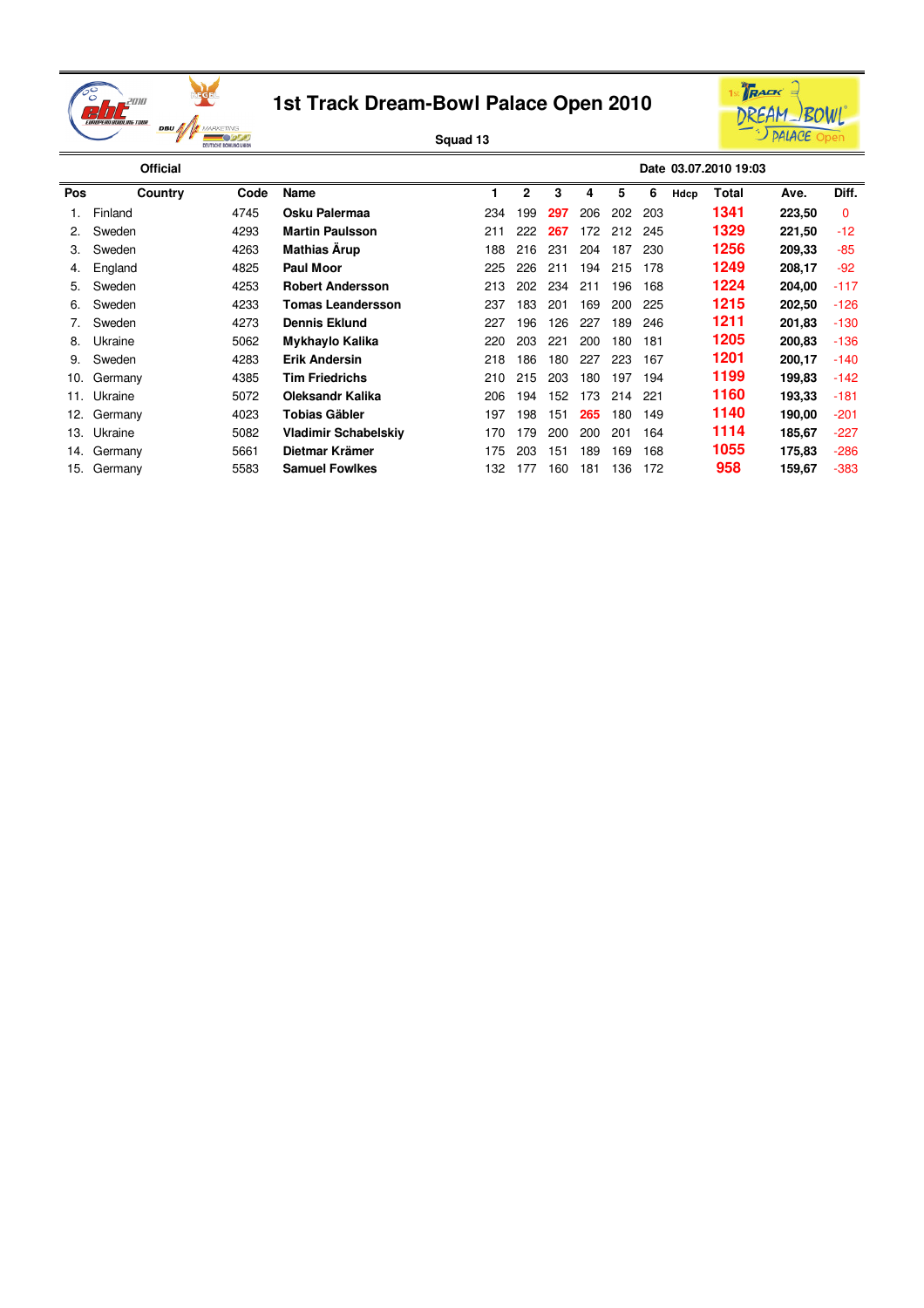



|            | <b>Official</b>       |              |                                         |            |                |            |            |            |            |      | Date 03.07.2010 23:13 |                  |                  |
|------------|-----------------------|--------------|-----------------------------------------|------------|----------------|------------|------------|------------|------------|------|-----------------------|------------------|------------------|
| Pos        | Country               | Code         | Name                                    | 1          | $\overline{2}$ | 3          | 4          | 5          | 6          | Hdcp | <b>Total</b>          | Ave.             | Diff.            |
| 1.         | Netherlands           | 3253         | Ghislaine van der Tol                   | 228        | 231            | 185        | 211        | 248        | 300        | 48   | 1451                  | 241,83           | $\mathbf{0}$     |
| 2.         | Germany               | 5652         | <b>Clemens Ulsamer</b>                  | 245        | 277            | 184        | 259        | 237        | 241        |      | 1443                  | 240,50           | -8               |
| 3.         | Germany               | 4423         | Eike Kabowski                           | 245        | 238            | 207        | 225        | 193        | 246        |      | 1354                  | 225,67           | $-97$            |
| 4.         | Finland               | 1035         | <b>Jesse Kallio</b>                     | 244        | 237            | 178        | 268        | 195        | 224        |      | 1346                  | 224,33           | $-105$           |
| 5.         | Sweden                | 4284         | <b>Erik Andersin</b>                    | 182        | 268            | 228        | 196        | 245        | 225        |      | 1344                  | 224,00           | $-107$           |
| 6.         | Sweden                | 4433         | <b>Ulf Bolleby</b>                      | 257        | 192            | 225        | 269        | 174        | 207        |      | 1324                  | 220,67           | $-127$           |
| 7.         | Denmark               | 4174         | <b>Jimmy Mortensen</b>                  | 234        | 258            | 208        | 169        | 247        | 201        |      | 1317                  | 219,50           | $-134$           |
| 8.         | Finland               | 4882         | Joonas Jähi                             | 201        | 215            | 248        | 212        | 266        | 171        |      | 1313                  | 218,83           | $-138$           |
| 9.         | Germany               | 4152         | <b>Oliver Blase</b>                     | 206        | 184            | 245        | 257        | 227        | 156        |      | 1275                  | 212,50           | $-176$           |
| 10.        | Kuwait                | 5767         | <b>Basel Al Anzi</b>                    | 191        | 208            | 219        | 191        | 232        | 213        |      | 1254                  | 209,00           | $-197$           |
| 11.        | Germany               | 4213         | <b>Helmut Peinelt</b>                   | 205        | 209            | 193        | 237        | 191        | 208        |      | 1243                  | 207,17           | $-208$           |
| 12.        | Germany               | 4782         | <b>Christoph Berger</b>                 | 198        | 225            | 183        | 230        | 230        | 172        |      | 1238                  | 206,33           | $-213$           |
| 13.        | Finland               | 5103         | Joonas Jehkinen                         | 214        | 215            | 182        | 204        | 221        | 201        |      | 1237                  | 206,17           | $-214$           |
| 14.        | Germany               | 4792         | Sandro Ancarani                         | 187        | 178            | 232        | 196        | 211        | 223        |      | 1227                  | 204,50           | $-224$           |
| 15.        | Germany               | 5446         | <b>Manuel Mrosek</b>                    | 189        | 226            | 221        | 193        | 232        | 149        |      | 1210                  | 201,67           | $-241$           |
| 16.        | Norway                | 5383         | <b>Martin Olsen</b>                     | 186        | 205            | 215        | 242        | 173        | 178        |      | 1199                  | 199,83           | $-252$           |
| 17.        | <b>USA</b>            | 4124         | <b>Kenneth Bland</b>                    | 245        | 175            | 210        | 172        | 188        | 205        |      | 1195                  | 199,17           | $-256$           |
| 18.        | Denmark               | 4535         | <b>Paul Hutchinson</b>                  | 192        | 183            | 178        | 256        | 173        | 200        |      | 1182                  | 197,00           | $-269$           |
| 19.        | Germany               | 5605         | <b>Stefan Klockgether</b>               | 202        | 202            | 203        | 198        | 187        | 189        |      | 1181                  | 196,83           | $-270$           |
| 20.        | Australia             | 5802         | <b>Andrew Frawley</b>                   | 215        | 183            | 192        | 224        | 167        | 199        |      | 1180                  | 196,67           | $-271$           |
| 21.        | Denmark               | 4495         | Jesper Agerbo                           | 196        | 225            | 211        | 185        | 188        | 173        |      | 1178                  | 196,33           | $-273$           |
| 22.        | Catalonia             | 4303         | <b>Alvar Cardona</b>                    | 193        | 208            | 185        | 199        | 178        | 212        |      | 1175                  | 195,83           | $-276$           |
| 23.        | Kuwait                | 5785         | <b>Raken Al Amiri</b>                   | 221        | 245            | 202        | 179        | 153        | 159        |      | 1159                  | 193,17           | $-292$           |
| 24.        | England               | 4803         | <b>Dominic Barrett</b>                  | 168        | 231            | 202        | 168        | 191        | 182        |      | 1142<br>1139          | 190,33           | $-309$           |
| 25.        | Germany               | 4203         | <b>Oliver Then</b>                      | 221        | 208            | 164        | 160        | 197        | 189        |      | 1133                  | 189,83           | $-312$           |
| 26.<br>27. | Ukraine<br><b>USA</b> | 5063<br>5642 | Mykhaylo Kalika<br><b>Arnold Harris</b> | 175<br>189 | 177<br>193     | 212<br>179 | 190<br>221 | 182<br>180 | 197<br>149 |      | 1111                  | 188,83           | $-318$<br>$-340$ |
| 28.        | Germany               | 6015         | <b>Mohammed Ahmed Salem AI Ali</b>      | 176        | 199            | 216        | 189        | 156        | 169        |      | 1105                  | 185,17<br>184,17 | -346             |
| 29.        | Germany               | 3192         | <b>Tanya Cuva</b>                       | 175        | 202            | 158        | 167        | 165        | 180        | 48   | 1095                  | 182,50           | $-356$           |
| 31.        | Netherlands           | 2024         | <b>Maxime de Rooij</b>                  | 195        | 176            | 166        | 170        | 157        | 182        | 48   | 1094                  | 182,33           | $-357$           |
| 30.        | Sweden                | 4274         | <b>Dennis Eklund</b>                    | 209        | 179            | 182        | 134        | 179        | 211        |      | 1094                  | 182,33           | $-357$           |
| 32.        | <b>USA</b>            | 5633         | <b>Allan Smith</b>                      | 181        | 186            | 185        | 156        | 232        | 147        |      | 1087                  | 181,17           | $-364$           |
| 33.        | Ukraine               | 5073         | <b>Oleksandr Kalika</b>                 | 167        | 146            | 166        | 224        | 204        | 179        |      | 1086                  | 181,00           | $-365$           |
| 34.        | Kuwait                | 5777         | <b>Jassem Darwish</b>                   | 192        | 176            | 171        | 161        | 192        | 188        |      | 1080                  | 180,00           | $-371$           |
| 35.        | Germany               | 3372         | <b>Adile Sarcan</b>                     | 143        | 161            | 172        | 220        | 177        | 151        | 48   | 1072                  | 178,67           | $-379$           |
| 36.        | Switzerland           | 5251         | <b>Marco Marciante</b>                  | 177        | 191            | 165        | 138        | 203        | 181        |      | 1055                  | 175,83           | $-396$           |
| 37.        | Ukraine               | 5083         | Vladimir Schabelskiy                    | 167        | 191            | 171        | 147        | 200        | 168        |      | 1044                  | 174,00           | $-407$           |
| 38.        | Germany               | 5272         | <b>Klaus Bernhardt</b>                  | 211        | 168            | 170        | 154        | 180        | 158        |      | 1041                  | 173,50           | $-410$           |
| 39.        | Switzerland           | 4093         | <b>Andreas Ebener</b>                   | 159        | 180            | 143        | 218        | 201        | 122        |      | 1023                  | 170,50           | $-428$           |
| 40.        | Netherlands           | 5472         | <b>Marco Lammers</b>                    | 174        | 173            | 130        | 180        | 176        | 176        |      | 1009                  | 168,17           | $-442$           |
| 41.        | Switzerland           | 1091         | Levin Möckli                            | 148        | 162            | 161        | 141        | 156        | 100        |      | 868                   | 144,67           | $-583$           |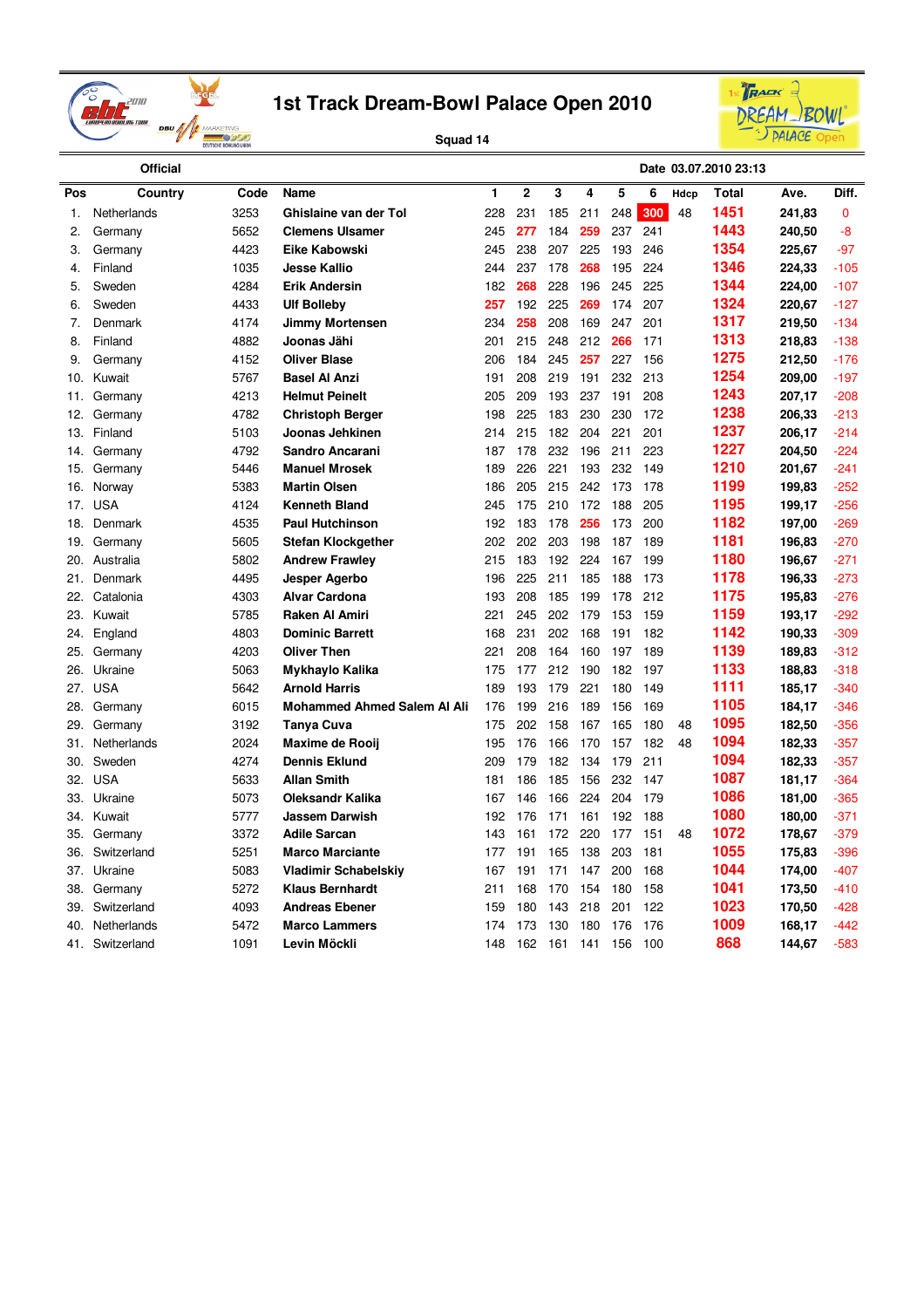





#### Date 03.07.2010 23:15

| Pos.       | Country            | Code         | Name                             | 1          | $\mathbf 2$ | 3          | 4          | 5          | 6          |              |        |    | Total Ave. incl. Hdcp. Total incl. |
|------------|--------------------|--------------|----------------------------------|------------|-------------|------------|------------|------------|------------|--------------|--------|----|------------------------------------|
| 1.         | Sweden             | 4252         | Robert Andersson                 | 245        | 217         | 214        | 265        | 264        | 266        | 1471         | 245,17 |    | 1471                               |
| 2.         | Netherlands        | 3253         | Ghislaine van der Tol            | 228        | 231         | 185        | 211        | 248        | 300        | 1403         | 241,83 | 48 | 1451                               |
| 3.         | Denmark            | 4503         | <b>Thomas Larsen</b>             | 279        | 256         | 198        | 236        | 213        | 267        | 1449         | 241,50 |    | 1449                               |
| 4.         | Germany            | 5652         | <b>Clemens Ulsamer</b>           | 245        | 277         | 184        | 259        | 237        | 241        | 1443         | 240,50 |    | 1443                               |
| 5.         | Norway             | 5343         | Mads Sandbaekken                 | 267        | 235         | 201        | 246        | 218        | 226        | 1393         | 232,17 |    | 1393                               |
| 6.         | England            | 4812         | <b>Stuart Williams</b>           | 224        | 228         | 224        | 243        | 252        | 218        | 1389         | 231,50 |    | 1389                               |
| 7.         | Finland            | 4612         | Perttu Jussila                   | 230        | 264         | 218        | 227        | 278        | 171        | 1388         | 231,33 |    | 1388                               |
| 8.         | Germany            | 4591         | Bodo Konieczny                   | 278        | 233         | 181        | 249        | 229        | 215        | 1385         | 230,83 |    | 1385                               |
| 9.         | Germany            | 5672         | Sascha Hauchwitz                 | 227        | 217         | 234        | 204        | 248        | 243        | 1373         | 228,83 |    | 1373                               |
| 10.        | <b>USA</b>         | 5611         | <b>Chris Loschetter</b>          | 226        | 235         | 215        | 245        | 237        | 215        | 1373         | 228,83 |    | 1373                               |
| 11.        | Kuwait             | 5752         | <b>Mohammed Kamel</b>            | 217        | 223         | 247        | 227        | 246        | 211        | 1371         | 228,50 |    | 1371                               |
| 12.        | Sweden             | 4291         | Martin Paulsson                  | 226        | 267         | 236        | 200        | 193        | 246        | 1368         | 228,00 |    | 1368                               |
| 13.        | England            | 5893         | <b>Matt Miller</b>               | 231        | 209         | 237        | 246        | 223        | 212        | 1358         | 226,33 |    | 1358                               |
| 14.        | Finland            | 4842         | Pasi Uotila                      | 248        | 245         | 184        | 213        | 267        | 201        | 1358         | 226,33 |    | 1358                               |
| 15.        | Germany            | 4423         | Eike Kabowski                    | 245        | 238         | 207        | 225        | 193        | 246        | 1354         | 225,67 |    | 1354                               |
| 16.        | Sweden             | 4232         | <b>Tomas Leandersson</b>         | 170        | 190         | 252        | 249        | 265        | 227        | 1353         | 225,50 |    | 1353                               |
| 17.        | Norway             | 5332         | <b>Tore Torgersen</b>            | 140        | 268         | 198        | 255        | 256        | 234        | 1351         | 225,17 |    | 1351                               |
| 18.        | Finland            | 4831         | Mika Koivuniemi                  | 248        | 202         | 214        | 232        | 225        | 227        | 1348         | 224,67 |    | 1348                               |
| 19.        | Germany            | 6041         | Christian Rechenberg             | 253        | 192         | 185        | 236        | 227        | 254        | 1347         | 224,50 |    | 1347                               |
| 20.        | Finland            | 1035         | <b>Jesse Kallio</b>              | 244        | 237         | 178        | 268        | 195        | 224        | 1346         | 224,33 |    | 1346                               |
| 21.        | Sweden             | 4284         | Erik Andersin                    | 182        | 268         | 228        | 196        | 245        | 225        | 1344         | 224,00 |    | 1344                               |
| 22.        | England            | 4801         | <b>Dominic Barrett</b>           | 215        | 257         | 190        | 192        | 232        | 256        | 1342         | 223,67 |    | 1342                               |
| 23.        | Finland            | 4745         | Osku Palermaa                    | 234        | 199         | 297        | 206        | 202        | 203        | 1341         | 223,50 |    | 1341                               |
| 24.        | <b>USA</b>         | 5453         | <b>Brian Voss</b>                | 213        | 182         | 232        | 256        | 205        | 252        | 1340         | 223,33 |    | 1340                               |
| 25.        | Germany            | 4031         | Michael Holzapfel                | 234        | 198         | 188        | 268        | 213        | 234        | 1335         | 222,50 |    | 1335                               |
| 26.        | Germany            | 4401         | Marco Baade                      | 196        | 245         | 226        | 238        | 226        | 203        | 1334         | 222,33 |    | 1334                               |
| 27.        | Germany            | 5851         | Achim Grabowski                  | 213        | 247         | 220        | 221        | 223        | 206        | 1330         | 221,67 |    | 1330                               |
| 28.        | Germany            | 5282         | Peter Knopp                      | 180        | 256         | 213        | 245        | 197        | 238        | 1329         | 221,50 |    | 1329                               |
| 29.        | Sweden             | 4433         | <b>Ulf Bolleby</b>               | 257        | 192         | 225        | 269        | 174        | 207        | 1324         | 220,67 |    | 1324                               |
| 30.        | Germany            | 4182         | Stephan Unger                    | 180        | 266         | 214        | 225        | 169        | 268        | 1322         | 220,33 |    | 1322                               |
| 31.        | Germany            | 4601         | Kai Günther                      | 243        | 210         | 185        | 233        | 236        | 214        | 1321         | 220,17 |    | 1321                               |
| 32.        | Austria            | 5593         | Michael Grabovac                 | 202        | 230         | 215        | 268        | 204        | 202        | 1321         | 220,17 |    | 1321                               |
| 33.        | Kuwait             | 5791         | Mohammed Al Rageeba              | 208        | 199         | 235        | 190        | 242        | 246        | 1320         | 220,00 |    | 1320                               |
| 34.        | Germany            | 4413         | <b>Jens Nickel</b>               | 208        | 212         | 234        | 201        | 243        | 222        | 1320         | 220,00 |    | 1320                               |
| 35.        | Sweden             | 5012         | Marcus Berndt                    | 192        | 212         | 230        | 215        | 233        | 236        | 1318         | 219,67 |    | 1318                               |
| 36.        | Denmark            | 4511         | Frederik Ohrgaard                | 227        | 226         | 238        | 181        | 227        | 219        | 1318         | 219,67 |    | 1318                               |
| 37.        | Finland            | 4573         | Markku Veijanen                  | 192        | 199         | 246        | 226        | 251        | 204        | 1318         | 219,67 |    | 1318                               |
| 38.        | Denmark            | 4174         | Jimmy Mortensen                  | 234        | 258         | 208        | 169        | 247        | 201        | 1317         | 219,50 |    | 1317                               |
| 39.        | Finland            | 4882         | Joonas Jähi                      | 201        | 215         | 248        | 212        | 266        | 171        | 1313         | 218,83 |    | 1313                               |
| 40.        | Finland            | 4861         | Petteri Salonen                  | 215        | 227         | 238        | 212        | 194        | 222        | 1308         | 218,00 |    | 1308                               |
| 41.        | Germany            | 3292         | Sabrina Laub                     | 201        | 256         | 164        | 225        | 233        | 180        | 1259         | 217,83 | 48 | 1307                               |
| 42.        | England            | 4823         | Paul Moor                        | 227        | 213         | 253        | 168        | 198        | 246        | 1305         | 217,50 |    | 1305                               |
| 43.        | Finland            | 4854         | Juhani Tonteri                   | 203        | 244         | 231        | 215        | 202        | 207        | 1302         | 217,00 |    | 1302                               |
| 44.        | Denmark            | 4542         | Mik Stampe                       | 188        | 248         | 203        | 214        | 248        | 198        | 1299         | 216,50 |    | 1299                               |
| 45.        | Germany            | 5722         | Kai-Wan Kuo                      | 224        | 269         | 170        | 197        | 216        | 222        | 1298         | 216,33 |    | 1298                               |
| 46.        | Norway             | 5371         | Fredrik Tjernes                  | 226        | 203         | 275        | 177        | 220        | 197        | 1298         | 216,33 |    | 1298                               |
| 47.        |                    | 5442         | Manuel Mrosek                    | 236        | 225         | 184        | 183        | 222        | 245        | 1295         |        |    |                                    |
| 48.        | Germany<br>Sweden  | 4261         | Mathias Ärup                     |            |             | 144        | 247        |            | 192        |              | 215,83 |    | 1295                               |
| 49.        |                    | 4051         | Dirk Baade                       | 258<br>225 | 227         | 226        | 168        | 225<br>221 | 249        | 1293<br>1292 | 215,50 |    | 1293                               |
|            | Germany            |              |                                  |            | 203         |            |            |            |            |              | 215,33 |    | 1292                               |
| 50.<br>51. | Denmark<br>Finland | 4524<br>4563 | Anders Lousdal<br>Mikko Hirvonen | 220<br>238 | 230<br>234  | 221<br>193 | 198<br>216 | 184        | 239<br>212 | 1292<br>1280 | 215,33 |    | 1292                               |
| 52.        |                    | 3401         |                                  | 234        |             | 190        | 191        | 187<br>178 | 206        | 1232         | 213,33 | 48 | 1280                               |
| 53.        | Germany<br>Denmark | 4494         | Natascha Kögler                  |            | 233<br>245  | 252        | 226        | 178        | 177        | 1279         | 213,33 |    | 1280                               |
| 54.        |                    | 3261         | Jesper Agerbo                    | 201        | 248         | 171        |            |            | 202        |              | 213,17 | 48 | 1279                               |
| 55.        | Germany            | 5841         | <b>Birgit Pöppler</b>            | 180<br>222 | 180         | 225        | 162<br>203 | 267<br>189 | 258        | 1230<br>1277 | 213,00 |    | 1278<br>1277                       |
|            | Austria            |              | Michael Mayer                    |            |             |            |            |            |            |              | 212,83 |    |                                    |
| 56.        | Iceland            | 5052         | Hafthor Hardarson                | 174        | 237         | 246        | 173        | 206        | 240        | 1276         | 212,67 |    | 1276                               |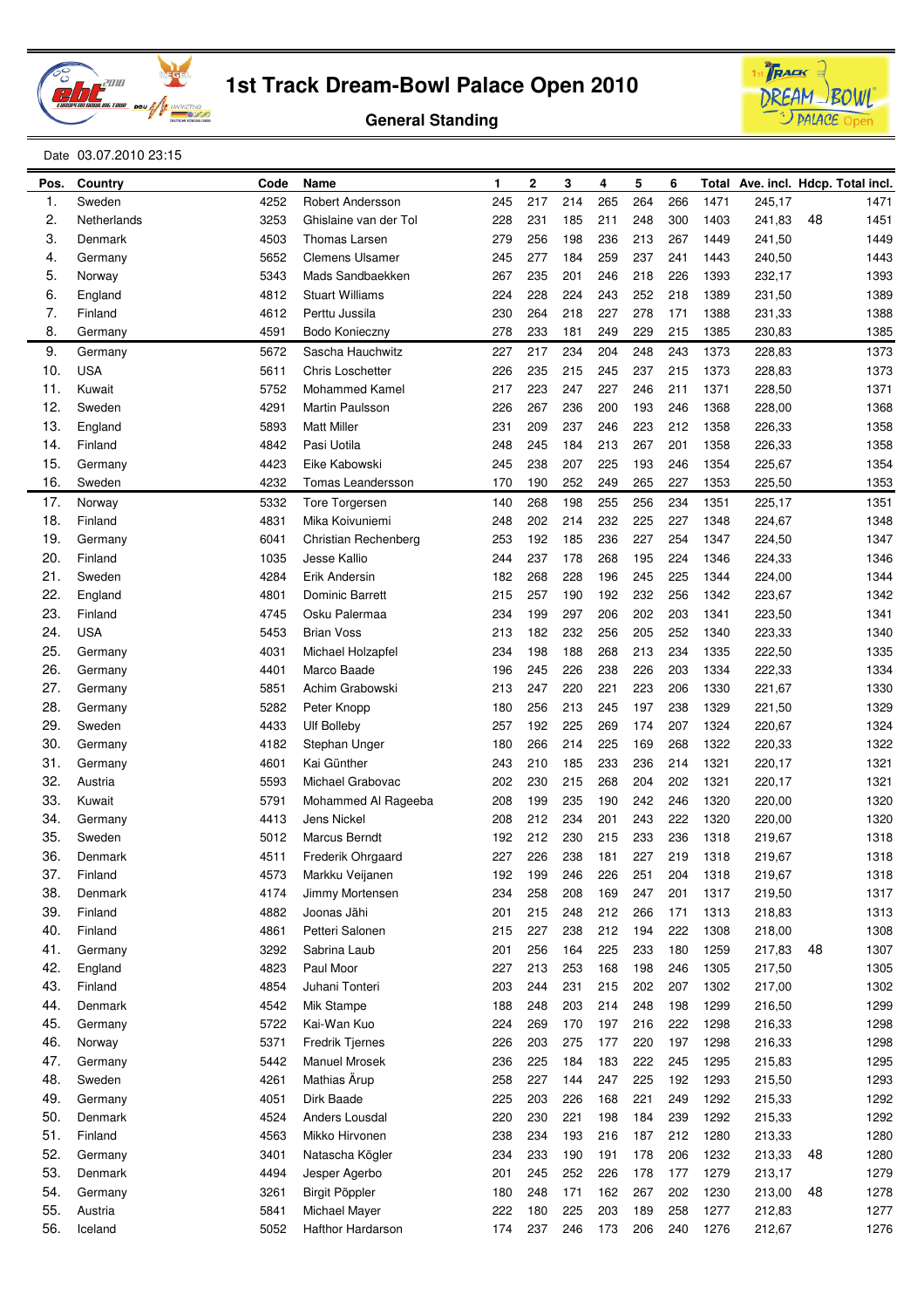| 57.  | Germany     | 4383 | <b>Tim Friedrichs</b>       | 201 | 202 | 227 | 218 | 237 | 191 | 1276 | 212,67 |    | 1276 |
|------|-------------|------|-----------------------------|-----|-----|-----|-----|-----|-----|------|--------|----|------|
| 58.  | Germany     | 4152 | <b>Oliver Blase</b>         | 206 | 184 | 245 | 257 | 227 | 156 | 1275 | 212,50 |    | 1275 |
| 59.  | Australia   | 5801 | <b>Andrew Frawley</b>       | 198 | 223 | 223 | 185 | 217 | 226 | 1272 | 212,00 |    | 1272 |
| 60.  | Germany     | 3351 | Manuela Öing                | 167 | 203 | 198 | 237 | 199 | 220 | 1224 | 212,00 | 48 | 1272 |
| 61.  | Finland     | 4622 | Petri Keituri               | 234 | 187 | 243 | 212 | 225 | 171 | 1272 | 212,00 |    | 1272 |
| 62.  | Germany     | 4022 | <b>Tobias Gäbler</b>        | 161 | 185 | 226 | 268 | 221 | 210 | 1271 | 211,83 |    | 1271 |
| 63.  | Kuwait      | 5782 | Raken Al Amiri              | 187 | 224 | 256 | 178 | 195 | 228 | 1268 | 211,33 |    | 1268 |
| 64.  | Germany     | 5982 | Daniel Hellmich             | 236 | 183 | 216 | 172 | 247 | 213 | 1267 | 211,17 |    | 1267 |
| 65.  | Kuwait      | 5765 | <b>Basel Al Anzi</b>        | 203 | 184 | 221 | 232 | 145 | 279 | 1264 | 210,67 |    | 1264 |
| 66.  | Finland     | 4683 | Denis Cakar                 | 197 | 204 | 258 | 167 | 200 | 237 | 1263 | 210,50 |    | 1263 |
| 67.  | Norway      | 5362 | Bjorn Einar Rudshagen       | 149 | 247 | 166 | 216 | 247 | 236 | 1261 | 210,17 |    | 1261 |
| 68.  | Germany     | 4191 | Jamie McDermott             | 192 | 176 | 275 | 202 | 203 | 213 | 1261 | 210,17 |    | 1261 |
| 69.  | Finland     | 4634 | Timo Alho                   | 209 | 194 | 181 | 194 | 257 | 222 | 1257 | 209,50 |    | 1257 |
| 70.  | Germany     | 4212 | <b>Helmut Peinelt</b>       | 211 | 232 | 192 | 163 | 257 | 202 | 1257 | 209,50 |    | 1257 |
| 71.  | Netherlands | 3321 | Wendy Kok                   | 188 | 192 | 257 | 184 | 148 | 237 | 1206 | 209,00 | 48 | 1254 |
| 72.  | Germany     | 4962 | <b>Christian Seidl</b>      | 234 | 191 | 186 | 215 | 204 | 224 | 1254 | 209,00 |    | 1254 |
| 73.  | Germany     | 4551 | Sven Pauli                  | 223 | 165 | 236 | 206 | 212 | 212 | 1254 | 209,00 |    | 1254 |
| 74.  | Germany     | 5603 | Stefan Klockgether          | 179 | 186 | 187 | 231 | 247 | 222 | 1252 | 208,67 |    | 1252 |
| 75.  | Germany     | 6011 | Mohammed Ahmed Salem Al Ali | 225 | 198 | 227 | 198 | 199 | 205 | 1252 | 208,67 |    | 1252 |
| 76.  | Germany     | 4713 | Dirk Dreyer                 | 209 | 192 | 254 | 195 | 199 | 202 | 1251 | 208,50 |    | 1251 |
| 77.  | Germany     | 1132 | Tobias Börding              | 204 | 205 | 211 | 191 | 215 | 224 | 1250 | 208,33 |    | 1250 |
| 78.  | Denmark     | 4532 | Paul Hutchinson             | 208 | 278 | 198 | 167 | 217 | 181 | 1249 | 208,17 |    | 1249 |
| 79.  |             | 5044 |                             | 202 | 181 | 170 | 279 | 168 | 248 | 1248 | 208,00 |    | 1248 |
| 80.  | Italy       |      | Gianpiero Coppola           |     |     |     |     |     |     |      |        |    | 1248 |
|      | Switzerland | 4091 | Andreas Ebener              | 224 | 205 | 208 | 209 | 181 | 221 | 1248 | 208,00 |    |      |
| 81.  | Ukraine     | 5071 | Oleksandr Kalika            | 188 | 203 | 255 | 208 | 195 | 197 | 1246 | 207,67 |    | 1246 |
| 82.  | Germany     | 4791 | Sandro Ancarani             | 189 | 198 | 225 | 237 | 211 | 185 | 1245 | 207,50 |    | 1245 |
| 83.  | Sweden      | 4271 | Dennis Eklund               | 210 | 200 | 200 | 224 | 225 | 184 | 1243 | 207,17 |    | 1243 |
| 84.  | Germany     | 5561 | Dirk Völkel                 | 220 | 189 | 179 | 246 | 203 | 202 | 1239 | 206,50 |    | 1239 |
| 85.  | Germany     | 5261 | Peter Basner                | 170 | 203 | 206 | 215 | 217 | 227 | 1238 | 206,33 |    | 1238 |
| 86.  | Germany     | 4782 | Christoph Berger            | 198 | 225 | 183 | 230 | 230 | 172 | 1238 | 206,33 |    | 1238 |
| 87.  | Finland     | 5103 | Joonas Jehkinen             | 214 | 215 | 182 | 204 | 221 | 201 | 1237 | 206,17 |    | 1237 |
| 88.  | Germany     | 4041 | Robert Wölki                | 262 | 166 | 212 | 168 | 194 | 234 | 1236 | 206,00 |    | 1236 |
| 89.  | Germany     | 3021 | Eva Lindner                 | 180 | 232 | 204 | 211 | 195 | 166 | 1188 | 206,00 | 48 | 1236 |
| 90.  | Germany     | 5242 | Frank Öing                  | 212 | 163 | 228 | 189 | 220 | 222 | 1234 | 205,67 |    | 1234 |
| 91.  | Germany     | 5691 | Frank Börner                | 187 | 135 | 246 | 193 | 221 | 250 | 1232 | 205,33 |    | 1232 |
| 92.  | <b>USA</b>  | 6102 | Pat Nolan                   | 166 | 193 | 192 | 218 | 220 | 243 | 1232 | 205,33 |    | 1232 |
| 93.  | Germany     | 5131 | David Canady                | 198 | 173 | 200 | 252 | 203 | 203 | 1229 | 204,83 |    | 1229 |
| 94.  | Finland     | 1141 | Niko Kurppa                 | 220 | 210 | 204 | 226 | 170 | 199 | 1229 | 204,83 |    | 1229 |
| 95.  | Germany     | 6071 | Hans-Jürgen Glasl           | 228 | 202 | 176 | 206 | 238 | 178 | 1228 | 204,67 |    | 1228 |
| 96.  | Germany     | 4012 | <b>Bernhard Stöckl</b>      | 192 | 233 | 205 | 211 | 202 | 184 | 1227 | 204,50 |    | 1227 |
| 97.  | Germany     | 3181 | Julia Stolting              | 218 | 165 | 201 | 210 | 171 | 213 | 1178 | 204,33 | 48 | 1226 |
| 98.  | Kuwait      | 5774 | Jassem Darwish              | 254 | 210 | 178 | 192 | 209 | 179 | 1222 | 203,67 |    | 1222 |
| 99.  | Spain       | 3151 | <b>Dulce Fernandez</b>      | 190 | 203 | 178 | 222 | 184 | 194 | 1171 | 203,17 | 48 | 1219 |
| 100. | Germany     | 3031 | Nicole Heberle              | 199 | 161 | 226 | 222 | 192 | 171 | 1171 | 203,17 | 48 | 1219 |
| 101. | Germany     | 5522 | <b>Marcel Keil</b>          | 174 | 213 | 204 | 193 | 209 | 225 | 1218 | 203,00 |    | 1218 |
| 102. | Netherlands | 1082 | Ramon Hilferink             | 205 | 173 | 267 | 187 | 189 | 195 | 1216 | 202,67 |    | 1216 |
| 103. | Germany     | 3101 | Lisa Kabowski               | 225 | 179 | 172 | 211 | 178 | 202 | 1167 | 202,50 | 48 | 1215 |
| 104. | Germany     | 5391 | <b>Michael Michajlow</b>    | 222 | 197 | 193 | 199 | 204 | 199 | 1214 | 202,33 |    | 1214 |
| 105. | Germany     | 5871 | <b>Tilo Matthies</b>        | 228 | 217 | 170 | 196 | 211 | 192 | 1214 | 202,33 |    | 1214 |
| 106. | Germany     | 5092 | Harald Laub                 | 139 | 199 | 207 | 197 | 234 | 237 | 1213 | 202,17 |    | 1213 |
| 107. | Spain       | 1052 | <b>Ferico Tatil</b>         | 180 | 171 | 198 | 265 | 203 | 190 | 1207 | 201,17 |    | 1207 |
| 108. | Germany     | 3011 | Tanja Gäbler                | 204 | 198 | 173 | 190 | 170 | 222 | 1157 | 200,83 | 48 | 1205 |
| 109. | Ukraine     | 5062 | Mykhaylo Kalika             | 220 | 203 | 221 | 200 | 180 | 181 | 1205 | 200,83 |    | 1205 |
| 110. | Germany     | 3421 | Nina Weschke                | 183 | 235 | 190 | 192 | 202 | 155 | 1157 | 200,83 | 48 | 1205 |
| 111. | Germany     | 6081 | Martin Knöbl                | 198 | 158 | 226 | 199 | 216 | 202 | 1199 | 199,83 |    | 1199 |
| 112. | Germany     | 3041 | Melanie Gerbracht           | 195 | 167 | 185 | 175 | 236 | 193 | 1151 | 199,83 | 48 | 1199 |
| 113. | Norway      | 5383 | Martin Olsen                | 186 | 205 | 215 | 242 | 173 | 178 | 1199 | 199,83 |    | 1199 |
| 114. | Germany     | 5401 | <b>Michael Harles</b>       | 206 | 268 | 212 | 176 | 171 | 166 | 1199 | 199,83 |    | 1199 |
| 115. | Germany     | 5862 | <b>Oliver Mielentz</b>      | 212 | 190 | 235 | 179 | 171 | 211 | 1198 | 199,67 |    | 1198 |
| 116. | Germany     | 5702 | Pascal Winternheimer        | 211 | 211 | 183 | 200 | 200 | 193 | 1198 | 199,67 |    | 1198 |
| 117. | <b>USA</b>  | 4124 | Kenneth Bland               | 245 | 175 | 210 | 172 | 188 | 205 | 1195 | 199,17 |    | 1195 |
| 118. | Netherlands | 4932 | Dwayne van Zandwijk         | 194 | 209 | 193 | 217 | 200 | 181 | 1194 | 199,00 |    | 1194 |
| 119. | Germany     | 1012 | Lukas Eigelt                | 208 | 199 | 223 | 182 | 208 | 174 | 1194 | 199,00 |    | 1194 |
| 120. | Slovenia    | 5953 | Anze Grabrijan              | 190 | 146 | 215 | 230 | 203 | 209 | 1193 | 198,83 |    | 1193 |
|      |             |      |                             |     |     |     |     |     |     |      |        |    |      |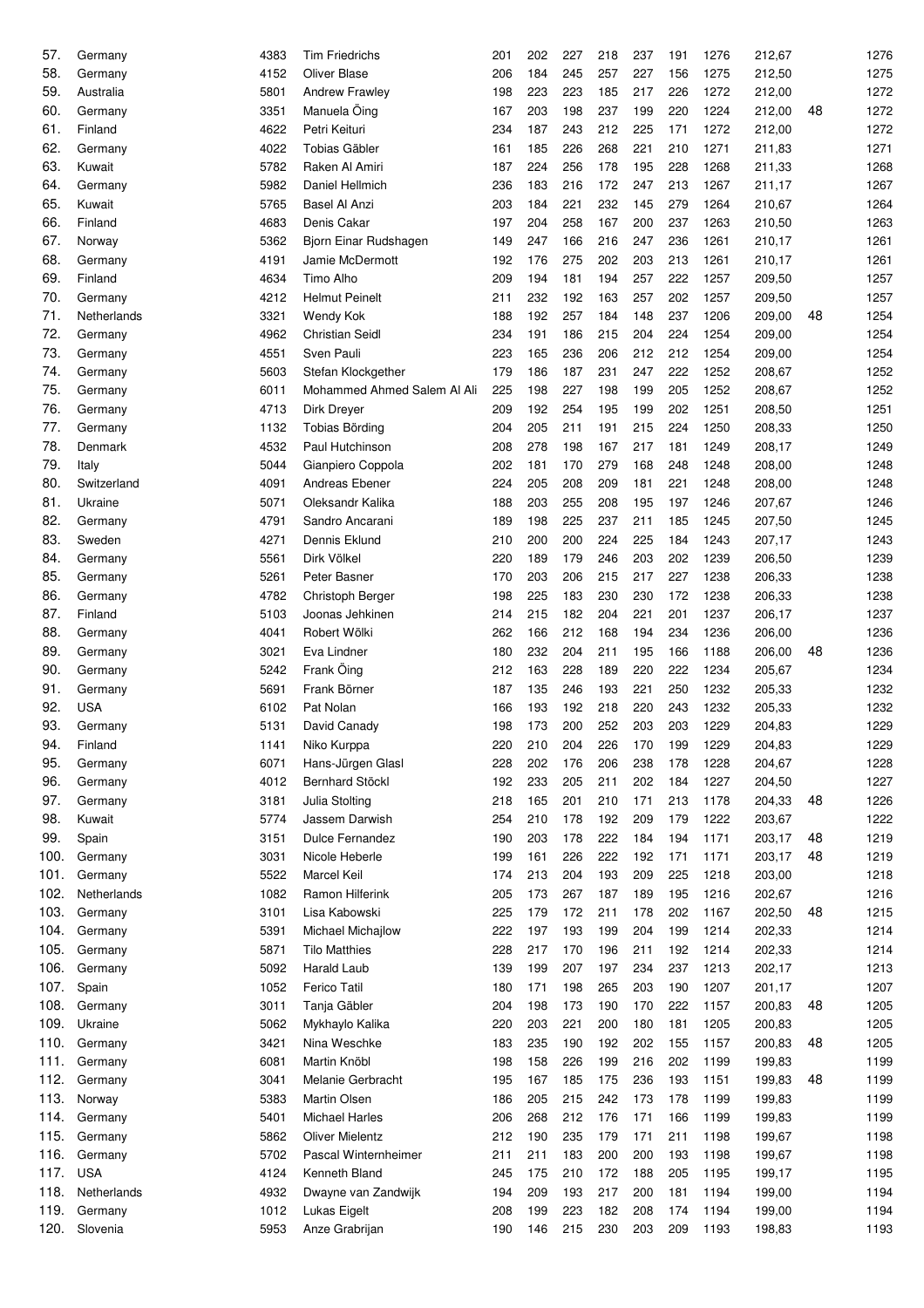| 121. | Germany               | 4391 | Jens Muth                 | 182 | 212 | 207 | 227 | 173 | 192 | 1193 | 198,83 |    | 1193 |
|------|-----------------------|------|---------------------------|-----|-----|-----|-----|-----|-----|------|--------|----|------|
| 122. | Germany               | 5551 | <b>Ralf Schlingensief</b> | 181 | 181 | 230 | 159 | 189 | 246 | 1186 | 197,67 |    | 1186 |
| 123. | Finland               | 4903 | Samu Valaranta            | 163 | 146 | 213 | 200 | 231 | 233 | 1186 | 197,67 |    | 1186 |
| 124. | Netherlands           | 3281 | Nicole Sanders            | 226 | 168 | 233 | 154 | 200 | 157 | 1138 | 197,67 | 48 | 1186 |
| 125. | Slovenia              | 5961 | Matej Fegus               | 199 | 199 | 173 | 219 | 213 | 182 | 1185 | 197,50 |    | 1185 |
| 126. | Germany               | 4772 | Marcel Bagemihl           | 188 | 179 | 220 | 182 | 189 | 224 | 1182 | 197,00 |    | 1182 |
| 127. | Germany               | 3381 | Janina Wagner             | 190 | 184 | 238 | 189 | 153 | 179 | 1133 | 196,83 | 48 | 1181 |
| 128. | Russia                | 3201 | Galina Maslova            | 189 | 182 | 225 | 151 | 202 | 183 | 1132 | 196,67 | 48 | 1180 |
| 129. | Germany               | 6092 | <b>Torsten Filor</b>      | 190 | 226 | 175 | 168 | 204 | 216 | 1179 | 196,50 |    | 1179 |
| 130. | Germany               | 5741 | <b>Wolfgang Kossin</b>    | 173 | 204 | 224 | 225 | 166 | 187 | 1179 | 196,50 |    | 1179 |
| 131. | Catalonia             | 4303 | Alvar Cardona             | 193 | 208 | 185 | 199 | 178 | 212 | 1175 | 195,83 |    | 1175 |
| 132. | <b>USA</b>            | 5632 | Allan Smith               | 204 | 215 | 191 | 159 | 190 | 214 | 1173 | 195,50 |    | 1173 |
| 133. | Germany               | 3211 | Katrin Kretschmann        | 181 | 184 | 193 | 182 | 218 | 166 | 1124 | 195,33 | 48 | 1172 |
| 134. | Germany               | 3071 | Cornelia Glasl            | 192 | 179 | 179 | 202 | 218 | 152 | 1122 | 195,00 | 48 | 1170 |
| 135. | Germany               | 5681 | <b>Frank Drevenstedt</b>  | 193 | 177 | 170 | 191 | 180 | 258 | 1169 | 194,83 |    | 1169 |
| 136. | Switzerland           | 4642 | Rinaldo Ineichen          | 148 | 228 | 203 | 170 | 215 | 204 | 1168 | 194,67 |    | 1168 |
| 137. | Netherlands           | 5491 | <b>Rik Nap</b>            | 202 | 197 | 192 | 191 | 179 | 204 | 1165 | 194,17 |    | 1165 |
| 138. | Norway                | 5352 | Svein Roger Olsen         | 216 | 214 | 225 | 183 | 157 | 170 | 1165 | 194,17 |    | 1165 |
| 139. | Germany               | 3061 | Sabine Reslmaier          | 207 | 176 | 171 | 178 | 181 | 203 | 1116 | 194,00 | 48 | 1164 |
| 140. | Germany               | 5271 | Klaus Bernhardt           | 237 | 200 | 170 | 192 | 159 | 205 | 1163 | 193,83 |    | 1163 |
| 141. | Germany               | 5922 | Reiner Köpf               | 207 | 178 | 169 | 198 | 192 | 218 | 1162 | 193,67 |    | 1162 |
| 142. | Germany               | 3411 | Kathy Hauchwitz           | 203 | 199 | 182 | 182 | 182 | 163 | 1111 | 193,17 | 48 | 1159 |
| 143. | Germany               | 6111 | <b>Manuel Ulber</b>       | 184 | 166 | 183 | 206 | 195 | 222 | 1156 | 192,67 |    | 1156 |
| 144. | Germany               | 4762 | Sven Garbotz              | 179 | 145 | 176 | 211 | 201 | 243 | 1155 | 192,50 |    | 1155 |
| 145. | Germany               | 5142 | Helge Lindner             | 189 | 192 | 205 | 177 | 213 | 179 | 1155 | 192,50 |    | 1155 |
| 146. | Slovenia              | 5410 | Bozo Nagode               | 171 | 232 | 190 | 204 | 199 | 154 | 1150 | 191,67 |    | 1150 |
| 147. | Germany               | 5541 | Lars Tangermann           | 184 | 178 | 211 | 194 | 158 | 222 | 1147 | 191,17 |    | 1147 |
| 148. | Czech Republic        | 5931 | Ludek Siroky              | 182 | 170 | 135 | 184 | 244 | 231 | 1146 | 191,00 |    | 1146 |
| 149. | Germany               | 4921 | Peter Todosijevic         | 190 | 213 | 203 | 198 | 177 | 162 | 1143 | 190,50 |    | 1143 |
| 150. | Germany               | 5822 | Erik Stamer               | 204 | 162 | 188 | 192 | 178 | 215 | 1139 | 189,83 |    | 1139 |
| 151. | Germany               | 4203 | Oliver Then               | 221 | 208 | 164 | 160 | 197 | 189 | 1139 | 189,83 |    | 1139 |
| 152. | Netherlands           | 5203 | Louis Hendriks            | 192 | 170 | 171 | 189 | 234 | 181 | 1137 | 189,50 |    | 1137 |
| 153. | Russia                | 1072 | Alexander Brykov          | 201 | 168 | 223 | 177 | 177 | 190 | 1136 | 189,33 |    | 1136 |
| 154. | <b>Czech Republic</b> | 1121 | <b>Martin Siroky</b>      | 199 | 155 | 176 | 212 | 202 | 187 | 1131 | 188,50 |    | 1131 |
| 155. | Netherlands           | 5221 | Eric van Glabbeek         | 168 | 203 | 194 | 192 | 194 | 179 | 1130 | 188,33 |    | 1130 |
| 156. | Germany               | 1041 | Jan Schwarz               | 155 | 191 | 187 | 236 | 185 | 176 | 1130 | 188,33 |    | 1130 |
| 157. | Netherlands           | 2023 | Maxime de Rooij           | 188 | 179 | 174 | 186 | 161 | 192 | 1080 | 188,00 | 48 | 1128 |
| 158. | Germany               | 5901 | Florian Axt               | 185 | 179 | 200 | 199 | 177 | 187 | 1127 | 187,83 |    | 1127 |
| 159. | Slovenia              | 5423 | Dusan Lajovic             | 213 | 196 | 150 | 179 | 222 | 167 | 1127 | 187,83 |    | 1127 |
| 160. | Germany               | 5971 | Alexander Koller          | 229 | 147 | 183 | 147 | 203 | 216 | 1125 | 187,50 |    | 1125 |
| 161. | Germany               | 4372 | <b>Thomas Wacker</b>      | 169 | 134 | 169 | 244 | 218 | 191 | 1125 | 187,50 |    | 1125 |
| 162. | Germany               | 4461 | Karlheinz Hofbauer        | 222 | 184 | 195 | 194 | 152 | 177 | 1124 | 187,33 |    | 1124 |
| 163. | Germany               | 6021 | Tom Freygang              | 156 | 187 | 170 | 213 | 205 | 192 | 1123 | 187,17 |    | 1123 |
| 164. | Germany               | 4342 | Jürgen Tretbar            | 191 | 191 | 168 | 173 | 182 | 216 | 1121 | 186,83 |    | 1121 |
| 165. | Germany               | 5031 | <b>Robert Pirzer</b>      | 235 | 171 | 154 | 176 | 169 | 212 | 1117 | 186,17 |    | 1117 |
| 166. | Germany               | 4651 | Michael-Thomas Hunold     | 181 | 165 | 171 | 166 | 188 | 244 | 1115 | 185,83 |    | 1115 |
| 167. | Ukraine               | 5082 | Vladimir Schabelskiy      | 170 | 179 | 200 | 200 | 201 | 164 | 1114 | 185,67 |    | 1114 |
| 168. | Germany               | 4661 | Michael Schlundt          | 181 | 182 | 187 | 218 | 151 | 192 | 1111 | 185,17 |    | 1111 |
| 169. | <b>USA</b>            | 5642 | <b>Arnold Harris</b>      | 189 | 193 | 179 | 221 | 180 | 149 | 1111 | 185,17 |    | 1111 |
| 170. | Germany               | 3111 | Petra Riemerschmid        | 191 | 217 | 195 | 165 | 153 | 141 | 1062 | 185,00 | 48 | 1110 |
| 171. | Germany               | 1101 | Kevin Owens               | 215 | 204 | 176 | 141 | 159 | 214 | 1109 | 184,83 |    | 1109 |
| 172. | Germany               | 3391 | Manuela Schlingensief     | 175 | 162 | 190 | 155 | 175 | 200 | 1057 | 184,17 | 48 | 1105 |
| 173. | Germany               | 5731 | Ralf Ommen                | 190 | 181 | 188 | 149 | 192 | 203 | 1103 | 183,83 |    | 1103 |
| 174. | Finland               | 3121 | Margit Keituri            | 199 | 191 | 171 | 170 | 153 | 170 | 1054 | 183,67 | 48 | 1102 |
| 175. | Germany               | 3192 | Tanya Cuva                | 175 | 202 | 158 | 167 | 165 | 180 | 1047 | 182,50 | 48 | 1095 |
| 176. | Germany               | 4222 | Christian Mauritz         | 168 | 196 | 225 | 144 | 170 | 191 | 1094 | 182,33 |    | 1094 |
| 177. | Germany               | 4362 | <b>Torsten Reinhardt</b>  | 178 | 186 | 225 | 158 | 168 | 179 | 1094 | 182,33 |    | 1094 |
| 178. | Germany               | 5911 | <b>Christian Cremer</b>   | 163 | 235 | 147 | 196 | 191 | 160 | 1092 | 182,00 |    | 1092 |
| 179. | Germany               | 4132 | <b>Harald Eigelt</b>      | 173 | 157 | 170 | 189 | 202 | 198 | 1089 | 181,50 |    | 1089 |
| 180. | Germany               | 5831 | Manuel Prado              | 167 | 182 | 230 | 163 | 153 | 194 | 1089 | 181,50 |    | 1089 |
| 181. | Germany               | 5582 | Samuel Fowlkes            | 194 | 138 | 201 | 165 | 180 | 210 | 1088 | 181,33 |    | 1088 |
| 182. | Germany               | 3372 | Adile Sarcan              | 143 | 161 | 172 | 220 | 177 | 151 | 1024 | 178,67 | 48 | 1072 |
| 183. | Germany               | 2011 | Alexandra Kammerer        | 191 | 179 | 157 | 155 | 152 | 178 | 1012 | 176,67 | 48 | 1060 |
| 184. | Germany               | 4471 | Peter Markelstorfer       | 176 | 144 | 156 | 187 | 170 | 226 | 1059 | 176,50 |    | 1059 |
|      |                       |      |                           |     |     |     |     |     |     |      |        |    |      |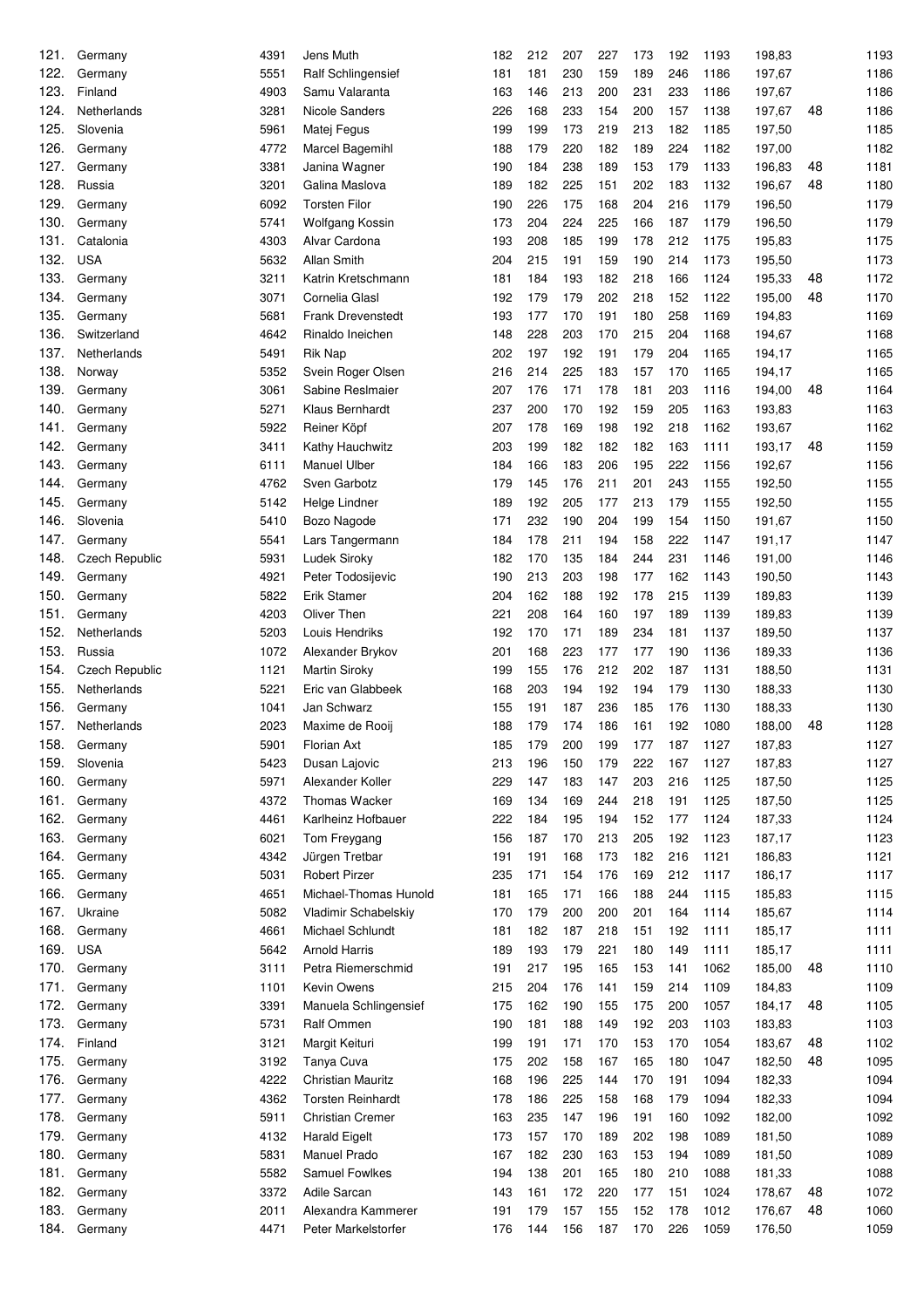| 185. | Netherlands | 5471 | <b>Marco Lammers</b>    | 211 | 192 | 194 | 166 | 148 | 146 | 1057 | 176,17 |    | 1057 |
|------|-------------|------|-------------------------|-----|-----|-----|-----|-----|-----|------|--------|----|------|
| 186. | Germany     | 5121 | <b>Pascal Seifert</b>   | 217 | 140 | 173 | 146 | 211 | 169 | 1056 | 176,00 |    | 1056 |
| 187. | Switzerland | 5251 | Marco Marciante         | 177 | 191 | 165 | 138 | 203 | 181 | 1055 | 175,83 |    | 1055 |
| 188. | Germany     | 5661 | Dietmar Krämer          | 175 | 203 | 151 | 189 | 169 | 168 | 1055 | 175,83 |    | 1055 |
| 189. | Germany     | 1021 | Philipp Schütt          | 167 | 168 | 181 | 184 | 157 | 196 | 1053 | 175,50 |    | 1053 |
| 190. | Germany     | 6001 | Ernst Czarnowski        | 207 | 163 | 225 | 132 | 147 | 177 | 1051 | 175,17 |    | 1051 |
| 191. | Germany     | 3051 | Natalie Janorschke      | 160 | 155 | 167 | 153 | 202 | 166 | 1003 | 175,17 | 48 | 1051 |
| 192. | Germany     | 3361 | Manuela Then            | 148 | 165 | 194 | 158 | 158 | 173 | 996  | 174,00 | 48 | 1044 |
| 193. | Catalonia   | 4311 | Alvaro Jose Cardona     | 146 | 196 | 156 | 160 | 211 | 170 | 1039 | 173,17 |    | 1039 |
| 194. | Netherlands | 5231 | Ronnie Lenting          | 133 | 169 | 133 | 192 | 212 | 196 | 1035 | 172,50 |    | 1035 |
| 195. | Germany     | 4702 | Michael Hilpert         | 164 | 167 | 167 | 208 | 162 | 166 | 1034 | 172,33 |    | 1034 |
| 196. | Germany     | 4671 | Thomas Heim             | 144 | 184 | 176 | 202 | 159 | 165 | 1030 | 171,67 |    | 1030 |
| 197. | Spain       | 5432 | Jesus Ballesteros       | 207 | 162 | 161 | 148 | 196 | 155 | 1029 | 171,50 |    | 1029 |
| 198. | Germany     | 5291 | <b>Fredric Owens</b>    | 205 | 191 | 133 | 138 | 156 | 198 | 1021 | 170,17 |    | 1021 |
| 199. | Germany     | 6061 | Stefan Müller           | 188 | 162 | 214 | 188 | 122 | 147 | 1021 | 170,17 |    | 1021 |
| 200. | Germany     | 1111 | <b>Felix Ehrhardt</b>   | 182 | 182 | 151 | 194 | 125 | 183 | 1017 | 169,50 |    | 1017 |
| 201. | Russia      | 2033 | Polina Kharlamova       | 149 | 152 | 153 | 193 | 173 | 143 | 963  | 168,50 | 48 | 1011 |
| 202. | Austria     | 6031 | Robert Wegenast         | 118 | 180 | 187 | 196 | 180 | 140 | 1001 | 166,83 |    | 1001 |
| 203. | Germany     | 5991 | <b>Klaus Heinel</b>     | 132 | 155 | 179 | 188 | 164 | 176 | 994  | 165,67 |    | 994  |
| 204. | Germany     | 5191 | Philippe Lebeau         | 134 | 132 | 206 | 166 | 178 | 172 | 988  | 164,67 |    | 988  |
| 205. | Germany     | 5812 | <b>Martin Wilfinger</b> | 203 | 159 | 175 | 160 | 143 | 147 | 987  | 164,50 |    | 987  |
| 206. | Germany     | 4331 | Udo Pick                | 169 | 170 | 174 | 159 | 157 | 157 | 986  | 164,33 |    | 986  |
| 207. | Germany     | 5531 | René Witschakowski      | 165 | 180 | 171 | 173 | 142 | 150 | 981  | 163,50 |    | 981  |
| 208. | Germany     | 5182 | Alexander Thümmler      | 170 | 146 | 137 | 152 | 186 | 185 | 976  | 162,67 |    | 976  |
| 209. | Germany     | 4481 | Andrea Curseri          | 111 | 174 | 155 | 163 | 166 | 141 | 910  | 151,67 |    | 910  |
| 210. | Germany     | 6051 | Alexander Mittermaier   | 140 | 157 | 158 | 180 | 147 | 112 | 894  | 149,00 |    | 894  |
| 211. | Switzerland | 1091 | Levin Möckli            | 148 | 162 | 161 | 141 | 156 | 100 | 868  | 144,67 |    | 868  |
| 212. | Switzerland | 3131 | Alexandra Tiefel        | 116 | 142 | 105 | 129 | 165 | 99  | 756  | 134,00 | 48 | 804  |
|      |             |      |                         |     |     |     |     |     |     |      |        |    |      |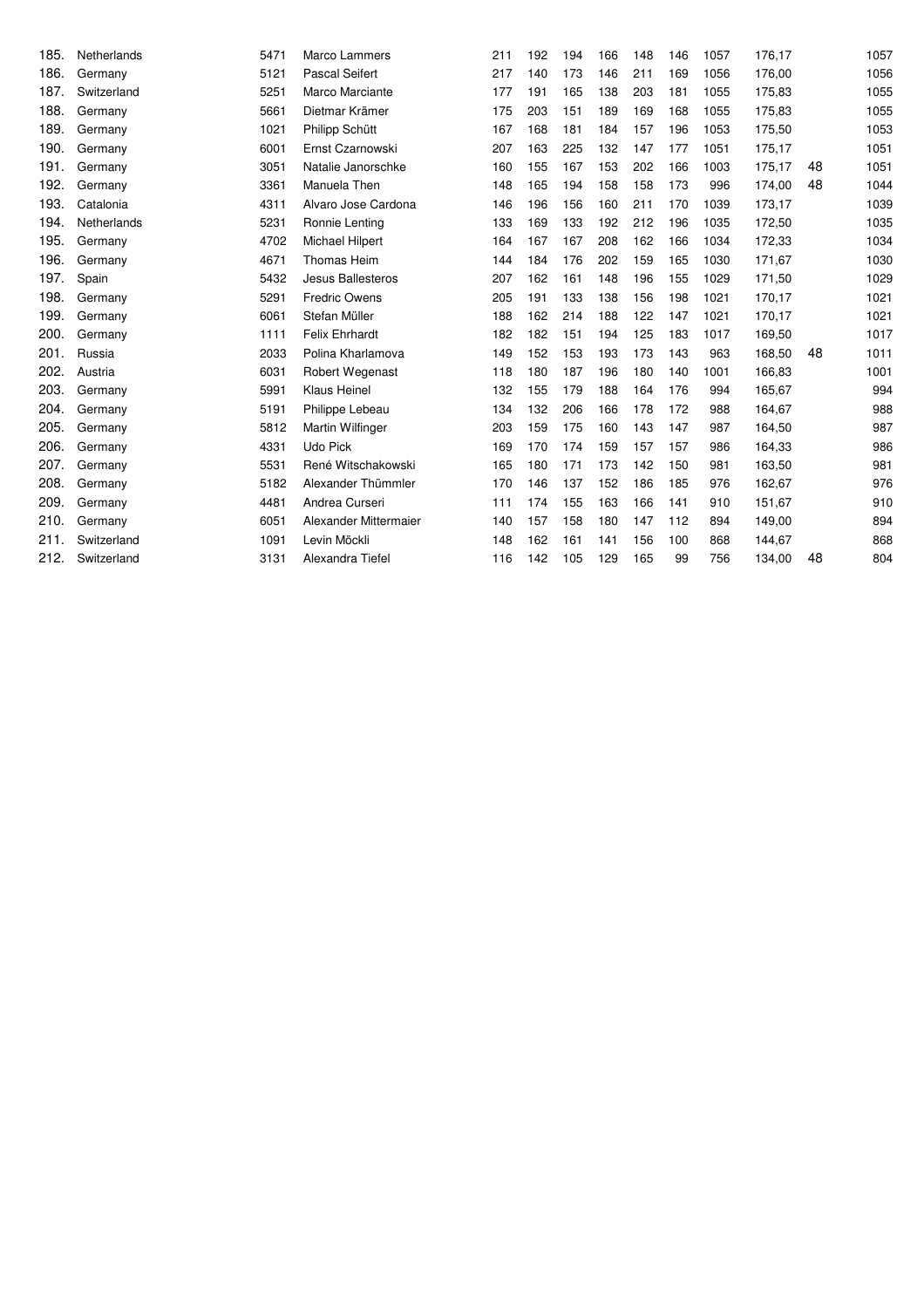

**Desperado**



|     | <b>Official</b> |      |                                    |     | Date 04.07.2010 00:42 |       |        |
|-----|-----------------|------|------------------------------------|-----|-----------------------|-------|--------|
| Pos | Country         | Code | <b>Name</b>                        | 1   | Hdcp                  | Total | Diff.  |
| 1.  | Norway          | 5361 | <b>Bjorn Einar Rudshagen</b>       | 289 |                       | 289   | 0      |
| 2.  | Kuwait          | 5781 | Raken Al Amiri                     | 269 |                       | 269   | $-20$  |
| 3.  | Denmark         | 4521 | <b>Anders Lousdal</b>              | 255 |                       | 255   | $-34$  |
| 4.  | Australia       | 5801 | <b>Andrew Frawley</b>              | 248 |                       | 248   | $-41$  |
| 5.  | Germany         | 5911 | <b>Christian Cremer</b>            | 244 |                       | 244   | $-45$  |
| 6.  | Sweden          | 4271 | <b>Dennis Eklund</b>               | 243 |                       | 243   | $-46$  |
| 7.  | Netherlands     | 1081 | <b>Ramon Hilferink</b>             | 242 |                       | 242   | $-47$  |
| 8.  | Germany         | 5441 | <b>Manuel Mrosek</b>               | 241 |                       | 241   | $-48$  |
| 9.  | Iceland         | 5051 | <b>Hafthor Hardarson</b>           | 236 |                       | 236   | $-53$  |
| 10. | Germany         | 4381 | <b>Tim Friedrichs</b>              | 233 |                       | 233   | $-56$  |
| 11. | Ukraine         | 5071 | <b>Oleksandr Kalika</b>            | 232 |                       | 232   | $-57$  |
| 12. | Denmark         | 4491 | <b>Jesper Agerbo</b>               | 231 |                       | 231   | $-58$  |
| 13. | Spain           | 1051 | <b>Ferico Tatil</b>                | 225 |                       | 225   | $-64$  |
| 14. | Catalonia       | 4311 | Alvaro Jose Cardona                | 223 |                       | 223   | $-66$  |
| 15. | Norway          | 5351 | <b>Svein Roger Olsen</b>           | 217 |                       | 217   | $-72$  |
| 16. | Spain           | 5431 | <b>Jesus Ballesteros</b>           | 211 |                       | 211   | $-78$  |
| 17. | Germany         | 3371 | <b>Adile Sarcan</b>                | 202 | 8                     | 210   | $-79$  |
| 18. | Norway          | 5381 | <b>Martin Olsen</b>                | 209 |                       | 209   | $-80$  |
| 19. | Germany         | 5091 | <b>Harald Laub</b>                 | 203 |                       | 203   | $-86$  |
| 20. | Germany         | 5581 | <b>Samuel Fowlkes</b>              | 201 |                       | 201   | $-88$  |
| 21. | Kuwait          | 5771 | Jassem Darwish                     | 200 |                       | 200   | $-89$  |
| 22. | Germany         | 4781 | <b>Christoph Berger</b>            | 199 |                       | 199   | $-90$  |
| 23. | Germany         | 6011 | <b>Mohammed Ahmed Salem Al Ali</b> | 194 |                       | 194   | $-95$  |
| 24. | Germany         | 4211 | <b>Helmut Peinelt</b>              | 192 |                       | 192   | $-97$  |
| 24. | Germany         | 5981 | <b>Daniel Hellmich</b>             | 192 |                       | 192   | -97    |
| 26. | Germany         | 3421 | Nina Weschke                       | 182 | 8                     | 190   | $-99$  |
| 27. | Norway          | 5371 | <b>Fredrik Tjernes</b>             | 187 |                       | 187   | $-102$ |
| 28. | Finland         | 1141 | Niko Kurppa                        | 181 |                       | 181   | $-108$ |
| 29. | Germany         | 5601 | <b>Stefan Klockgether</b>          | 179 |                       | 179   | $-110$ |
| 29. | Netherlands     | 3281 | <b>Nicole Sanders</b>              | 171 | 8                     | 179   | $-110$ |
| 31. | Finland         | 5101 | Joonas Jehkinen                    | 167 |                       | 167   | $-122$ |
| 32. | Ukraine         | 5061 | Mykhaylo Kalika                    | 166 |                       | 166   | $-123$ |
| 33. | Kuwait          | 5761 | <b>Basel Al Anzi</b>               | 163 |                       | 163   | $-126$ |
| 34. | Russia          | 1071 | <b>Alexander Brykov</b>            | 161 |                       | 161   | $-128$ |
| 35. | Russia          | 2031 | Polina Kharlamova                  | 146 | 8                     | 154   | $-135$ |
| 36. | Germany         | 3101 | Lisa Kabowski                      | 144 | 8                     | 152   | $-137$ |
| 37. | Finland         | 4681 | <b>Denis Cakar</b>                 | 151 |                       | 151   | $-138$ |
| 38. | Germany         | 5261 | <b>Peter Basner</b>                | 144 |                       | 144   | $-145$ |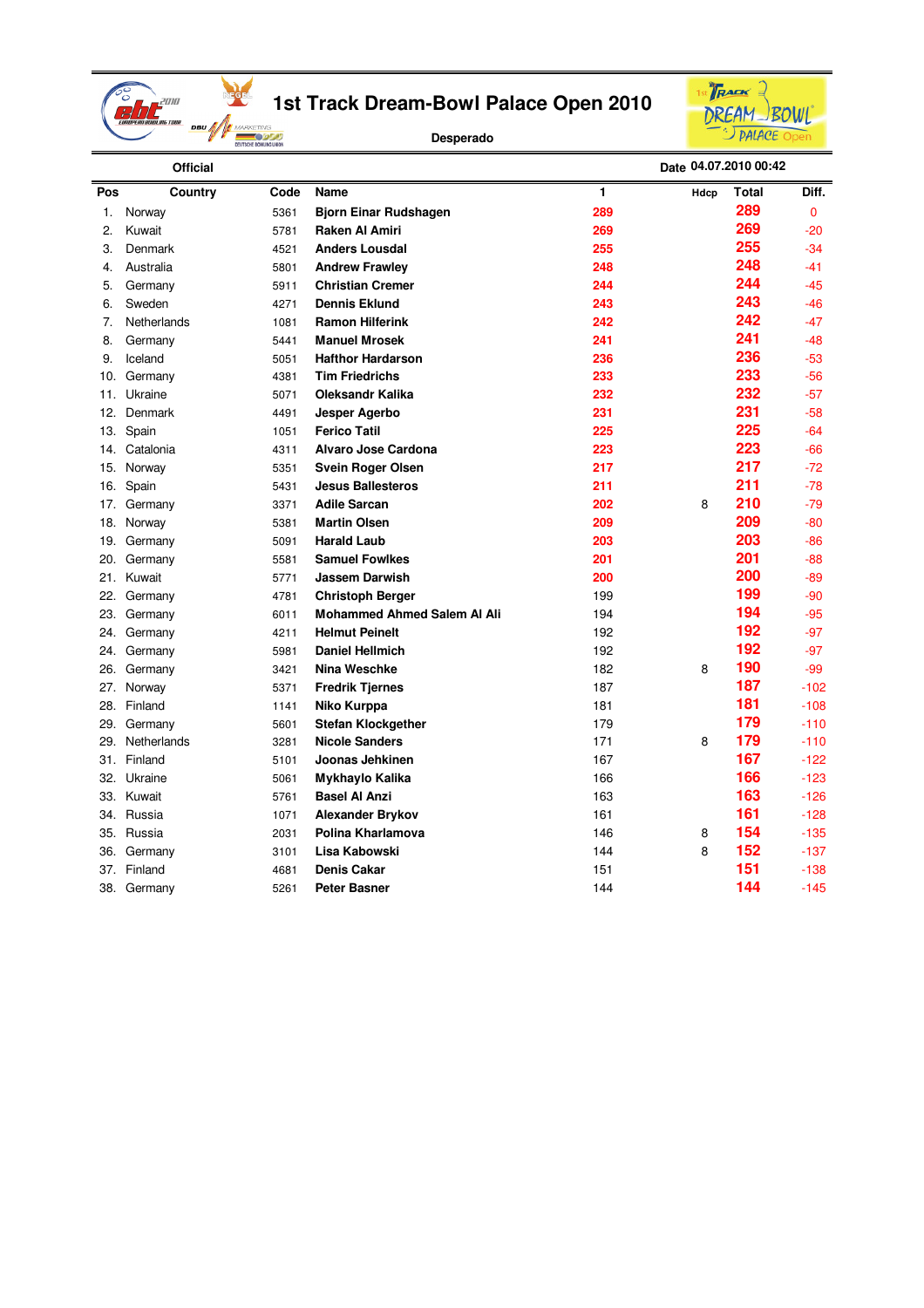



**Qualification Final**

Date 04.07.2010 00:47

| Pos.     |                                                    | Country           | Code | Name                     | <b>Total</b> | Ave.   |
|----------|----------------------------------------------------|-------------------|------|--------------------------|--------------|--------|
| 1.       | Gruppe 1                                           | Germany           | 4031 | Michael Holzapfel        | 1335         | 222,50 |
| 2.       | Gruppe 2                                           | Germany           | 4591 | Bodo Konieczny           | 1385         | 230,83 |
| 3.       | Gruppe 3                                           | Germany           | 5283 | Peter Knopp              | 1327         | 221,17 |
| 4.       | Gruppe 4                                           | Germany           | 6041 | Christian Rechenberg     | 1347         | 224,50 |
| 5.       | Gruppe 5                                           | Finland           | 4612 | Perttu Jussila           | 1388         | 231,33 |
| 6.       | Gruppe 6                                           | Kuwait            | 5752 | <b>Mohammed Kamel</b>    | 1371         | 228,50 |
| 7.       | Gruppe 7                                           | England           | 4812 | <b>Stuart Williams</b>   | 1389         | 231,50 |
| 8.       | Gruppe 8                                           | Finland           | 4842 | Pasi Uotila              | 1358         | 226,33 |
| 9.       | Gruppe 9                                           | Sweden            | 4252 | Robert Andersson         | 1471         | 245,17 |
| 10.      | Gruppe 10                                          | Norway            | 5343 | Mads Sandbaekken         | 1393         | 232,17 |
| 11.      | Gruppe 11                                          | Denmark           | 4503 | Thomas Larsen            | 1449         | 241,50 |
| 12.      | Gruppe 12                                          | Germany           | 5673 | Sascha Hauchwitz         | 1356         | 226,00 |
| 13.      | Gruppe 13                                          | Finland           | 4745 | Osku Palermaa            | 1341         | 223,50 |
| 14.      | Gruppe 14                                          | Netherlands       | 3253 | Ghislaine van der Tol    | 1451         | 241,83 |
| 1.       | Desperado 1                                        | Norway            | 5361 | Bjorn Einar Rudshagen    | 289          |        |
| 2.       | Desperado 2                                        | Kuwait            | 5781 | Raken Al Amiri           | 269          |        |
| 3.       | Desperado 3                                        | Denmark           | 4521 | Anders Lousdal           | 255          |        |
| 4.       | Desperado 4                                        | Australia         | 5801 | <b>Andrew Frawley</b>    | 248          |        |
| 1.       | General Standing                                   | Germany           | 5652 | <b>Clemens Ulsamer</b>   | 1443         | 240,50 |
| 2.       | <b>General Standing</b>                            | <b>USA</b>        | 5611 | <b>Chris Loschetter</b>  | 1373         | 228,83 |
| 3.       | <b>General Standing</b>                            | Sweden            | 4291 | Martin Paulsson          | 1368         | 228,00 |
| 4.       | General Standing                                   | England           | 5893 | <b>Matt Miller</b>       | 1358         | 226,33 |
| 5.       |                                                    |                   | 4423 | Eike Kabowski            | 1354         | 225,67 |
| 6.       | <b>General Standing</b><br><b>General Standing</b> | Germany<br>Sweden | 4232 | Tomas Leandersson        | 1353         | 225,50 |
|          |                                                    |                   | 5332 | Tore Torgersen           | 1351         |        |
| 7.<br>8. | <b>General Standing</b>                            | Norway            | 4831 | Mika Koivuniemi          | 1348         | 225,17 |
|          | <b>General Standing</b>                            | Finland           |      |                          |              | 224,67 |
| 9.       | <b>General Standing</b>                            | Finland           | 1035 | Jesse Kallio             | 1346<br>1344 | 224,33 |
| 10.      | <b>General Standing</b>                            | Sweden            | 4284 | Erik Andersin            |              | 224,00 |
| 11.      | General Standing                                   | England           | 4801 | Dominic Barrett          | 1342         | 223,67 |
| 12.      | <b>General Standing</b>                            | <b>USA</b>        | 5453 | <b>Brian Voss</b>        | 1340         | 223,33 |
| 13.      | <b>General Standing</b>                            | Germany           | 4401 | Marco Baade              | 1334         | 222,33 |
| 14.      | <b>General Standing</b>                            | Germany           | 5851 | Achim Grabowski          | 1330         | 221,67 |
| 15.      | General Standing                                   | Sweden            | 4433 | Ulf Bolleby              | 1324         | 220,67 |
| 16.      | <b>General Standing</b>                            | Germany           | 4182 | Stephan Unger            | 1322         | 220,33 |
| 17.      | <b>General Standing</b>                            | Germany           | 4601 | Kai Günther              | 1321         | 220,17 |
| 17.      | General Standing                                   | Austria           | 5593 | Michael Grabovac         | 1321         | 220,17 |
| 19.      | <b>General Standing</b>                            | Kuwait            | 5791 | Mohammed Al Rageeba      | 1320         | 220,00 |
| 19.      | <b>General Standing</b>                            | Germany           | 4413 | Jens Nickel              | 1320         | 220,00 |
| 21.      | General Standing                                   | Sweden            | 5012 | <b>Marcus Berndt</b>     | 1318         | 219,67 |
| 21.      | General Standing                                   | Denmark           | 4511 | <b>Frederik Ohrgaard</b> | 1318         | 219,67 |
| 21.      | <b>General Standing</b>                            | Finland           | 4573 | Markku Veijanen          | 1318         | 219,67 |
| 24.      | <b>General Standing</b>                            | Denmark           | 4174 | Jimmy Mortensen          | 1317         | 219,50 |
| 25.      | General Standing                                   | Finland           | 4882 | Joonas Jähi              | 1313         | 218,83 |
| 26.      | General Standing                                   | Finland           | 4861 | Petteri Salonen          | 1308         | 218,00 |
| 27.      | <b>General Standing</b>                            | Germany           | 3292 | Sabrina Laub             | 1307         | 217,83 |
| 28.      | General Standing                                   | England           | 4823 | Paul Moor                | 1305         | 217,50 |
| 29.      | General Standing                                   | Finland           | 4854 | Juhani Tonteri           | 1302         | 217,00 |
| 30.      | <b>General Standing</b>                            | Denmark           | 4542 | <b>Mik Stampe</b>        | 1299         | 216,50 |
| 31.      | <b>General Standing</b>                            | Germany           | 5722 | Kai-Wan Kuo              | 1298         | 216,33 |
| 31.      | <b>General Standing</b>                            | Norway            | 5371 | <b>Fredrik Tiernes</b>   | 1298         | 216,33 |
| 33.      | <b>General Standing</b>                            | Germany           | 5442 | <b>Manuel Mrosek</b>     | 1295         | 215,83 |
| 34.      | <b>General Standing</b>                            | Sweden            | 4261 | Mathias Ärup             | 1293         | 215,50 |
| 35.      | General Standing                                   | Germany           | 4051 | Dirk Baade               | 1292         | 215,33 |
| 53.      | <b>General Standing</b>                            | Denmark           | 4524 | Anders Lousdal           | 1292         | 215,33 |
| 36.      | <b>General Standing</b>                            | Finland           | 4563 | Mikko Hirvonen           | 1280         | 213,33 |
| 36.      | <b>General Standing</b>                            | Germany           | 3401 | Natascha Kögler          | 1280         | 213,33 |
| 38.      | <b>General Standing</b>                            | Denmark           | 4494 | Jesper Agerbo            | 1279         | 213,17 |
| 39.      | <b>General Standing</b>                            | Germany           | 3261 | Birgit Pöppler           | 1278         | 213,00 |
| 40.      | General Standing                                   | Austria           | 5841 | Michael Mayer            | 1277         | 212,83 |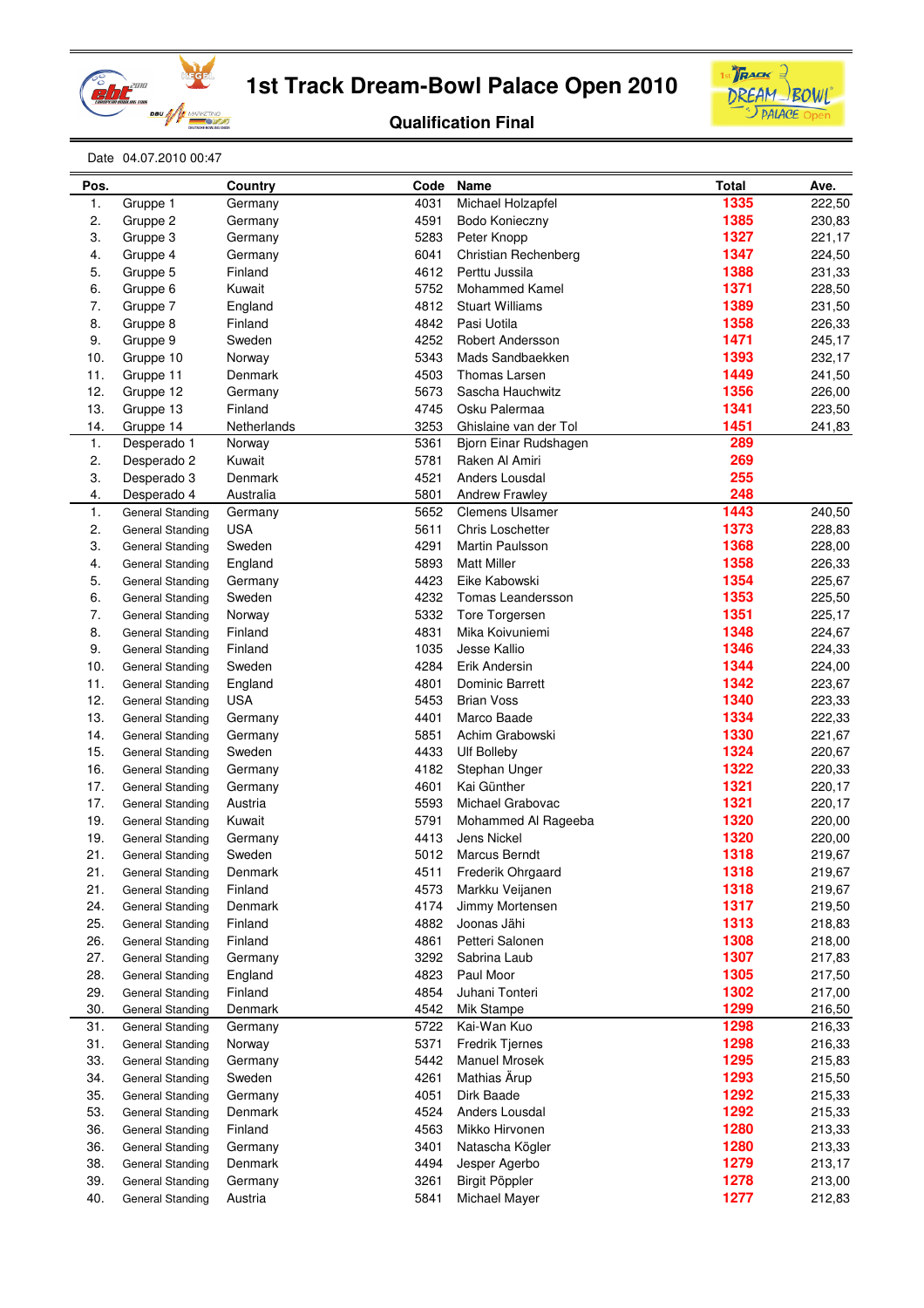| 41. | General Standing | Iceland   | 5052 | <b>Hafthor Hardarson</b> | 1276 | 212,67 |
|-----|------------------|-----------|------|--------------------------|------|--------|
| 41. | General Standing | Germany   | 4383 | <b>Tim Friedrichs</b>    | 1276 | 212,67 |
| 43. | General Standing | Germany   | 4152 | Oliver Blase             | 1275 | 212,50 |
| 53. | General Standing | Australia | 5801 | <b>Andrew Frawley</b>    | 1272 | 212,00 |
| 44. | General Standing | Germany   | 3351 | Manuela Oing             | 1272 | 212,00 |
| 44. | General Standing | Finland   | 4622 | Petri Keituri            | 1272 | 212,00 |
| 46. | General Standing | Germany   | 4022 | Tobias Gäbler            | 1271 | 211,83 |
| 53. | General Standing | Kuwait    | 5782 | Raken Al Amiri           | 1268 | 211,33 |
| 47. | General Standing | Germany   | 5982 | Daniel Hellmich          | 1267 | 211,17 |
| 48. | General Standing | Kuwait    | 5765 | Basel Al Anzi            | 1264 | 210,67 |
| 49. | General Standing | Finland   | 4683 | Denis Cakar              | 1263 | 210,50 |
| 53. | General Standing | Norway    | 5362 | Bjorn Einar Rudshagen    | 1261 | 210,17 |
| 50. | General Standing | Germany   | 4191 | Jamie McDermott          | 1261 | 210,17 |
| 51. | General Standing | Finland   | 4634 | Timo Alho                | 1257 | 209,50 |
| 51. | General Standing | Germany   | 4212 | <b>Helmut Peinelt</b>    | 1257 | 209,50 |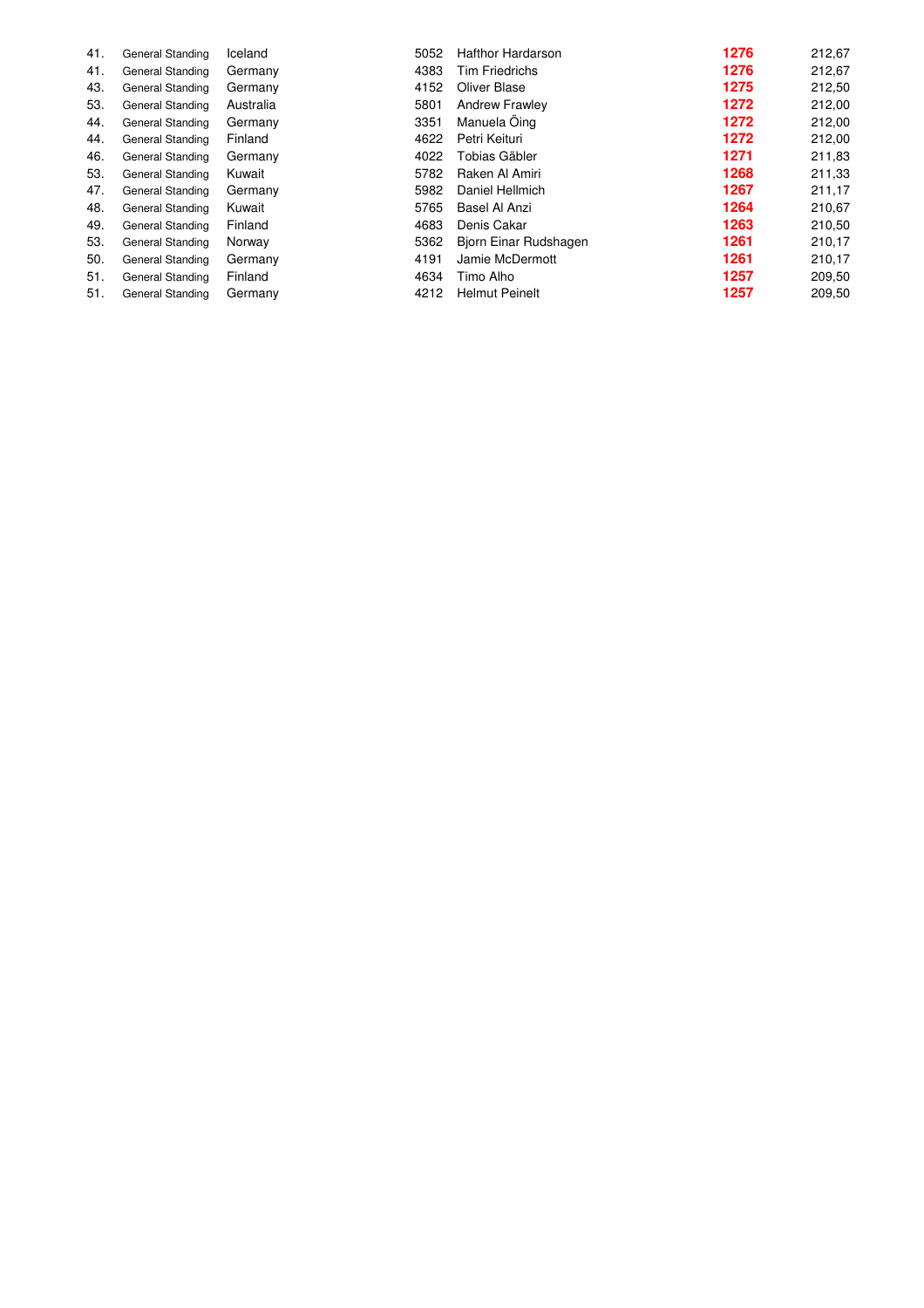



**Final 1 (Squad 1 - 14, Desperado 1 - 4, Place 17 - 30 from All Event)**

|     | <b>Official</b> |      |                              |     |              |     | Date |       | 04.07.2010 09:37 |        |        |
|-----|-----------------|------|------------------------------|-----|--------------|-----|------|-------|------------------|--------|--------|
| Pos | Country         | Code | Name                         | 1   | $\mathbf{2}$ | 3   | 4    | Hdcp. | Total            | Ave.   | Diff.  |
| 1.  | Finland         | 4831 | Mika Koivuniemi              | 243 | 225          | 300 | 226  |       | 994              | 248,50 | 189    |
| 2.  | Germany         | 4411 | <b>Jens Nickel</b>           | 182 | 238          | 257 | 260  |       | 937              | 234,25 | 132    |
| 3.  | England         | 4801 | <b>Dominic Barrett</b>       | 254 | 202          | 235 | 227  |       | 918              | 229,50 | 113    |
| 4.  | England         | 4821 | Paul Moor                    | 233 | 189          | 205 | 288  |       | 915              | 228,75 | 110    |
| 5.  | Norway          | 5361 | <b>Bjorn Einar Rudshagen</b> | 193 | 226          | 247 | 224  |       | 890              | 222,50 | 85     |
| 6.  | Denmark         | 4521 | <b>Anders Lousdal</b>        | 266 | 188          | 177 | 258  |       | 889              | 222,25 | 84     |
| 7.  | Norway          | 5331 | <b>Tore Torgersen</b>        | 224 | 225          | 229 | 199  |       | 877              | 219,25 | 72     |
| 8.  | Sweden          | 4281 | <b>Erik Andersin</b>         | 197 | 196          | 255 | 215  |       | 863              | 215,75 | 58     |
| 9.  | Sweden          | 5011 | <b>Marcus Berndt</b>         | 269 | 193          | 182 | 216  |       | 860              | 215,00 | 55     |
| 10. | Finland         | 1031 | <b>Jesse Kallio</b>          | 268 | 196          | 191 | 205  |       | 860              | 215,00 | 55     |
| 11. | Germany         | 5281 | <b>Peter Knopp</b>           | 226 | 200          | 193 | 226  |       | 845              | 211,25 | 40     |
| 12. | Finland         | 4881 | Joonas Jähi                  | 202 | 225          | 194 | 222  |       | 843              | 210,75 | 38     |
| 13. | Denmark         | 4511 | <b>Frederik Ohrgaard</b>     | 170 | 219          | 222 | 224  |       | 835              | 208,75 | 30     |
| 14. | Germany         | 4401 | <b>Marco Baade</b>           | 202 | 191          | 202 | 236  |       | 831              | 207,75 | 26     |
| 15. | Finland         | 4741 | Osku Palermaa                | 246 | 224          | 178 | 168  |       | 816              | 204,00 | 11     |
| 16. | Germany         | 4181 | <b>Stephan Unger</b>         | 238 | 173          | 182 | 212  |       | 805              | 201,25 | 0      |
| 17. | <b>USA</b>      | 5451 | <b>Brian Voss</b>            | 194 | 202          | 223 | 184  |       | 803              | 200,75 | $-2$   |
| 18. | Germany         | 5851 | <b>Achim Grabowski</b>       | 246 | 162          | 175 | 215  |       | 798              | 199,50 | $-7$   |
| 19. | Germany         | 4031 | <b>Michael Holzapfel</b>     | 192 | 187          | 200 | 214  |       | 793              | 198,25 | $-12$  |
| 20. | Australia       | 5801 | <b>Andrew Frawley</b>        | 173 | 206          | 211 | 200  |       | 790              | 197,50 | $-15$  |
| 21. | Denmark         | 4171 | <b>Jimmy Mortensen</b>       | 218 | 143          | 170 | 247  |       | 778              | 194,50 | $-27$  |
| 22. | Austria         | 5591 | Michael Grabovac             | 195 | 200          | 200 | 180  |       | 775              | 193,75 | $-30$  |
| 23. | Finland         | 4861 | <b>Petteri Salonen</b>       | 188 | 176          | 210 | 190  |       | 764              | 191,00 | $-41$  |
| 24. | Finland         | 4851 | Juhani Tonteri               | 194 | 198          | 180 | 191  |       | 763              | 190,75 | $-42$  |
| 25. | Denmark         | 4541 | <b>Mik Stampe</b>            | 179 | 215          | 179 | 180  |       | 753              | 188,25 | $-52$  |
| 26. | Kuwait          | 5791 | <b>Mohammed Al Rageeba</b>   | 178 | 212          | 162 | 198  |       | 750              | 187,50 | $-55$  |
| 27. | Finland         | 4571 | Markku Veijanen              | 182 | 172          | 213 | 181  |       | 748              | 187,00 | $-57$  |
| 28. | Germany         | 3291 | <b>Sabrina Laub</b>          | 204 | 160          | 160 | 169  | 32    | 725              | 181,25 | $-80$  |
| 29. | Sweden          | 4431 | <b>Ulf Bolleby</b>           | 165 | 160          | 208 | 178  |       | 711              | 177,75 | $-94$  |
| 30. | Germany         | 6041 | <b>Christian Rechenberg</b>  | 183 | 178          | 142 | 207  |       | 710              | 177,50 | $-95$  |
| 31. | Germany         | 4601 | Kai Günther                  | 176 | 168          | 212 | 148  |       | 704              | 176,00 | $-101$ |
| 32. | Kuwait          | 5781 | Raken Al Amiri               | 196 | 140          | 176 | 190  |       | 702              | 175,50 | $-103$ |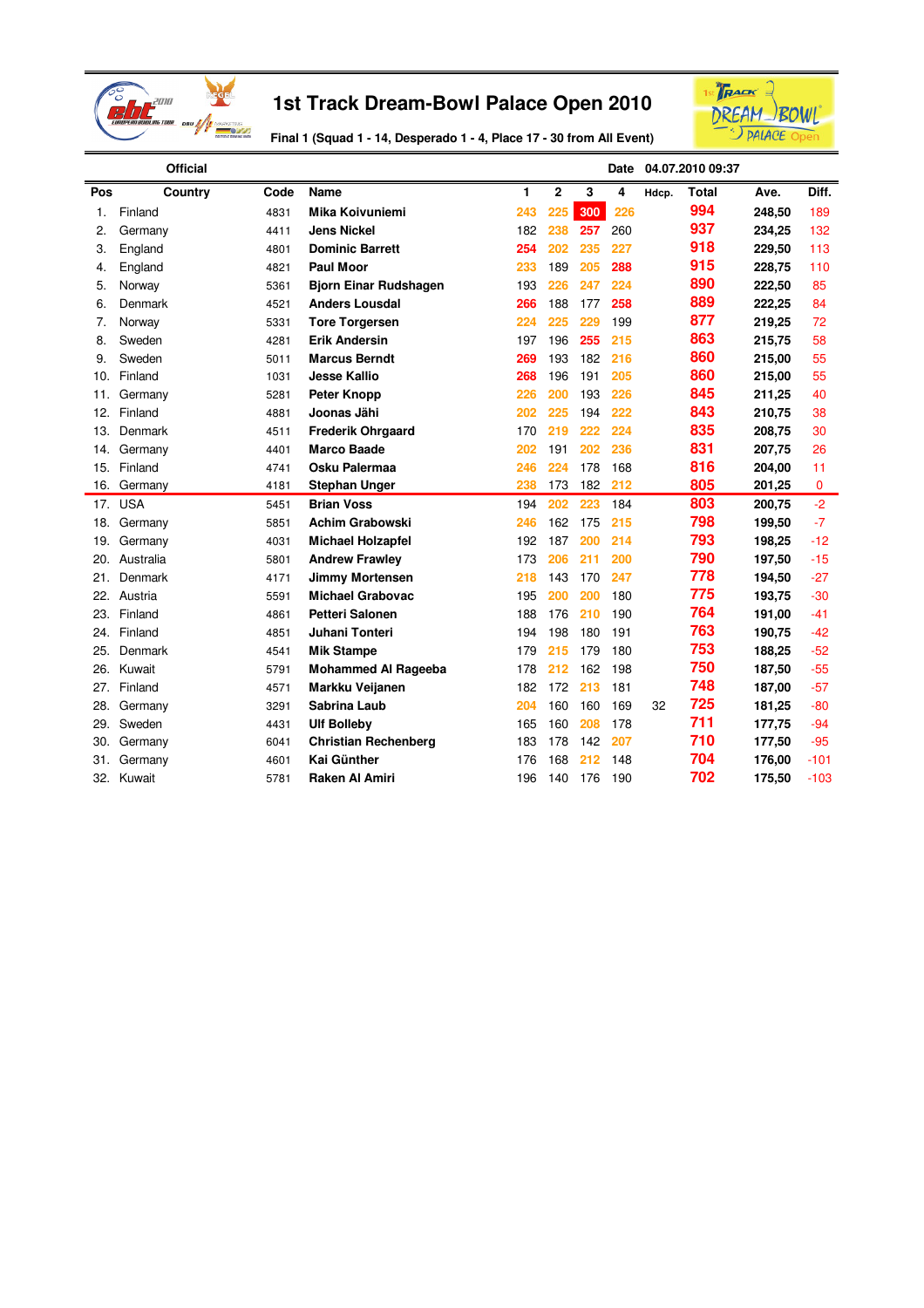



**Final 2 (Place 9 - 16 from All Event und Place 1 - 16 from Final 1)**

|     | <b>Official</b> |      |                              |     |              |     | Date |       | 04.07.2010 12:04 |        |                |
|-----|-----------------|------|------------------------------|-----|--------------|-----|------|-------|------------------|--------|----------------|
| Pos | Country         | Code | <b>Name</b>                  | 1   | $\mathbf{2}$ | 3   | 4    | Hdcp. | <b>Total</b>     | Ave.   | Diff.          |
| 1.  | Germany         | 5671 | <b>Sascha Hauchwitz</b>      | 237 | 223          | 230 | 279  |       | 969              | 242.25 | 151            |
| 2.  | Germany         | 4401 | <b>Marco Baade</b>           | 228 | 211          | 225 | 248  |       | 912              | 228,00 | 94             |
| 3.  | <b>USA</b>      | 5611 | <b>Chris Loschetter</b>      | 210 | 229          | 224 | 244  |       | 907              | 226,75 | 89             |
| 4.  | England         | 5891 | <b>Matt Miller</b>           | 199 | 232          | 248 | 226  |       | 905              | 226,25 | 87             |
| 5.  | England         | 4801 | <b>Dominic Barrett</b>       | 173 | 247          | 223 | 247  |       | 890              | 222,50 | 72             |
| 6.  | Finland         | 4831 | <b>Mika Koivuniemi</b>       | 222 | 220          | 192 | 225  |       | 859              | 214,75 | 41             |
| 7.  | Sweden          | 4231 | <b>Tomas Leandersson</b>     | 212 | 207          | 230 | 198  |       | 847              | 211,75 | 29             |
| 8.  | Sweden          | 4291 | <b>Martin Paulsson</b>       | 176 | 223          | 191 | 246  |       | 836              | 209,00 | 18             |
| 9.  | Germany         | 4411 | <b>Jens Nickel</b>           | 204 | 224          | 209 | 198  |       | 835              | 208,75 | 17             |
| 10. | Finland         | 4741 | Osku Palermaa                | 211 | 220          | 187 | 204  |       | 822              | 205,50 | 4              |
| 11. | England         | 4821 | Paul Moor                    | 161 | 226          | 202 | 231  |       | 820              | 205,00 | $\overline{2}$ |
| 12. | Denmark         | 4521 | <b>Anders Lousdal</b>        | 211 | 231          | 176 | 200  |       | 818              | 204,50 | 0              |
| 13. | Finland         | 1031 | <b>Jesse Kallio</b>          | 222 | 221          | 202 | 172  |       | 817              | 204,25 | $-1$           |
| 14. | Germany         | 4181 | <b>Stephan Unger</b>         | 196 | 204          | 213 | 203  |       | 816              | 204,00 | $-2$           |
| 15. | Norway          | 5361 | <b>Bjorn Einar Rudshagen</b> | 173 | 226          | 182 | 233  |       | 814              | 203,50 | $-4$           |
| 16. | Finland         | 4881 | Joonas Jähi                  | 203 | 205          | 205 | 197  |       | 810              | 202,50 | -8             |
| 17. | Finland         | 4841 | Pasi Uotila                  | 225 | 206          | 164 | 197  |       | 792              | 198,00 | $-26$          |
| 18. | Germany         | 5281 | <b>Peter Knopp</b>           | 191 | 196          | 222 | 174  |       | 783              | 195,75 | $-35$          |
| 19. | Norway          | 5331 | <b>Tore Torgersen</b>        | 225 | 180          | 220 | 148  |       | 773              | 193,25 | $-45$          |
| 20. | Denmark         | 4511 | <b>Frederik Ohrgaard</b>     | 241 | 165          | 175 | 190  |       | 771              | 192,75 | $-47$          |
| 21. | Sweden          | 4281 | <b>Erik Andersin</b>         | 198 | 196          | 190 | 183  |       | 767              | 191,75 | $-51$          |
| 22. | Kuwait          | 5751 | <b>Mohammed Kamel</b>        | 237 | 192          | 181 | 145  |       | 755              | 188,75 | $-63$          |
| 23. | Germany         | 4421 | Eike Kabowski                | 174 | 191          | 216 | 173  |       | 754              | 188,50 | $-64$          |
| 24. | Sweden          | 5011 | <b>Marcus Berndt</b>         | 200 | 194          | 192 | 161  |       | 747              | 186,75 | $-71$          |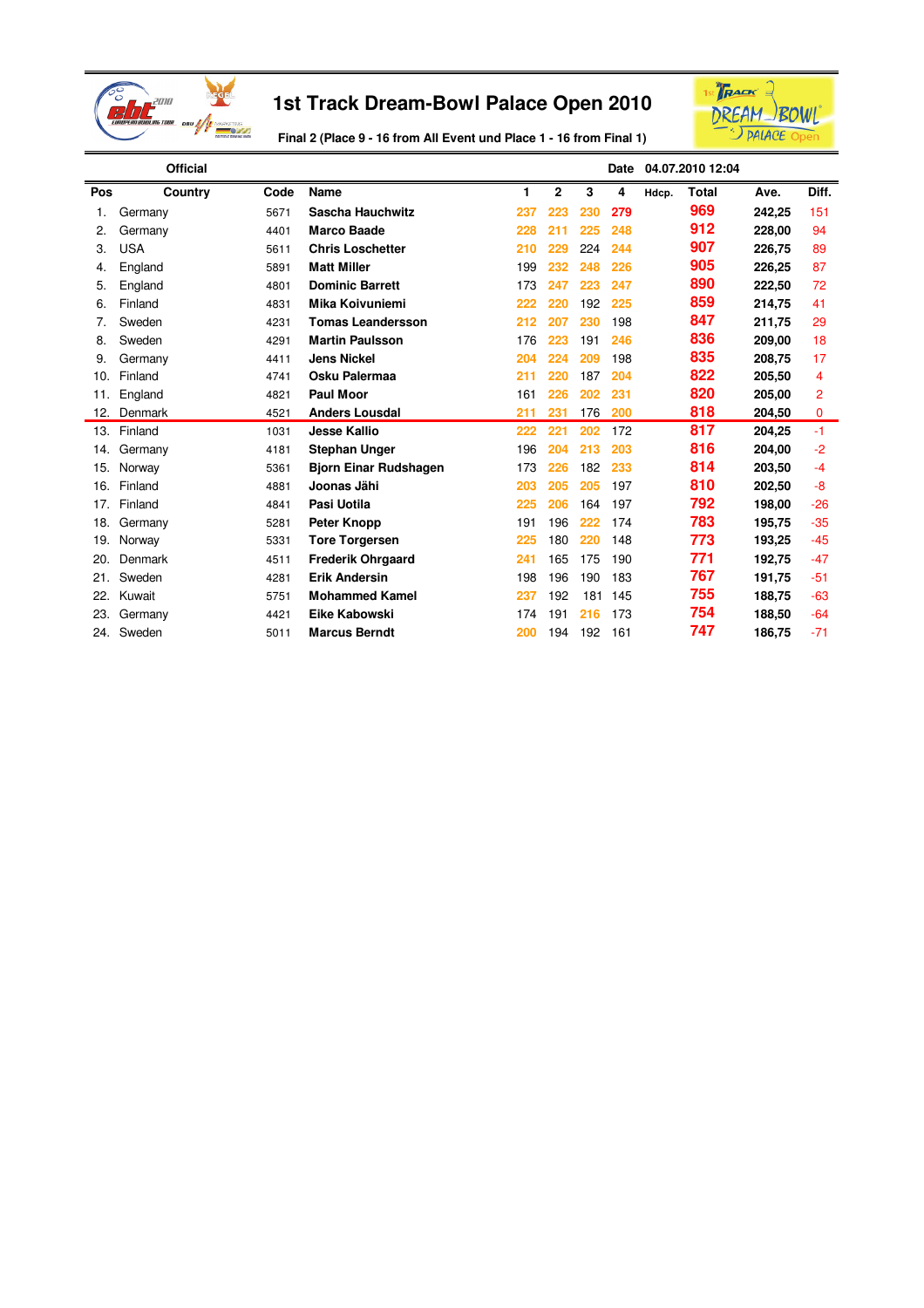



**Final 3 (Place 1 - 8 from All Event and Place 1 - 12 from Final 2)**

| <b>Official</b> |             |      |                          |     | Date           |     | 04.07.2010 13:55 |       |       |        |        |
|-----------------|-------------|------|--------------------------|-----|----------------|-----|------------------|-------|-------|--------|--------|
| Pos             | Country     | Code | <b>Name</b>              | 1   | $\overline{2}$ | 3   | 4                | Hdcp. | Total | Ave.   | Diff.  |
| 1.              | England     | 4821 | Paul Moor                | 205 | 245            | 225 | 258              |       | 933   | 233,25 | 56     |
| 2.              | Germany     | 4411 | <b>Jens Nickel</b>       | 279 | 224            | 185 | 237              |       | 925   | 231,25 | 48     |
| 3.              | Sweden      | 4251 | <b>Robert Andersson</b>  | 215 | 257            | 203 | 246              |       | 921   | 230,25 | 44     |
| 4.              | England     | 4801 | <b>Dominic Barrett</b>   | 217 | 190            | 253 | 249              |       | 909   | 227,25 | 32     |
| 5.              | Germany     | 4401 | <b>Marco Baade</b>       | 247 | 210            | 223 | 224              |       | 904   | 226,00 | 27     |
| 6.              | Denmark     | 4501 | <b>Thomas Larsen</b>     | 257 | 212            | 237 | 197              |       | 903   | 225,75 | 26     |
| 7.              | Sweden      | 4231 | <b>Tomas Leandersson</b> | 256 | 217            | 206 | 206              |       | 885   | 221,25 | 8      |
| 8.              | Netherlands | 3251 | Ghislaine van der Tol    | 234 | 248            | 185 | 178              | 32    | 877   | 219,25 | 0      |
| 9.              | Finland     | 4831 | Mika Koivuniemi          | 212 | 220            | 191 | 235              |       | 858   | 214,50 | $-19$  |
| 10.             | England     | 4811 | <b>Stuart Williams</b>   | 238 | 194            | 221 | 186              |       | 839   | 209,75 | $-38$  |
| 11.             | Finland     | 4741 | Osku Palermaa            | 233 | 170            | 237 | 194              |       | 834   | 208,50 | $-43$  |
| 12.             | Germany     | 5671 | Sascha Hauchwitz         | 215 | 204            | 194 | 215              |       | 828   | 207,00 | -49    |
| 13.             | Norway      | 5341 | <b>Mads Sandbaekken</b>  | 216 | 194            | 234 | 183              |       | 827   | 206,75 | $-50$  |
| 14.             | <b>USA</b>  | 5611 | <b>Chris Loschetter</b>  | 192 | 219            | 181 | 233              |       | 825   | 206,25 | $-52$  |
| 15.             | Germany     | 4591 | <b>Bodo Konieczny</b>    | 216 | 225            | 189 | 195              |       | 825   | 206,25 | $-52$  |
| 16.             | England     | 5891 | <b>Matt Miller</b>       | 167 | 234            | 222 | 180              |       | 803   | 200,75 | $-74$  |
| 17.             | Denmark     | 4521 | <b>Anders Lousdal</b>    | 177 | 178            | 178 | 246              |       | 779   | 194,75 | -98    |
| 18.             | Sweden      | 4291 | <b>Martin Paulsson</b>   | 147 | 183            | 223 | 205              |       | 758   | 189,50 | $-119$ |
| 19.             | Germany     | 5651 | <b>Clemens Ulsamer</b>   | 190 | 162            | 146 | 211              |       | 709   | 177,25 | $-168$ |
| 20.             | Finland     | 4611 | Perttu Jussila           | 191 | 168            | 191 | 150              |       | 700   | 175,00 | $-177$ |